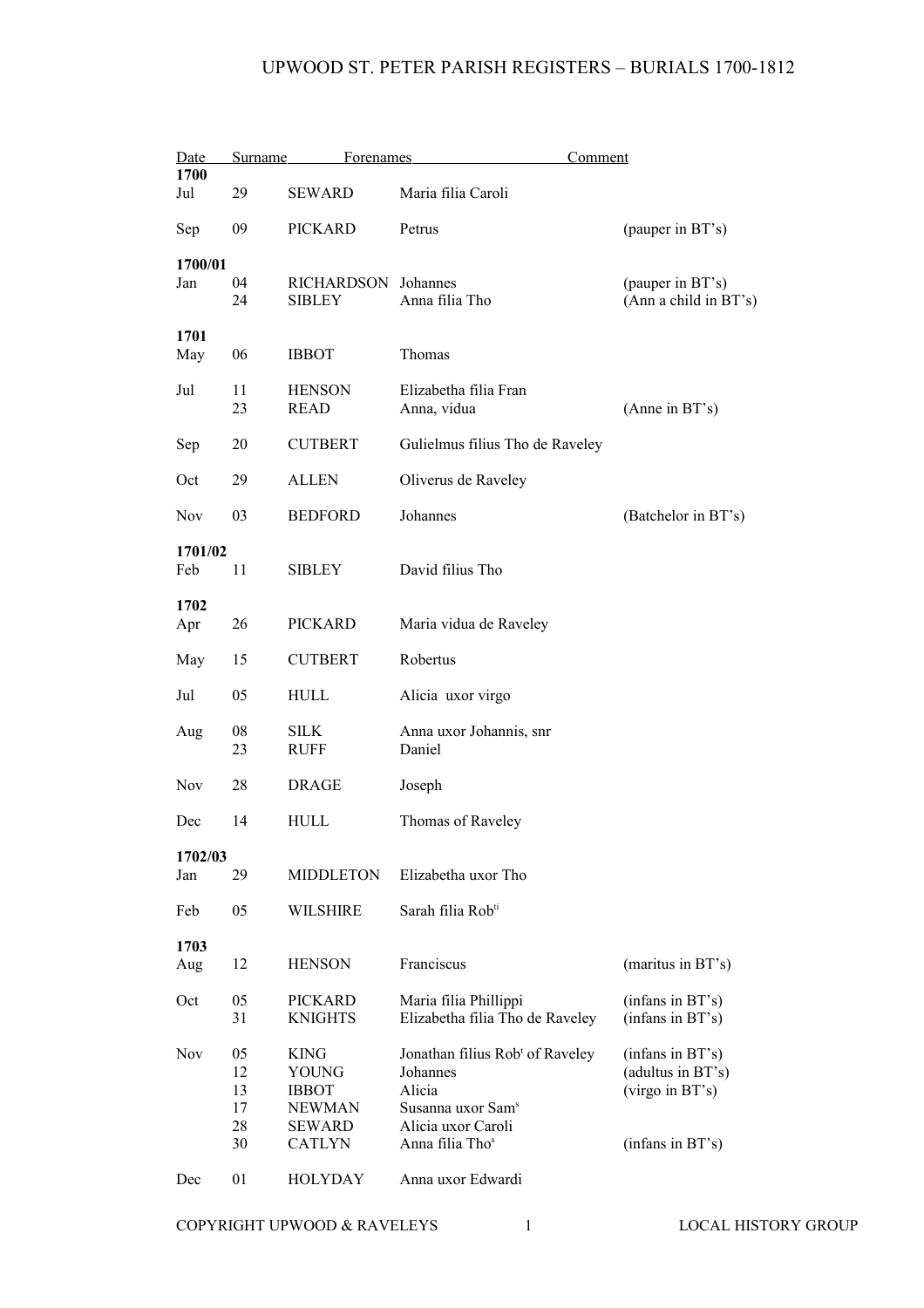| Date       | Surname | Forenames         | Comment                             |                         |
|------------|---------|-------------------|-------------------------------------|-------------------------|
| 1703       |         |                   |                                     |                         |
| Dec        | 02      | <b>GREGORY</b>    | Maia uxor Johannis de Raveley, senr |                         |
|            |         |                   |                                     |                         |
| 1703/04    |         |                   |                                     |                         |
| Jan        | 09      | <b>MASTERS</b>    | Jacobus filius Johannis             | (infans in BT's)        |
|            | 10      | <b>GREGORY</b>    | Sarah uxor John of Raveley, junr    |                         |
|            | 26      | <b>PATE</b>       | Johannes                            | (maritus in BT's)       |
| Feb        | 18      | <b>SMITH</b>      | Anna uxor Tho of Raveley            |                         |
|            |         |                   |                                     |                         |
| 1704       |         |                   |                                     |                         |
| May        | 07      | <b>DEANES</b>     | Isabella filia Thos                 | (infans in BT's)        |
|            | 26      | <b>MIDDLETON</b>  | Maria filia Thos snr                | (virgo adult in BT's)   |
|            |         |                   |                                     |                         |
| Jun        | 05      | <b>ANSELL</b>     | Carolus filius Edwardi              | (infans in BT's)        |
|            |         |                   |                                     |                         |
| Jul        | 16      | <b>POTTEN</b>     | Maria filia Gulielmi                | (infans in BT's)        |
|            | 29      | <b>ELLIS</b>      | Helena uxor Johannis                |                         |
| Sep        | 16      | WARNER            | Anna uxor Thos                      |                         |
|            | 20      | <b>BERNARD</b>    | Anna filia Thos                     | (infans in BT's)        |
|            | 21      | WHITEHEAD         | Sarah filia Matth                   |                         |
|            |         |                   |                                     | (infans in BT's)        |
|            | 25      | <b>CHANDLER</b>   | Edwardus filius Guliet              | (infans in BT's)        |
|            | 30      | <b>CATLYN</b>     | Maria uxor Geremiae                 |                         |
| Oct        | 03      | <b>OLYMAN</b>     | Margareta vidua                     |                         |
|            | 08      | THOMSON           | Carolus                             | (maritus in BT's)       |
|            | 18      | <b>FLOWER</b>     | Sarah filia Joh <sup>s</sup>        | (viduus in BT's)        |
|            |         |                   |                                     |                         |
| <b>Nov</b> | 01      | <b>WARNER</b>     | Anna filia Thos                     | (infans in BT's)        |
|            | 28      | <b>ROBINSON</b>   | Elizabetha                          | (virgo adult in BT's)   |
|            |         |                   |                                     |                         |
| Dec        | 02      | <b>MANTON</b>     | Mattheus                            | (maritus in BT's)       |
|            | 04      |                   | NIGHTINGALE Maria uxor Roberti      |                         |
|            | 16      | <b>ELLIS</b>      | Johannes                            | (viduus in BT's)        |
|            | 30      | <b>DOCKRELL</b>   | Anna                                | (infans in BT's)        |
|            |         |                   |                                     |                         |
| 1704/05    |         |                   |                                     |                         |
| Jan        | 05      | WARNER            | Johannes filius Thos                | (infans in BT's)        |
|            | 10      | <b>DRAGE</b>      | Alicia filia Guliet                 | (infans in BT's)        |
|            | 19      | <b>RICHARDSON</b> | Thomas                              | (maritus in BT's)       |
|            | 27      | <b>LENTON</b>     | Elizabetha uxor Thos                |                         |
|            | 28      | WILSHIRE          | Johannes filius Johannis            | (infans in BT's)        |
|            |         |                   |                                     |                         |
| Feb        | 16      | JUDD              | Johannes of Raveley                 | (viduus in BT's)        |
|            | 19      | <b>DANIEL</b>     | Anna filia Thos                     | (infans in BT's)        |
| Mar        | 11      | <b>MANTON</b>     | Gulielmis filius Guliet             | (infans in BT's)        |
|            |         |                   |                                     |                         |
| 1705       |         |                   |                                     |                         |
| Jul        | 07      | <b>MIDDLETON</b>  | Anna filia Johan <sup>s</sup>       | (infans in BT's)        |
|            | 14      | <b>MIDDLETON</b>  | Elizabetha filia Thos               | (virgo adultus in BT's) |
|            |         |                   |                                     |                         |
| Sep        | 05      | <b>CROSON</b>     | Hellena, vidua                      |                         |
|            | 7       | <b>CUTBERT</b>    | Thomas of Raveley                   | (maritus in BT's)       |
|            | 11      | ANCHOR            | Johannes of Raveley                 | (viduus in BT's)        |
|            | 13      | <b>BLIMSTON</b>   | Benjaminus filius Joh <sup>s</sup>  | (infans in BT's)        |
| Oct        | 17      | <b>GREGORY</b>    | Johannes senr of Raveley            | (viduus in BT's)        |
|            |         |                   |                                     |                         |
|            |         |                   |                                     |                         |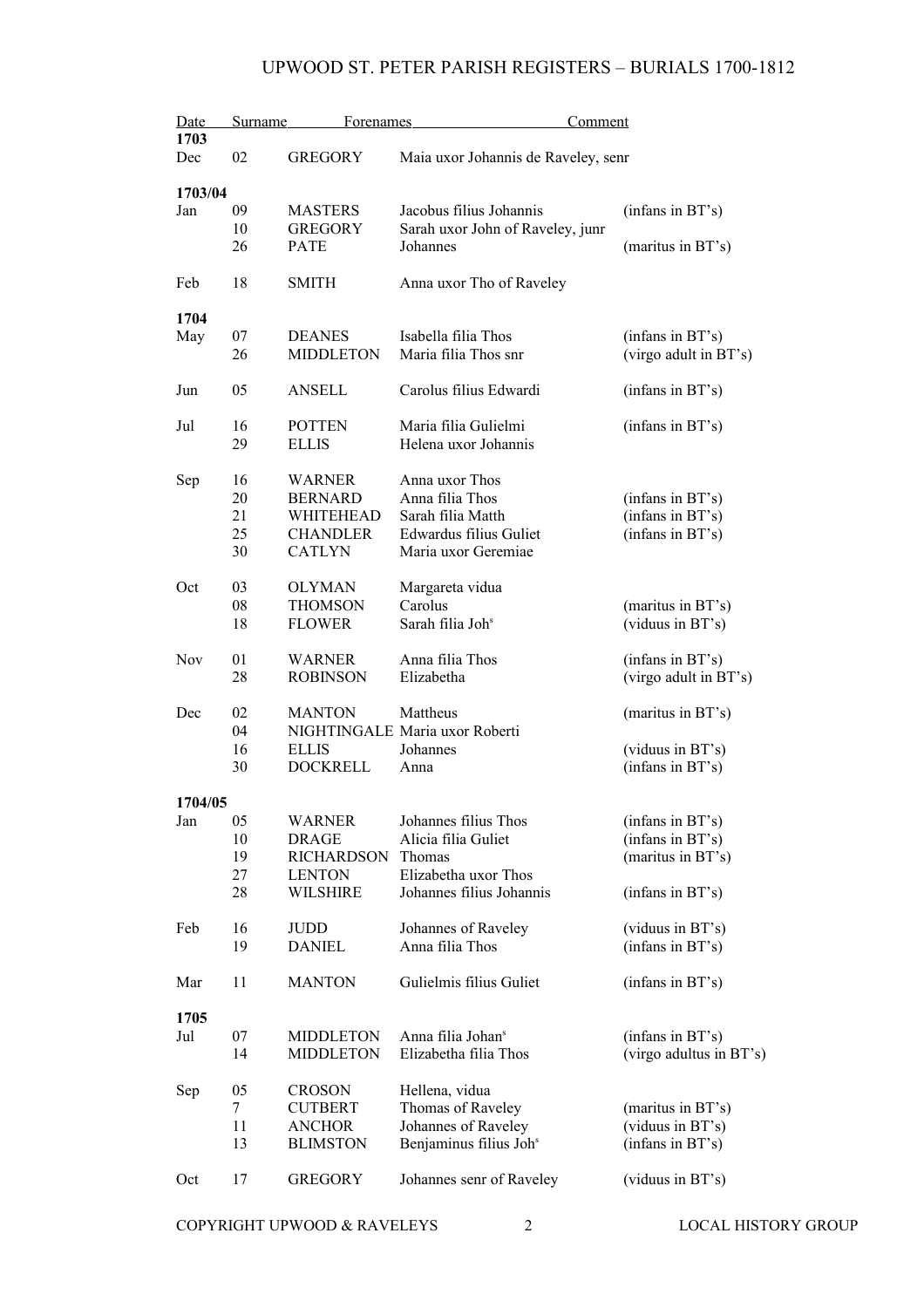| Date<br><b>Surname</b> |          | <b>Forenames</b>                 | Comment                                      |                                       |  |
|------------------------|----------|----------------------------------|----------------------------------------------|---------------------------------------|--|
| 1705                   |          |                                  |                                              |                                       |  |
| Dec                    | 04       | HULL                             | Joanna of Raveley, widow                     | (Jone in BT's)                        |  |
|                        | 14<br>29 | <b>ELLIS</b><br><b>MIDDLETON</b> | Elizabetha<br>Johannes filius Thos           | (virgo adulta in BT's)                |  |
|                        |          |                                  |                                              | (infans in BT's)                      |  |
| 1705/06                |          |                                  |                                              |                                       |  |
| Feb                    | 02       | <b>DANIEL</b>                    | Jana filia Thos                              | (infans in BT's)                      |  |
| Mar                    | 08       | <b>WILSHIRE</b>                  | Maria filia Rob <sup>ti</sup>                | (infans in BT's)                      |  |
|                        | 22       | <b>SMITH</b>                     | Gulielmis and Johannes filiis infans of Thom |                                       |  |
| 1706                   |          |                                  |                                              |                                       |  |
| Apr                    | 01       | <b>DEANES</b>                    | Thomas filius Johannis                       | (infans in BT's)                      |  |
|                        | 06       | <b>RICHARDSON</b>                | Anna, vidua                                  |                                       |  |
|                        | 30       | <b>CATLYN</b>                    | Thomas                                       | (maritus in BT's)                     |  |
| Jun                    | 26       | <b>CLIFTON</b>                   | Georgius, servus [bondsman]                  |                                       |  |
|                        | 27       | HALL                             | Anna uxor Radulphi of Raveley                |                                       |  |
| Jul                    | 28       | <b>SEWARD</b>                    | Rosa, vidua of Raveley                       | (indigens in BT's)                    |  |
|                        |          |                                  |                                              |                                       |  |
| Aug                    | 04       | <b>POTTEN</b><br>WEST            | Johannes filius Guliet<br>Nathaniel          | (infans in BT's)                      |  |
|                        | 17<br>27 | <b>MASTERS</b>                   | Johannes filius Johans                       | (servus in BT's)<br>(infans in BT's)  |  |
|                        | 31       | <b>SMITH</b>                     | Elizabetha filia Thos                        | (infans in BT's)                      |  |
|                        |          |                                  |                                              |                                       |  |
| Sep                    | 03       | <b>MIDDLETON</b>                 | Thomas                                       | (maritus pauper in BT's)              |  |
|                        | 04<br>12 | <b>PICKARD</b>                   | Maria, vidua<br>Henrricus filius Guliet      |                                       |  |
|                        | 21       | <b>CHANDLER</b><br><b>MICHEL</b> | Reginaldus                                   | (infans in BT's)<br>(maritus in BT's) |  |
|                        | 23       | <b>STOAKLEY</b>                  | Newman                                       | (infans in BT's)                      |  |
|                        |          |                                  |                                              |                                       |  |
| Oct                    | 13       | <b>MARTYN</b>                    | Elizabetha uxor Roberti                      |                                       |  |
| Nov                    | 28       | <b>DOCKERELL</b>                 | Faith                                        | (uxor in BT's)                        |  |
|                        | 28       | ALLIN                            | Sarah filia Cromwelli                        | (ALLEN infans in BT's)                |  |
| Dec                    | 17       | MEADOWS                          | Johannes filius Thos                         | (infans in BT's)                      |  |
|                        | 24       | <b>POTTEN</b>                    | Margareta, vidua                             | (indigens in BT's)                    |  |
|                        |          |                                  |                                              |                                       |  |
| 1706/07<br>Jan         | 17       | <b>SMITH</b>                     | Johannes filius Henrici                      | (infans in BT's)                      |  |
|                        |          |                                  |                                              |                                       |  |
| Mar                    | 02       | <b>DOCKREL</b>                   | Jonathan filius Jacobi                       | (infans in BT's)                      |  |
| 1707                   |          |                                  |                                              |                                       |  |
| Apr                    | 28       | <b>DRAGE</b>                     | Gulielmus                                    | (infans in BT's)                      |  |
| May                    | 08       | CORNWELL                         | Johannes filius Joh <sup>ns</sup>            | (infans in BT's)                      |  |
| Jun                    | 11       | <b>NUN</b>                       | Gulielmus, servus [bondsman]                 |                                       |  |
| Jul                    | 01       | <b>SIMPSON</b>                   | Johannes                                     | $(vir$ innuptus in BT's)              |  |
| Aug                    | 14       | <b>STOAKLY</b>                   | Ricardus filius Joh <sup>s</sup>             | (infans in BT's)                      |  |
| Oct                    | 10       | <b>CHAUNDLER</b>                 | Jacobus filius Guliet                        | (infans in BT's)                      |  |
|                        | 14       | <b>MASTERS</b>                   | Sarah                                        | (virgo in BT's)                       |  |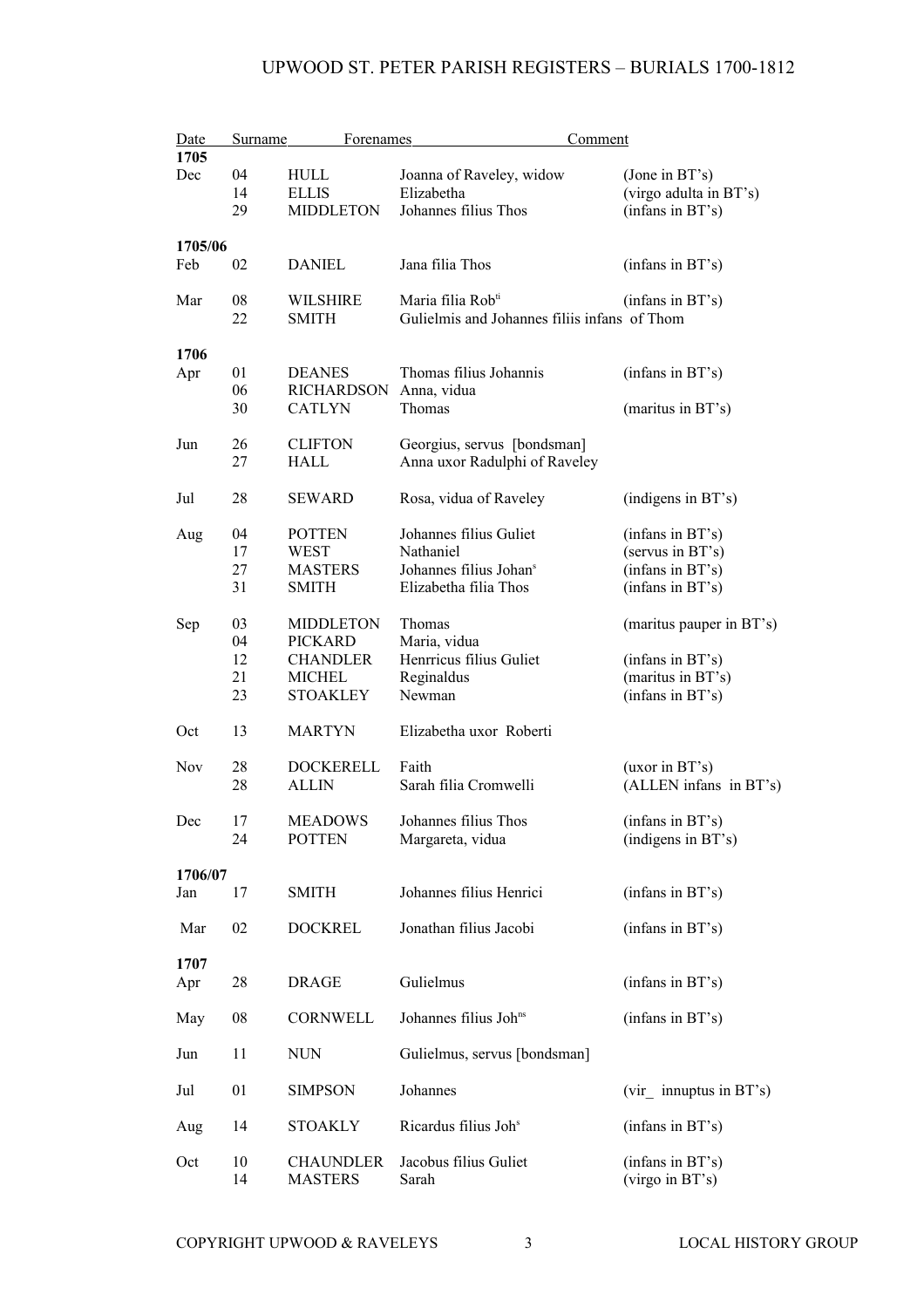| <b>Surname</b><br><b>Forenames</b><br>Comment<br>Date                                                  |  |  |
|--------------------------------------------------------------------------------------------------------|--|--|
| 1707                                                                                                   |  |  |
| Gulielmus<br>31<br><b>RABY</b><br>(maritus in BT's)<br>Oct                                             |  |  |
| 10<br><b>Nov</b><br><b>BLIMSTONE</b><br>Johannes<br>(maritus in BT's)                                  |  |  |
| 20<br><b>CATLYN</b><br>Johannes filius Thos                                                            |  |  |
| (infans in BT's)                                                                                       |  |  |
| Susanna filia Jeremiae<br>23<br><b>CATLYN</b><br>(infans in BT's)                                      |  |  |
| 18<br><b>MICHEL</b><br>Robertus, clericus<br>Dec                                                       |  |  |
| 23<br><b>HOLMES</b><br>Gulielmus<br>(maritus in BT's)                                                  |  |  |
| 25<br>Frances uxor Henrici of Raveley<br><b>CATLYN</b>                                                 |  |  |
|                                                                                                        |  |  |
| 1707/08                                                                                                |  |  |
| 14<br>Elizabetha<br>(virgo in BT's)<br>Jan<br>MILLER                                                   |  |  |
| 20<br>Thomas of Raveley<br>(maritus in BT's)<br><b>SMITH</b>                                           |  |  |
| 23<br>Edwardus filius Edwardi<br>(infans in BT's)<br><b>DEANES</b>                                     |  |  |
| Feb<br>03<br><b>MANTON</b><br>Anna, vidua                                                              |  |  |
| 09<br>Edwardus<br><b>DEANES</b><br>(maritus in BT's)                                                   |  |  |
|                                                                                                        |  |  |
| Jana filia Joh <sup>ns</sup><br>06<br><b>DEANES</b><br>(infans in BT's)<br>Mar                         |  |  |
| 22<br>Alicia, vidua<br><b>BLIMSTON</b>                                                                 |  |  |
|                                                                                                        |  |  |
| 1708                                                                                                   |  |  |
| 07<br><b>SHARPE</b><br>Thomas<br>(calebs in BT's)<br>Apr                                               |  |  |
| 25<br>Thomas<br>(maritus in BT's)<br>PELL                                                              |  |  |
| 07<br><b>PICKARD</b><br>Robertus filius Philippi<br>(infans in BT's)<br>May                            |  |  |
| Robertus filius Henr<br>(infans in BT's)<br>14<br><b>SMITH</b>                                         |  |  |
|                                                                                                        |  |  |
| 29<br><b>POTTEN</b><br>Maria filia Guliet<br>(infans in BT's)<br>Aug                                   |  |  |
|                                                                                                        |  |  |
| Samuel<br>04<br><b>NEWMAN</b><br>(viduus in BT's)<br>Oct                                               |  |  |
| 09<br><b>CATLYN</b><br>Elizabetha filia Thos<br>(infans in BT's)                                       |  |  |
| 28<br><b>SMITH</b><br>Joanna of Raveley, vidua<br>(Jone in BT's)                                       |  |  |
| Maria filia J <sup>ns</sup><br><b>Nov</b><br>11<br><b>DITON</b>                                        |  |  |
|                                                                                                        |  |  |
| 20<br>LANT<br>Maria uxor Thos<br>Dec<br>28                                                             |  |  |
| <b>CLIFTON</b><br>Anna, vidua                                                                          |  |  |
| 1708/09                                                                                                |  |  |
| 18<br>Johannes filius Henrici<br><b>SMITH</b><br>Jan                                                   |  |  |
| 23<br><b>MEADOWES</b><br>Thomas                                                                        |  |  |
|                                                                                                        |  |  |
| Johannes filius J <sup>ns</sup><br>10<br>CORNWELL<br>Feb                                               |  |  |
| 1709                                                                                                   |  |  |
| Helena filia Joh <sup>s</sup><br><b>STOAKLEY</b>                                                       |  |  |
| (infans in BT's)<br>23<br>Apr                                                                          |  |  |
| 23<br><b>ANCHOR</b><br>Isaacus<br>(maritus in BT's)<br>May                                             |  |  |
|                                                                                                        |  |  |
| Johannes filius R <sup>bti</sup><br>16<br><b>WILSHIRE</b><br>(infans in BT's)<br>Jun                   |  |  |
| 20<br>Silvester and Maria filius et filia de Johan <sup>s</sup> (Maryinfans in BT's)<br><b>MASTERS</b> |  |  |
|                                                                                                        |  |  |
| Elizabetha filia Caroli<br>Jul<br>09<br><b>SEWARD</b><br>(infans in BT's)                              |  |  |
| Gulielmis filius Guliet<br>26<br><b>MANTON</b><br>(infans in BT's)<br>Sep                              |  |  |
| 30<br>(adultus in BT's)<br><b>THOMSON</b><br>Carolus                                                   |  |  |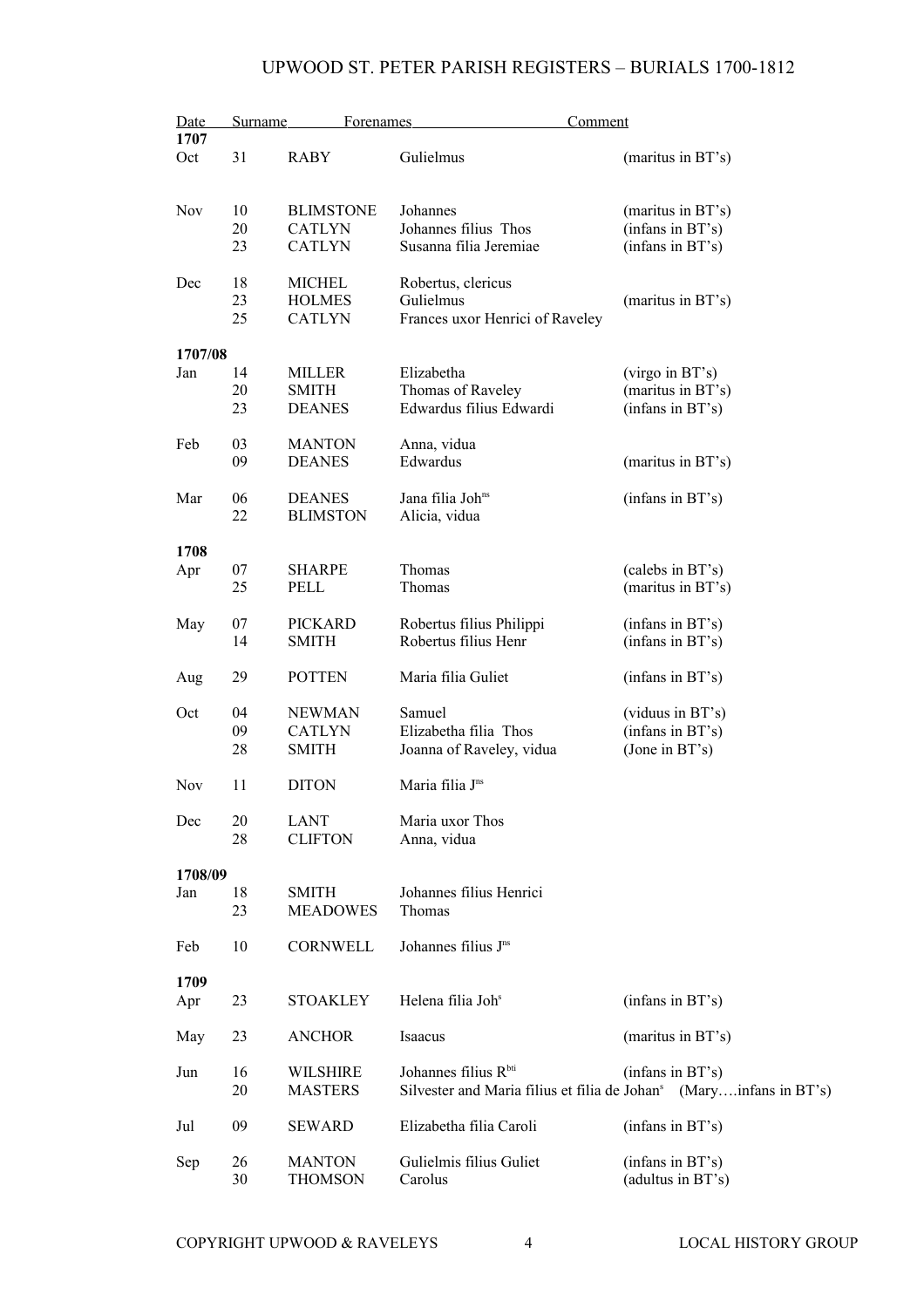| Date<br><b>Surname</b><br><b>Forenames</b> |          |                                | <u>Comment</u>                                            |                                      |
|--------------------------------------------|----------|--------------------------------|-----------------------------------------------------------|--------------------------------------|
| 1709                                       |          |                                |                                                           |                                      |
| Oct                                        | 25       | <b>SEAY</b>                    | Alicia uxor Thos                                          |                                      |
| Dec<br>1709/10                             | 11       | <b>STOAKLEY</b>                | Ricardus filius Johan <sup>s</sup>                        | (infans in BT's)                     |
| Jan                                        | 19       | <b>MICHEL</b>                  | Gulielmus                                                 | (maritus in BT's)                    |
| Feb                                        | 07       | <b>SHATBOLT</b>                | Johannes                                                  | (maritus in BT's)                    |
|                                            | 15       | <b>ELLIS</b>                   | Ann vidua de Roberti of Raveley                           |                                      |
|                                            | 20       | <b>JUDD</b>                    | Johannes                                                  | (maritus in BT's)                    |
| Mar                                        | 08       | <b>NICHOLS</b>                 | Anna filia Thos                                           | (infans in BT's)                     |
|                                            | 11       | <b>BURROWES</b>                | Thomas filius Robert)                                     | (infans in BT's)                     |
|                                            | 13       | <b>DEANES</b>                  | Robertus filius Johan <sup>s</sup>                        | (infans in BT's)                     |
|                                            | 22       | <b>ELLIS</b>                   | Josephus filius Rob <sup>ti</sup>                         | (infans in BT's)                     |
| 1710                                       |          |                                |                                                           |                                      |
| Apr                                        | 19       | <b>IBBOT</b>                   | Elizabetha uxor Johannis                                  |                                      |
|                                            |          |                                |                                                           |                                      |
| May                                        | 06       | <b>JUDD</b>                    | Sarah filia Phillis                                       | (infans in BT's)                     |
| Aug                                        | 29       | ALLEN                          | Sarah, vidua                                              |                                      |
| <b>Nov</b>                                 | 03       | <b>SILK</b>                    | Anna uxor Caroli                                          |                                      |
| Dec                                        | 09       | <b>CUTBERT</b>                 | Rebecca, vidua                                            |                                      |
| 1710/11                                    |          |                                |                                                           |                                      |
| Jan                                        | 17       | <b>CARRINGTON</b>              | Johannes filius Thos                                      | (infans in BT's)                     |
|                                            | 26       | <b>MARRIOT</b>                 | Sarah filia Guliet                                        | (virgo in BT's)                      |
| Feb                                        | 15       | <b>NETTLETON</b>               | Sarah, vidua                                              |                                      |
|                                            | 16       | <b>BLIMSTONE</b>               | Johannes filius Lucy                                      | (infans in BT's)                     |
|                                            | 22       | <b>PORTER</b>                  | Thomas                                                    | (maritus in BT's)                    |
|                                            |          |                                |                                                           |                                      |
| Mar                                        | 08<br>13 | <b>RABY</b><br><b>WILSHIRE</b> | Helena uxor Barthol<br>Johannes filius Johan <sup>s</sup> | (Hellen in BT's)<br>(infans in BT's) |
|                                            |          |                                |                                                           |                                      |
| 1711                                       |          |                                |                                                           |                                      |
| Apr                                        | 03       | <b>CAMPION</b>                 | Anna filia Johan <sup>s</sup>                             |                                      |
|                                            | 19       | <b>DITON</b>                   | Elizabetha filia Johan <sup>s</sup>                       |                                      |
| Jun                                        | 03       | <b>BRAMPTON</b>                | Elizabetha filia Ricardi                                  |                                      |
| Jul                                        | 18       | <b>LENTON</b>                  | Anna et Elizabetha filiae Thos                            |                                      |
| Aug                                        | 05       | <b>ELLIS</b>                   | Helena filia Rob <sup>ti</sup> , junr                     |                                      |
|                                            | 07       | <b>WILSHIRE</b>                | Alicia uxor Edwardi                                       |                                      |
|                                            | 16       | <b>WILSHIRE</b>                | Maria filia Joh <sup>ns</sup>                             |                                      |
| Oct                                        | 02       | <b>KING</b>                    | Rebecca filia Rob <sup>ti</sup>                           |                                      |
| 1711/12                                    |          |                                |                                                           |                                      |
| Jan                                        | 30       | SEWARD                         | Carolus                                                   |                                      |
|                                            |          |                                |                                                           |                                      |
| Feb                                        | 12       | <b>CATLYN</b>                  | Maria filia Thos                                          |                                      |
| Mar                                        | 17       | WILSHIRE                       | Edwardus                                                  |                                      |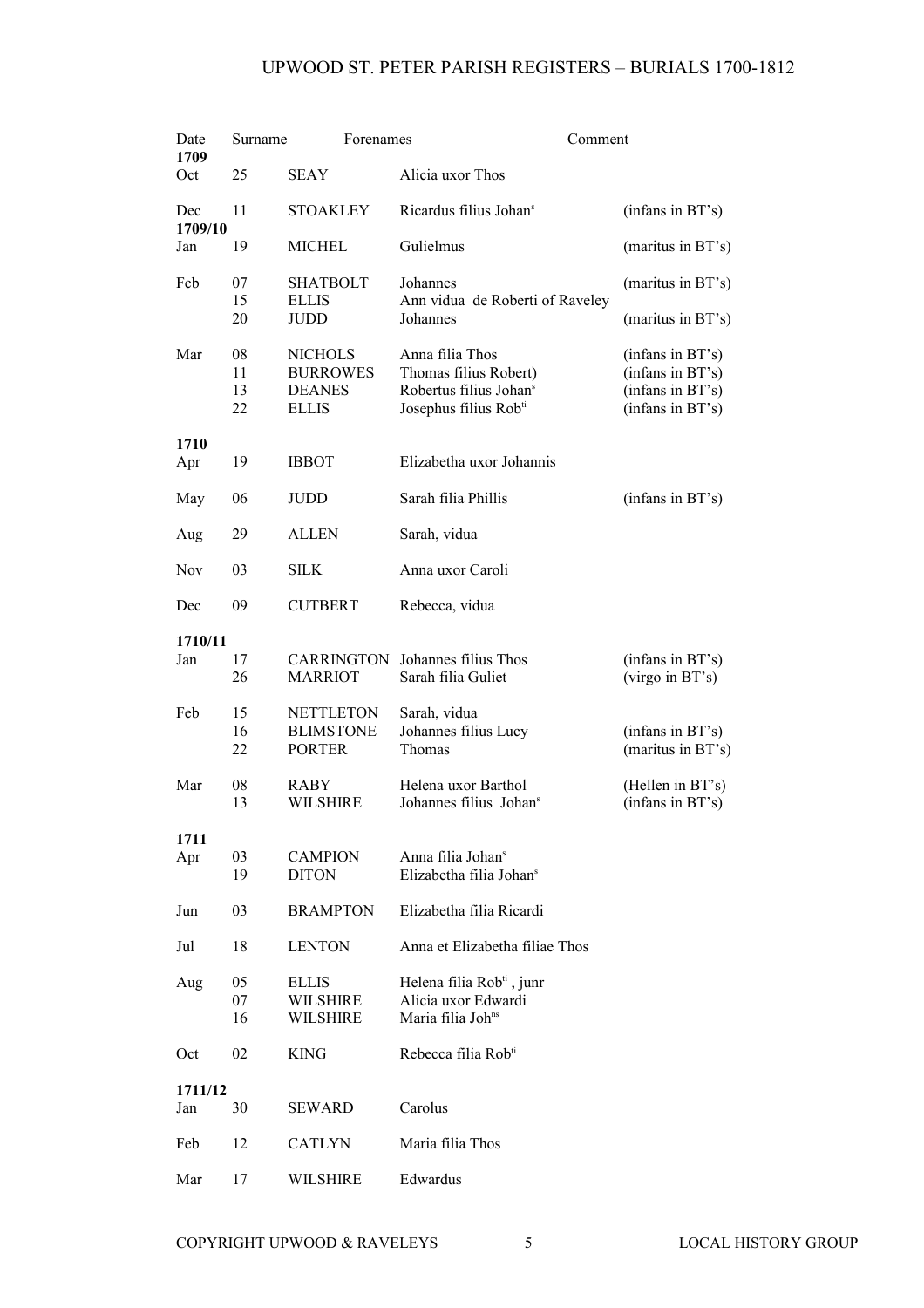|            | Date Surname | Forenames        |                                               | Comment |
|------------|--------------|------------------|-----------------------------------------------|---------|
| 1711/12    |              |                  |                                               |         |
| Mar        | 24           | <b>RUFF</b>      | Martha, vidua                                 |         |
|            |              |                  |                                               |         |
| 1712       |              |                  |                                               |         |
| May        | 06           | <b>CAMPION</b>   | Anna filia Johannis                           |         |
|            |              |                  | Elizabetha filia Rob <sup>ti</sup>            |         |
|            | 07           | THULBORN         |                                               |         |
|            |              |                  |                                               |         |
| 1712       |              |                  |                                               |         |
| Jun        | 28           | PAIGE            | Josephus, humat [sexton]                      |         |
|            |              |                  |                                               |         |
| Jul        | 02           | <b>CRANK</b>     | Elizabetha filia Joh <sup>is</sup>            |         |
|            | 15           | <b>MARRIOT</b>   | Martha uxor W <sup>mi</sup>                   |         |
|            | 30           | <b>ELLIS</b>     | Rob <sup>tus</sup> filius Roberti             |         |
|            |              |                  |                                               |         |
| Aug        | 06           | HALL             | Joanna uxor Radulphi                          |         |
|            | 30           | <b>MANTON</b>    | Anna filia Gulielmi                           |         |
|            |              |                  |                                               |         |
| Sep        | 05           | <b>MARRIOT</b>   | Sarah uxor Hen <sup>ci</sup>                  |         |
|            |              |                  |                                               |         |
|            |              |                  | Maria                                         |         |
| Nov        | 24           | <b>BROWN</b>     |                                               |         |
|            | 29           | <b>PICKARD</b>   | Thomas filius Phil <sup>pi</sup>              |         |
|            |              |                  |                                               |         |
| 1712/13    |              |                  |                                               |         |
| Jan        | 14           | AUNSELL          | Edwardus                                      |         |
|            |              |                  |                                               |         |
| Mar        | 13           | <b>CATLYN</b>    | Henricus                                      |         |
|            | 20           | <b>THULBORN</b>  | Maria filia Roberti                           |         |
|            |              |                  |                                               |         |
| 1713       |              |                  |                                               |         |
|            | 31           | <b>KING</b>      | Jonathan filius Rob <sup>ti</sup>             |         |
|            |              |                  |                                               |         |
| Apr        | 01           | <b>PATRICK</b>   | Johannes                                      |         |
|            | 08           | <b>COWPER</b>    | Helena uxor Rob <sup>ti</sup>                 |         |
|            |              |                  | Elizabetha filia Rich <sup>di</sup>           |         |
|            | 17           | <b>CHARTER</b>   |                                               |         |
|            |              |                  |                                               |         |
| May        | 17           | <b>MASTERS</b>   | Elisabetha, vidua                             |         |
|            | 27           | <b>MIDDLETON</b> | Anna, vidua                                   |         |
|            | 31           | AUNSELL          | Jana filia Edward                             |         |
|            |              |                  |                                               |         |
| Jun        | 29           | <b>NICKOLLS</b>  | Rosa filia Wmi                                |         |
|            |              |                  |                                               |         |
| Jul        | 17           | <b>STOAKLEY</b>  | Elizabetha filia Johnis                       |         |
|            | 18           | <b>DEANS</b>     | Anna uxor Johannis                            |         |
|            |              |                  |                                               |         |
| Aug        | 01           |                  | HARDGRAVE Maria de Wistow                     |         |
|            | 04           | <b>FLOWER</b>    | Johannes                                      |         |
|            | 15           | WILSHIRE         | Johannes filius Roberti                       |         |
|            |              |                  |                                               |         |
|            | 13           | <b>CRANK</b>     | Johannes filius Johannis                      |         |
| Sep        |              |                  |                                               |         |
|            |              |                  |                                               |         |
| Oct        | 19           | <b>WOLLY</b>     | Johannes filius Alicia, nothus [illegitimate] |         |
|            |              |                  |                                               |         |
| <b>Nov</b> | 02           | <b>JORDAN</b>    | Johannes filius Thomae                        |         |
|            | 21           | <b>THOMPSON</b>  | Rosa, vidua                                   |         |
|            |              |                  |                                               |         |
| Dec        | 06           | <b>FLETCHER</b>  | Gulielmus filius Ricardi                      |         |
|            | 29           | <b>HOLIDAY</b>   | Maria filia Ricardi                           |         |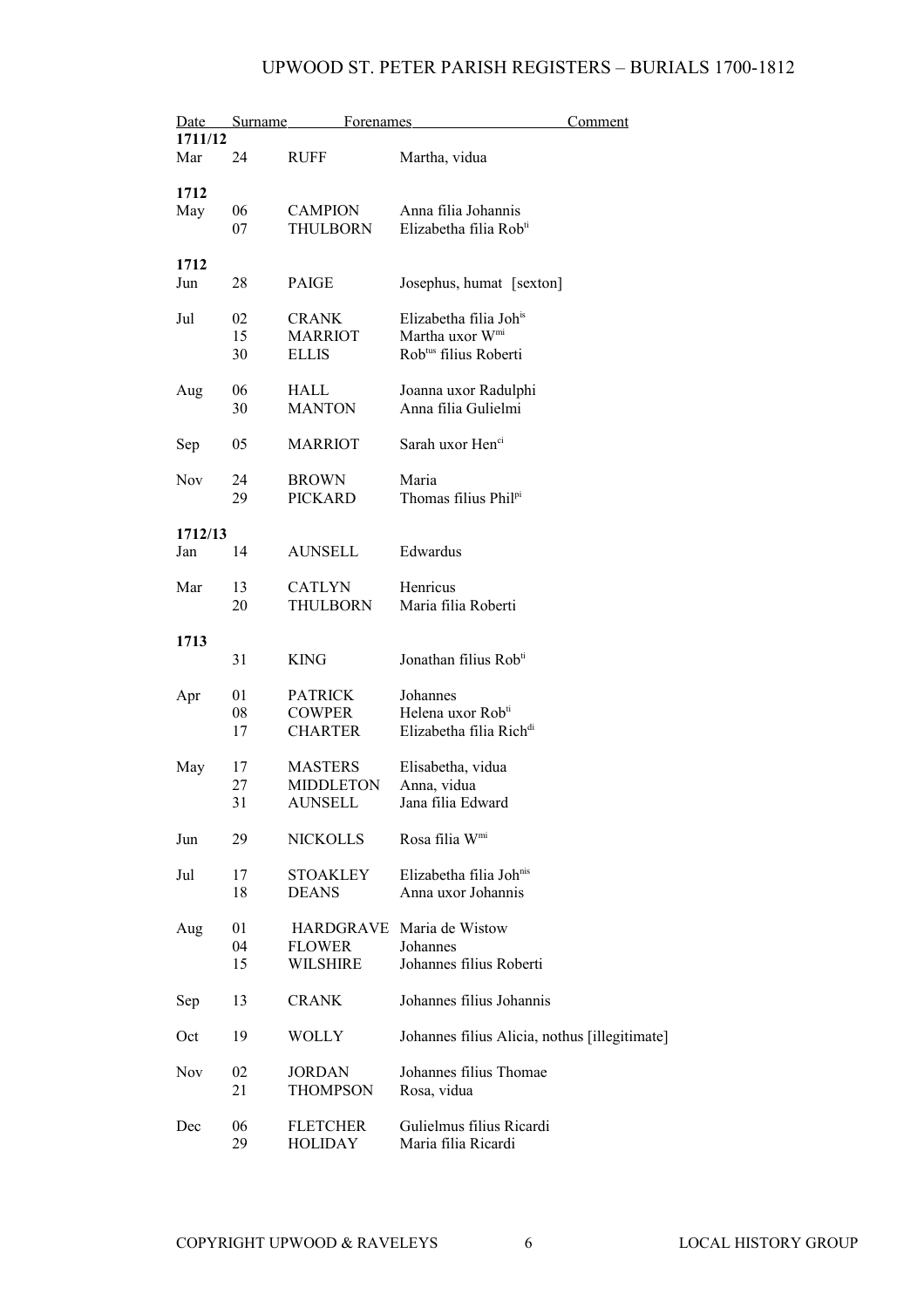|                | Date Surname | Forenames         |                           | Comment |
|----------------|--------------|-------------------|---------------------------|---------|
| 1713/14        |              |                   |                           |         |
| Jan            | 10           | <b>REDMAN</b>     | Job filius Job            |         |
| Feb            | 09           | <b>SMITH</b>      | Maria filia Gulielmi      |         |
|                |              |                   |                           |         |
| 1714           |              |                   |                           |         |
| Apr            | 14           | <b>FLETCHER</b>   | Robertus filius Ricardi   |         |
|                | 19           | <b>BERNARD</b>    | Ann, vidua                |         |
| 1714           |              |                   |                           |         |
| Apr            | 30           | <b>SIBLEY</b>     | Thomas                    |         |
| Jun            | 16           | <b>CUTBERT</b>    | Maria                     |         |
|                | 17           | THULBORN          | Johannes filius Roberti   |         |
| Jul            | 03           | WHITECAKE         | Johannes                  |         |
|                | 09           | <b>MANTON</b>     | Johannes filius Gulielmi  |         |
|                | 10           | <b>MIDDLETON</b>  | Maria, junr               |         |
| Aug            | 06           | <b>MARRIOT</b>    | Henricus, snr             |         |
| Sep            | 10           | <b>FAVELL</b>     | Jana filia Rogeri         |         |
| Oct            | 03           | <b>SIBLEY</b>     | Elizabetha                |         |
|                | 06           | <b>HANDLER</b>    | Maria filia Johannis      |         |
|                | 10           | SEAY              | Thomas                    |         |
|                | 13           | LANT              | Thomas filius Gulielmi    |         |
|                | 17           | <b>BEDFORD</b>    | Catharina uxor Johannis   |         |
|                | 21           | <b>BEDFORD</b>    | Dorothea uxor Roberti     |         |
|                | 25           | <b>ADAMS</b>      | Johannes filius Gulielmi  |         |
|                | 30           | <b>MIDDLETON</b>  | Thomas                    |         |
| <b>Nov</b>     | 02           | <b>JORDAN</b>     | Sarah uxor Thomae         |         |
|                | 08           | <b>BURROWS</b>    | Maria filia Roberti       |         |
|                | 11           | <b>IBBOT</b>      | Johannes                  |         |
|                | 20           | ALLEN             | Elizabetha filia Cromwell |         |
|                | 21           | DRAGE             | Johannes filius Johannis  |         |
|                | 22           | <b>BURROWS</b>    | Robertus                  |         |
|                | 25           | DRAGE             | Rebecca filia Leonardi    |         |
|                | 29           | ALLEN             | Alicia filia Cromwell     |         |
|                | 30           | <b>KING</b>       | Maria filia Roberti       |         |
|                | 30           | <b>GROOM</b>      | Robertus filius Johannis  |         |
| Dec            | 05           | RICHARDSON Thomas |                           |         |
|                | 06           | <b>JACKSON</b>    | Edwardus                  |         |
|                | 11           | <b>CARRINGTON</b> | Thomas                    |         |
|                | 16           | <b>FLOWER</b>     | Johannes filius Gulielmi  |         |
|                | 26           | DRAGE             | Rebecca uxor Leonardi     |         |
|                |              |                   |                           |         |
| 1714/15<br>Jan | 09           | <b>DRAGE</b>      | Johannes filius Leonardi  |         |
|                | 12           | <b>AUNSELL</b>    | Joanna, vidua             |         |
|                | 28           | <b>MIDDLETON</b>  | Michael, snr              |         |
|                |              |                   |                           |         |
| Feb            | 11           | MILLER            | Johannes                  |         |
|                | 24           | <b>SMITH</b>      | Thomas                    |         |
| Mar            | 22           | HOLIDAY           | Maria filia Ricardi       |         |
|                |              |                   |                           |         |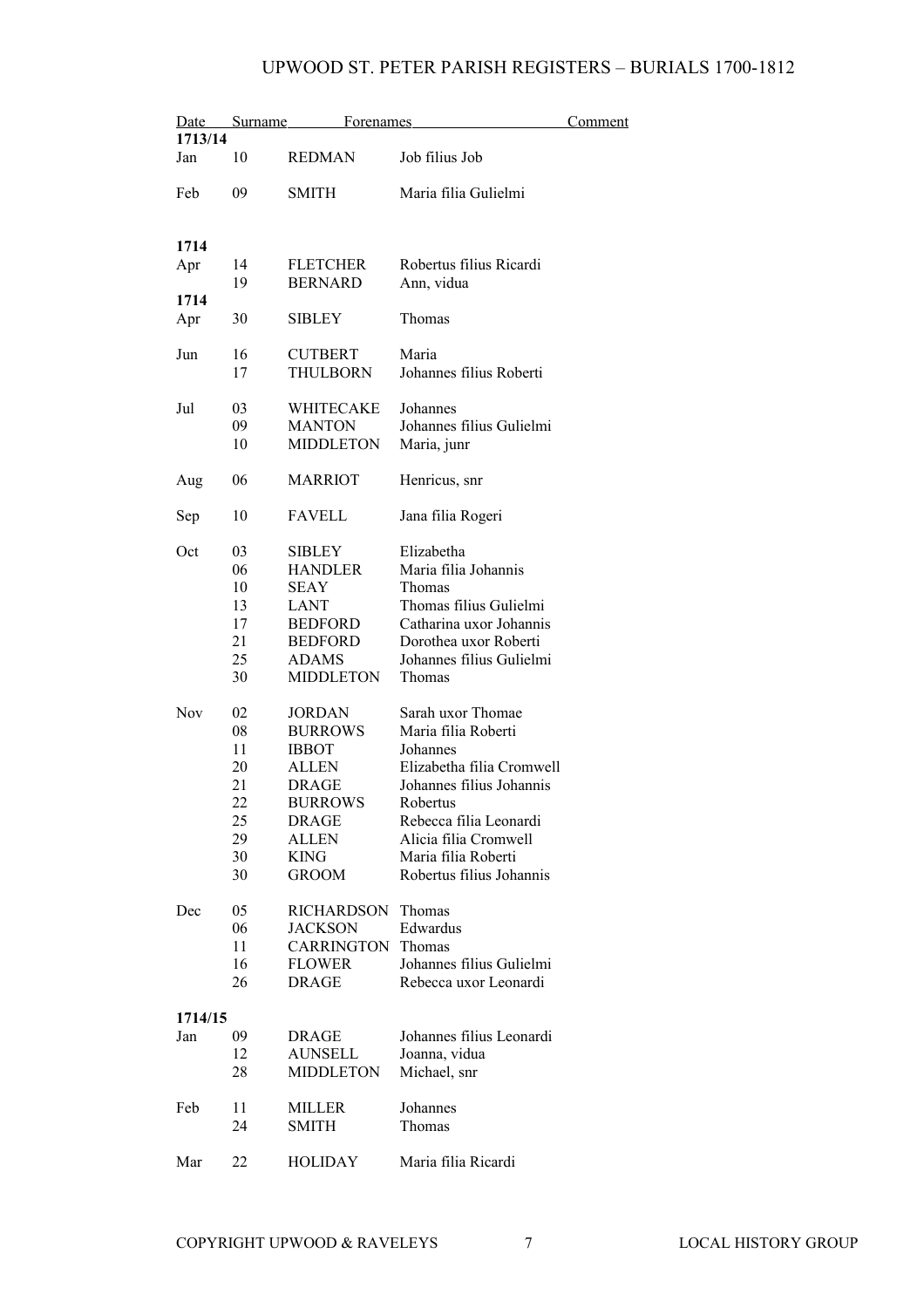| Date |            | Surname | <b>Forenames</b> |                                            | Comment          |  |
|------|------------|---------|------------------|--------------------------------------------|------------------|--|
|      | 1715       |         |                  |                                            |                  |  |
|      | Mar        | 29      | <b>SILK</b>      | Johannes                                   |                  |  |
|      | Apr        | 07      | SMITH            | Johannes filius Henrici                    |                  |  |
|      |            | 09      | PAIGE            | Maria, vidua                               |                  |  |
|      |            |         |                  |                                            |                  |  |
|      |            | 25      | <b>MANTON</b>    | Matthaeus filius Gulielmi                  |                  |  |
|      |            | 29      | <b>WILSHIRE</b>  | Maria filia Rob <sup>ti</sup>              |                  |  |
|      |            | 30      | <b>MARRIOT</b>   | Maria uxor Joh <sup>s</sup>                |                  |  |
|      |            |         |                  | Joh <sup>s</sup> filius Joh <sup>s</sup>   |                  |  |
|      | 1715       |         |                  |                                            |                  |  |
|      | May        | 02      |                  | <b>CARRINGTON</b> Athanasius filius Thomae |                  |  |
|      |            | 03      | <b>CHARTER</b>   | Ricardus filius Ricardi                    |                  |  |
|      |            | 05      | PELL             | Elizabetha, vidua                          |                  |  |
|      |            | 22      | <b>CUTHBERT</b>  | Robertus filius Johannis                   |                  |  |
|      | Jun        | 02      | <b>ROGERS</b>    | Johannes filius Johannis                   |                  |  |
|      |            | 12      | <b>FLETCHER</b>  | Richardus                                  |                  |  |
|      |            | 13      | HULL             | Johannes, senr                             |                  |  |
|      |            | 22      | <b>ELLIS</b>     | Alicia filia Roberti                       |                  |  |
|      |            |         |                  |                                            |                  |  |
|      |            | 27      | <b>IBBOT</b>     | Jana, virgo [spinster]                     |                  |  |
|      | Jul        | 01      | <b>WOODS</b>     | John (stranger)                            |                  |  |
|      |            | 05      | <b>CATLIN</b>    | Johannes                                   |                  |  |
|      |            | 05      | <b>PICKARD</b>   | Thomas s/o Phillip                         |                  |  |
|      |            | 18      | <b>BELLAMY</b>   | Samuell de Raveley                         |                  |  |
|      |            |         |                  |                                            |                  |  |
|      | Aug        | 11      | WILSHIRE         | Anna filia Johannis                        |                  |  |
|      |            | 18      | <b>BURGESS</b>   | Olyman filius Oliveri                      |                  |  |
|      |            |         |                  |                                            |                  |  |
|      | Sep        | 29      | <b>CATLYN</b>    | Anna uxor Thomae                           |                  |  |
|      | Oct        | 02      | <b>ROGERS</b>    | Josephus filius Johannis                   |                  |  |
|      | <b>Nov</b> | 27      | <b>DEASY</b>     | Maria uxor Gulielmi                        |                  |  |
|      |            |         |                  |                                            |                  |  |
|      | 1715/16    |         |                  |                                            |                  |  |
|      | Jan        | 16      | <b>ROGERS</b>    | Jacobus filius Johannis                    |                  |  |
|      |            | 25      | <b>CRANK</b>     | Elizabetha filia Johannis                  |                  |  |
|      | Feb        | 10      | <b>CAMPION</b>   | Maria filia Johannis                       |                  |  |
|      | Mar        | 22      | <b>WOLLEY</b>    | Marcus filius Marci                        |                  |  |
|      |            |         |                  |                                            |                  |  |
|      | 1716       |         |                  |                                            |                  |  |
|      | Apr        | 03      | <b>SEAY</b>      | Radulphus                                  |                  |  |
|      |            | 19      | HOLYDAY          | Catharina filia Ric <sup>di</sup>          | (infans in BT's) |  |
|      | May        | 14      | <b>MARRIOT</b>   | Sarah filia Henrici                        | (infans in BT's) |  |
|      |            | 22      | SIBLY            | Anna, vidua                                |                  |  |
|      |            |         |                  |                                            |                  |  |
|      | Jul        | 08      | <b>CUTBERT</b>   | Rebecca filia Johannis                     | (infans in BT's) |  |
|      |            |         |                  |                                            |                  |  |
|      | Sep        | 06      | <b>BELLAMY</b>   | Henricus filius Johannis                   | (infans in BT's) |  |
|      | Nov        | 23      | <b>MASTERS</b>   | Johannes                                   |                  |  |
|      |            | 30      | DRAGE            | Leonardus                                  |                  |  |
|      |            |         |                  |                                            |                  |  |
|      | Dec        | 18      | SMITH            | Maria filllia Gulielmi                     | (infans in BT's) |  |
|      |            |         |                  |                                            |                  |  |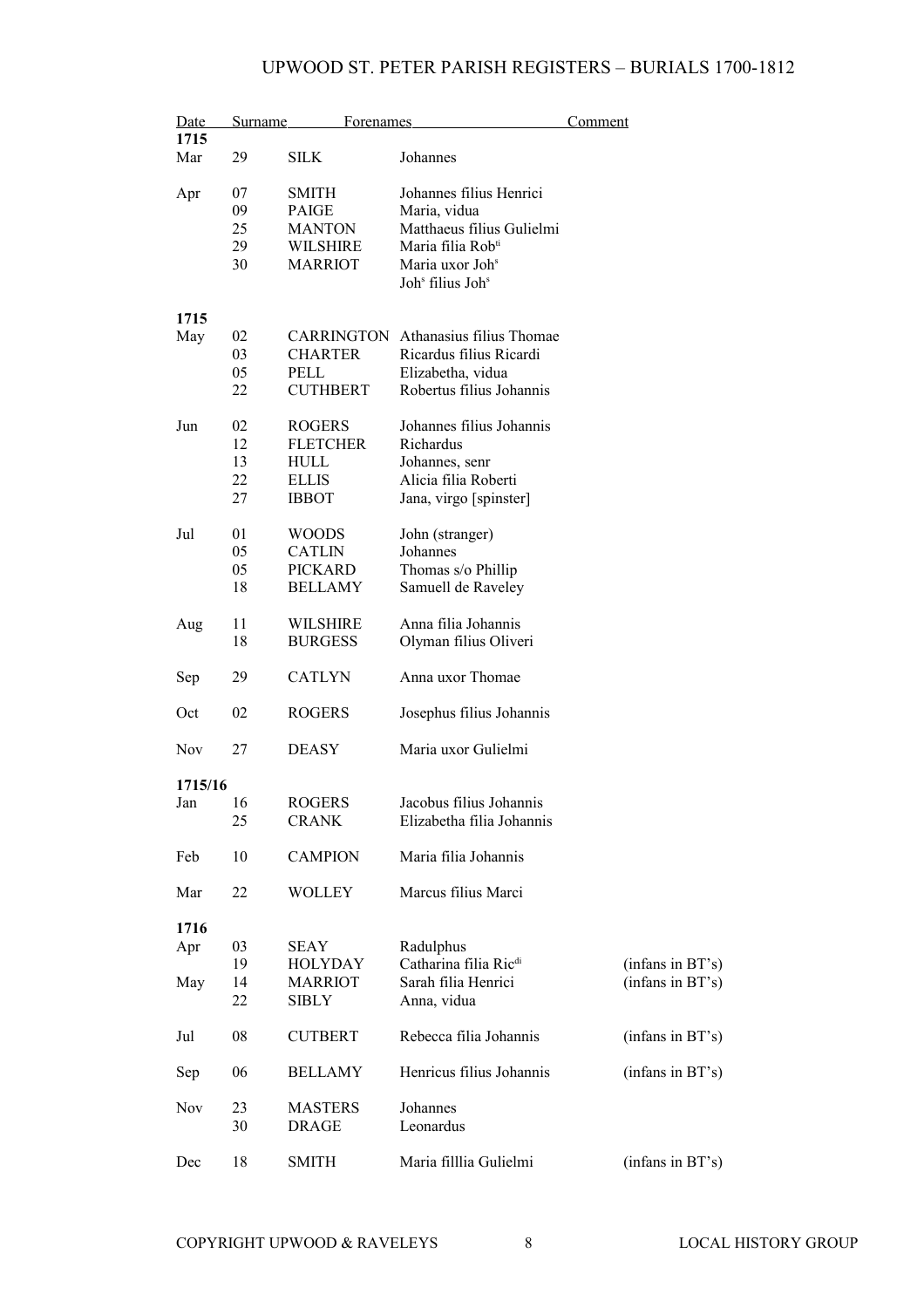| Date           | Surname  | <b>Forenames</b>                |                                                 | Comment |                     |
|----------------|----------|---------------------------------|-------------------------------------------------|---------|---------------------|
| 1716/17        |          |                                 |                                                 |         |                     |
| Feb            | 17<br>23 | HULL<br><b>WILSHIRE</b>         | Maria, vidua<br>Ricardus fllius Johannis        |         | (infans in BT's)    |
| Mar            | 05       | SHAW                            | Jacobus filius Thomae                           |         | (infans in BT's)    |
| 1717           |          |                                 |                                                 |         |                     |
| Apr            | 10       | <b>BEDFORD</b>                  | Anna filia Johannis                             |         |                     |
|                | 14       | <b>MIDDLETON</b>                | Thomas filius Thomae                            |         |                     |
| 1717           |          |                                 |                                                 |         |                     |
| May            | 05       | <b>DITON</b>                    | Johannes                                        |         |                     |
| Jun            | 05       | <b>CATLYN</b>                   | Jeremia                                         |         |                     |
| Jul            | 31<br>31 | <b>BALDWIN</b><br><b>MANTON</b> | Maria uxor Ricardi<br>Elizabetha filia Gulielmi |         |                     |
| <b>Nov</b>     | 11       | <b>BERNARD</b>                  | Gulielmus filius Tho                            |         |                     |
| Dec            | 15       | <b>CUTBERT</b>                  | Anna filia Johannis                             |         |                     |
| 1717/18        |          |                                 |                                                 |         |                     |
| Feb            | 05       | <b>EASTHAM</b>                  | Georgius filius Jacobi                          |         |                     |
| 1718           |          |                                 |                                                 |         |                     |
| Jun            | 21       | <b>SAUNDERS</b>                 | Margaretta                                      |         | (serva in BT's)     |
|                | 29       | THURBOURN                       | Robertus filius Rob <sup>ti</sup>               |         | (THURLBORN in BT's) |
|                |          |                                 |                                                 |         |                     |
| Aug            | 16       | SMITH                           | Margaretta, vidua                               |         |                     |
|                | 16       | <b>DEASY</b>                    | Thomas filius Gulielmi                          |         |                     |
| Sep            | 17       | <b>QUINCEY</b>                  | Maria filia Jedrell                             |         |                     |
|                | 23       | <b>MIDDLETON</b>                | Georgius filius Thomae                          |         |                     |
|                |          |                                 |                                                 |         |                     |
| <b>Nov</b>     | 09       | <b>SIBLEY</b>                   | Josephus filius Josephi                         |         |                     |
| Dec            | 02       | HANGER                          | Josephus junr de Raveley                        |         |                     |
|                | 18       | <b>BELLAMY</b>                  | Johannes filius Johannis                        |         |                     |
|                |          |                                 |                                                 |         |                     |
| 1718/19<br>Mar | 22       | <b>QUINECY</b>                  | Jedrell                                         |         |                     |
|                |          |                                 |                                                 |         |                     |
| 1719           |          |                                 |                                                 |         |                     |
| Apr            | 08       | <b>THURLBORN</b>                | Robertus                                        |         |                     |
|                | 11       | <b>CHARTER</b>                  | Jana uxot Thomae                                |         |                     |
|                | 18       | <b>CARRINGTON Edwardus</b>      |                                                 |         |                     |
|                | 28       | PATE                            | Helena, vidua                                   |         |                     |
| Jun            | 12       | <b>HENSON</b>                   | Johannes filius Fra                             |         |                     |
|                | 18       | <b>PRESS</b>                    | Maria filia Johannis                            |         |                     |
|                | 27       | <b>PICKARD</b>                  | Elizabetha filia Petri                          |         |                     |
|                |          |                                 |                                                 |         |                     |
| Jul            | 04       | <b>DOCKRILL</b>                 | Johannes filius Jacobi                          |         |                     |
|                | 25       | <b>CLARK</b>                    | Johannes filius Johanni                         |         |                     |
|                | 29       | <b>DOCKRILL</b>                 | Jacobus                                         |         |                     |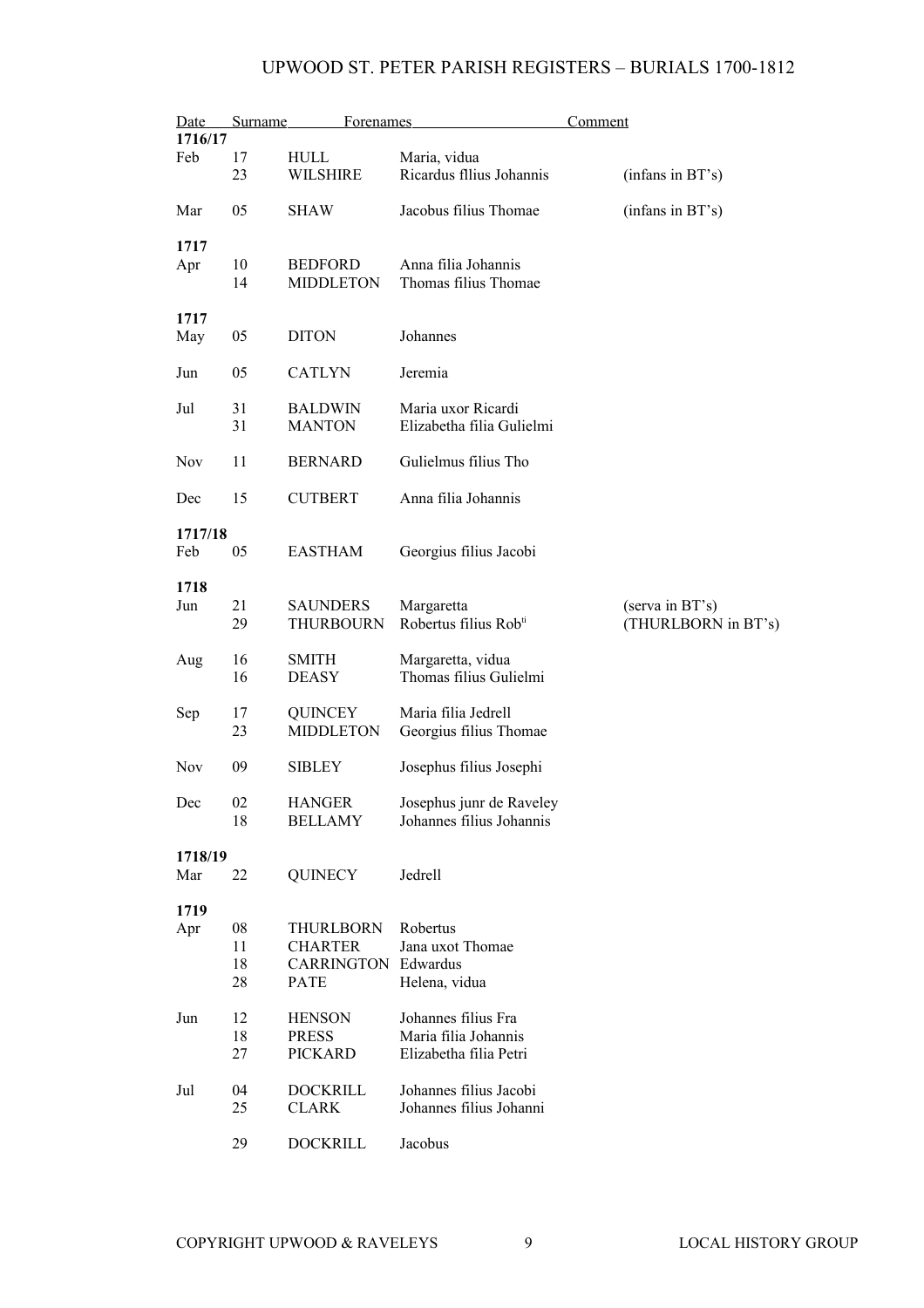| Date       | Surname | Forenames        |                                                 | Comment |                            |
|------------|---------|------------------|-------------------------------------------------|---------|----------------------------|
| 1719       |         |                  |                                                 |         |                            |
| Aug        | 12      | WARWICK          | Maria filia Johannis                            |         |                            |
|            | 15      | <b>REDMAN</b>    | Maria uxor Job                                  |         |                            |
|            | 19      | <b>SMITH</b>     | Whitecake filius Gulielmi                       |         |                            |
|            |         |                  |                                                 |         |                            |
| Oct        | 15      | <b>OLLIMAN</b>   | Elizabetha uxor Jacobi                          |         |                            |
|            |         |                  |                                                 |         |                            |
| <b>Nov</b> | 04      | <b>RABEY</b>     | Alicia, vidua                                   |         |                            |
|            | 14      | <b>LEMAN</b>     | Robertus, clericus                              |         |                            |
| 1719/20    |         |                  |                                                 |         |                            |
|            |         |                  |                                                 |         |                            |
| Jan        | 15      | <b>FLOWER</b>    | Anna filia Sar                                  |         |                            |
|            | 18      | <b>BURY</b>      | Elizabetha filia Hen                            |         |                            |
| 1719/20    |         |                  |                                                 |         |                            |
| Mar        | 04      | <b>MIDLETON</b>  | Johannis filius Johannis                        |         |                            |
|            | 18      | <b>CHARTER</b>   | Martha filia Richardi                           |         |                            |
|            |         |                  |                                                 |         |                            |
| 1720       |         |                  |                                                 |         |                            |
| Mar        | 25      | <b>ADAMS</b>     | Sarah filia Gulielmi                            |         |                            |
|            | 28      | <b>BELLAMY</b>   | Sarah and Eliz filiae Johannis                  |         |                            |
|            | 18      | <b>FAVEL</b>     | Georgius filius Rogeri                          |         |                            |
| Apr        |         |                  |                                                 |         |                            |
|            | 24      | <b>OLLIMAN</b>   | Jacobus of Raveley                              |         | (OLIMAN in BT's)           |
|            | 30      | WEST             | John                                            |         |                            |
| May        | 04      | <b>BARNES</b>    | Daniel filius Danielis                          |         |                            |
|            | 08      | <b>ADAMS</b>     | Johannes filius Gulielmi                        |         |                            |
|            |         |                  | Johannes filius Gulielmi                        |         |                            |
|            | 10      | <b>MANTON</b>    |                                                 |         |                            |
|            | 29      | <b>POTTEN</b>    | Johannes filius Gulielmi                        |         |                            |
| Jul        | 03      | <b>CHARTER</b>   | Thos                                            |         |                            |
|            |         |                  |                                                 |         |                            |
| Sep        | 11      | <b>MIDDLETON</b> | Mary, widow                                     |         |                            |
|            | 20      | <b>CHARTER</b>   | Richard s/o Thos                                |         |                            |
|            | 11      | <b>MIDLETON</b>  | Mary, widow                                     |         |                            |
|            | 20      | <b>CHARTER</b>   | Richard s/o Thomas                              |         |                            |
|            |         |                  | [Last two names are entered twice in Registers] |         |                            |
|            | 27      | <b>REDMAN</b>    | Elizabeth d/o Job                               |         |                            |
| Oct        | 02      | <b>PICKARD</b>   | Elizabeth d/o Peter                             |         |                            |
|            | 20      | <b>ROGERS</b>    | John s/o John                                   |         |                            |
|            |         |                  |                                                 |         |                            |
| Nov        | 16      | <b>NOBLE</b>     | John                                            |         |                            |
| Dec        | 14      | <b>BROWN</b>     | Ann w/o William                                 |         | (Dec $12$ in BT's)         |
|            | 12      |                  | Elizabeth d/o Thos                              |         |                            |
|            |         | <b>SHAW</b>      |                                                 |         | (Dec $14$ in BT's)         |
|            | 16      | <b>RABY</b>      | Rose & John, w/o and s/o Willm                  |         |                            |
|            | 27      | <b>EDISS</b>     | Margaret w/o Matthew                            |         | (EDIS in BT's)             |
| 1720/21    |         |                  |                                                 |         |                            |
| Jan        | 30      | <b>BURROWS</b>   | Mary d/o Rob <sup>t</sup>                       |         |                            |
|            |         |                  |                                                 |         |                            |
| Feb        | 10      | <b>WILSHIRE</b>  | Mary $w/o$ Rob <sup>t</sup>                     |         | (WILSHIER in BT's)         |
| Mar        | 08      | <b>FANN</b>      | Elizabeth, widow                                |         |                            |
|            | 14      | ROBY             | Barthothomew                                    |         | (RABY in BT's)             |
|            | 18      | <b>DOCKERELL</b> | Ann                                             |         | (Mar 17 DOCKERILL in BT's) |
|            |         |                  |                                                 |         |                            |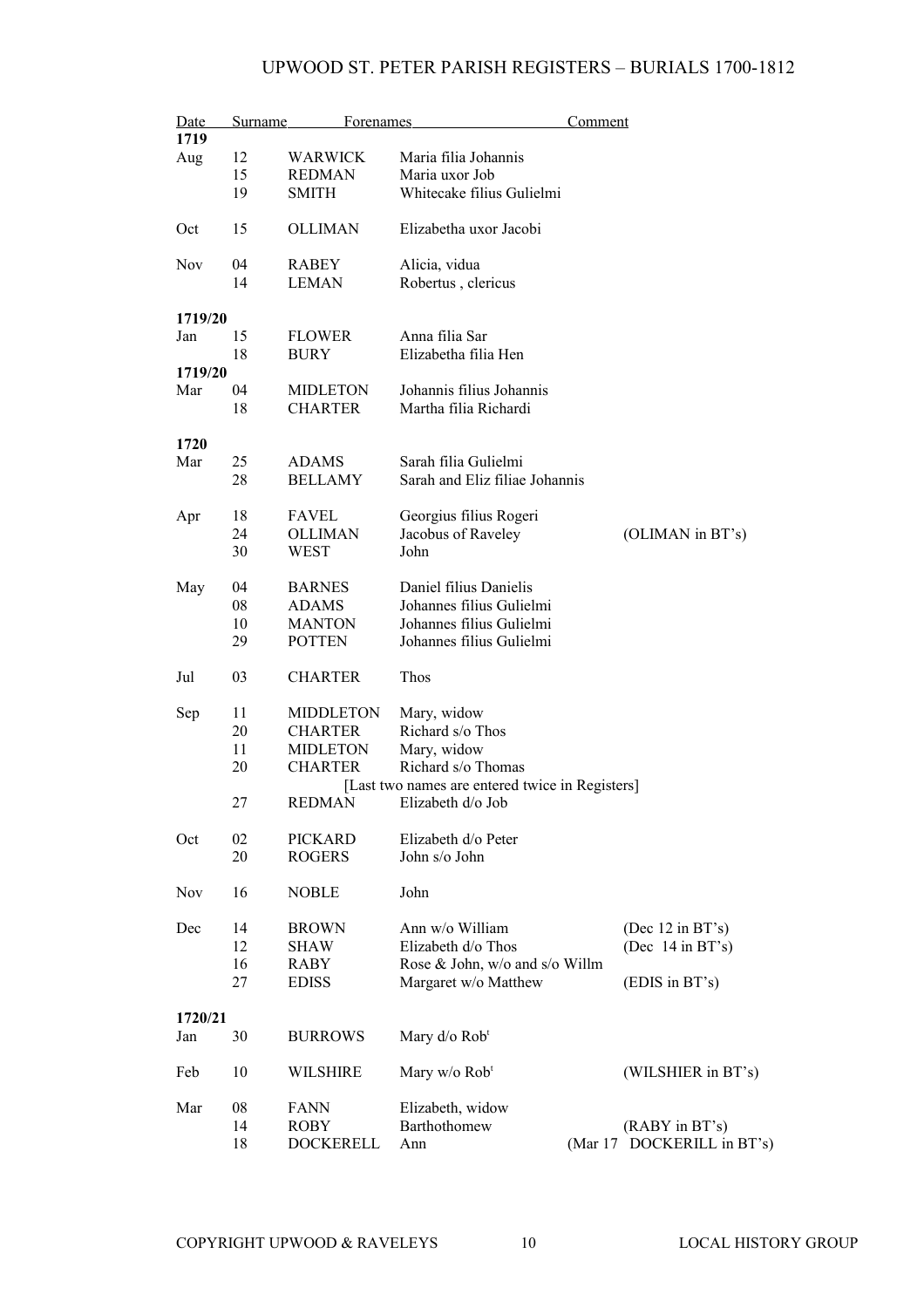| 1721<br>26<br>Mar<br><b>DEASY</b><br>Elling d/o Rebecca and William<br>28<br>Eliz w/o Jn°<br><b>MARRIOT</b><br>01<br>Thos, lab <sup>r</sup><br>Apr<br><b>NICHOLS</b><br>06<br><b>DOCKRELL</b><br>Mary, ser <sup>t</sup><br>10<br>Richard s/o Jn° and Ann<br><b>CUTBERT</b><br>24<br>Willm, ser <sup>t</sup><br>KEE<br>28<br><b>CAMPION</b><br>Ann $d$ /o Jn $\degree$ and Ann<br>30<br><b>DEANS</b><br>$Jn^{\circ}$ , lab <sup>r</sup><br>08<br>Sarah d/o Job and Mary<br>Jul<br><b>REDMAN</b><br>Richard s/o Rich <sup>d</sup> and Sarah<br>14<br><b>POULTER</b><br>25<br><b>REDMAN</b><br>Mary d/o Mary and Job<br>11<br>SMITH<br>Henry, yoaman<br>Aug<br>Jn° s/o Jn° and Eliz<br>12<br><b>KILBORN</b><br>Ann w/o Will <sup>m</sup><br>14<br><b>HANDLER</b><br>13<br><b>RANDALL</b><br>Susanna w/o Matthew<br>Sep<br>06<br><b>HANGER</b><br>Oct<br>Alice w/o Joseph<br>Will <sup>m</sup> , lab <sup>r</sup><br>12<br><b>SHOTBOLT</b><br>19<br>Sarah, ser <sup>t</sup><br>Nov<br><b>MASTERS</b><br>1721/22<br>Ann d/o Thos<br>Jan<br>08<br>SHAW<br>15<br><b>CATLING</b><br>Mary d/o Jeremiah and Frances<br>1722<br>04<br><b>REDMAN</b><br>Job<br>Apr<br>08<br>Mary of GR<br><b>CUTBURT</b><br>Allen s/o Jn°<br>15<br><b>GROOMS</b><br>1723<br>15<br>Henry s/o Henry<br>(Apr 09 BURY in BT's)<br>Apr<br><b>BERRY</b><br>04<br>$Jn^{\circ}$ s/o Will <sup>m</sup><br>BROWN<br>26<br>$(Apr 16$ in BT's)<br><b>NICHOLLS</b><br>Mary, widow<br>26<br>Sarah d/o Wm<br><b>MARRIOT</b><br>May<br>06<br><b>MIDLETON</b><br>Affable, lab <sup>r</sup><br>07<br><b>CARTER</b><br>Alice, ser <sup>t</sup><br>08<br><b>FLOWER</b><br>Sarah, widow<br>19<br>Jnº s/o Jnº<br>(RIGNELL in BT's)<br><b>RIGNAL</b><br>22<br>Thos s/o Thos<br>HALL<br>19<br><b>CLARKE</b><br>(Antony in BT's)<br>Jul<br>Eliz w/o Antany<br>Sarah w/o Ric <sup>d</sup><br><b>POULTER</b><br>24<br>Dec<br>1723/24<br>Feb<br>09<br>$d$ /o of GR<br>(CORNER<br><b>CORNER</b><br>Amy, servant in BT'S)<br>(WILSHIER in BT's)<br>10<br>WILSHIRE<br>Rob <sup>t</sup> , yeoman<br>10<br>$Robt$ , lab <sup>r</sup><br><b>MILLER</b><br>13<br>Will <sup>m</sup> s/o Will <sup>m</sup><br><b>DEASY</b><br><b>PRIOR</b><br>Thos<br>(Feb 09 PRIOR Thomas, lab in BT's) | Date | Surname | Forenames       |             | Comment |
|-------------------------------------------------------------------------------------------------------------------------------------------------------------------------------------------------------------------------------------------------------------------------------------------------------------------------------------------------------------------------------------------------------------------------------------------------------------------------------------------------------------------------------------------------------------------------------------------------------------------------------------------------------------------------------------------------------------------------------------------------------------------------------------------------------------------------------------------------------------------------------------------------------------------------------------------------------------------------------------------------------------------------------------------------------------------------------------------------------------------------------------------------------------------------------------------------------------------------------------------------------------------------------------------------------------------------------------------------------------------------------------------------------------------------------------------------------------------------------------------------------------------------------------------------------------------------------------------------------------------------------------------------------------------------------------------------------------------------------------------------------------------------------------------------------------------------------------------------------------------------------------------------------------------------------------------------------------------------------------------------------------------------------------------------------------------------------------------------------------------------------------------------------------------------------------------------------------------------|------|---------|-----------------|-------------|---------|
|                                                                                                                                                                                                                                                                                                                                                                                                                                                                                                                                                                                                                                                                                                                                                                                                                                                                                                                                                                                                                                                                                                                                                                                                                                                                                                                                                                                                                                                                                                                                                                                                                                                                                                                                                                                                                                                                                                                                                                                                                                                                                                                                                                                                                         |      |         |                 |             |         |
|                                                                                                                                                                                                                                                                                                                                                                                                                                                                                                                                                                                                                                                                                                                                                                                                                                                                                                                                                                                                                                                                                                                                                                                                                                                                                                                                                                                                                                                                                                                                                                                                                                                                                                                                                                                                                                                                                                                                                                                                                                                                                                                                                                                                                         |      |         |                 |             |         |
|                                                                                                                                                                                                                                                                                                                                                                                                                                                                                                                                                                                                                                                                                                                                                                                                                                                                                                                                                                                                                                                                                                                                                                                                                                                                                                                                                                                                                                                                                                                                                                                                                                                                                                                                                                                                                                                                                                                                                                                                                                                                                                                                                                                                                         |      |         |                 |             |         |
|                                                                                                                                                                                                                                                                                                                                                                                                                                                                                                                                                                                                                                                                                                                                                                                                                                                                                                                                                                                                                                                                                                                                                                                                                                                                                                                                                                                                                                                                                                                                                                                                                                                                                                                                                                                                                                                                                                                                                                                                                                                                                                                                                                                                                         |      |         |                 |             |         |
|                                                                                                                                                                                                                                                                                                                                                                                                                                                                                                                                                                                                                                                                                                                                                                                                                                                                                                                                                                                                                                                                                                                                                                                                                                                                                                                                                                                                                                                                                                                                                                                                                                                                                                                                                                                                                                                                                                                                                                                                                                                                                                                                                                                                                         |      |         |                 |             |         |
|                                                                                                                                                                                                                                                                                                                                                                                                                                                                                                                                                                                                                                                                                                                                                                                                                                                                                                                                                                                                                                                                                                                                                                                                                                                                                                                                                                                                                                                                                                                                                                                                                                                                                                                                                                                                                                                                                                                                                                                                                                                                                                                                                                                                                         |      |         |                 |             |         |
|                                                                                                                                                                                                                                                                                                                                                                                                                                                                                                                                                                                                                                                                                                                                                                                                                                                                                                                                                                                                                                                                                                                                                                                                                                                                                                                                                                                                                                                                                                                                                                                                                                                                                                                                                                                                                                                                                                                                                                                                                                                                                                                                                                                                                         |      |         |                 |             |         |
|                                                                                                                                                                                                                                                                                                                                                                                                                                                                                                                                                                                                                                                                                                                                                                                                                                                                                                                                                                                                                                                                                                                                                                                                                                                                                                                                                                                                                                                                                                                                                                                                                                                                                                                                                                                                                                                                                                                                                                                                                                                                                                                                                                                                                         |      |         |                 |             |         |
|                                                                                                                                                                                                                                                                                                                                                                                                                                                                                                                                                                                                                                                                                                                                                                                                                                                                                                                                                                                                                                                                                                                                                                                                                                                                                                                                                                                                                                                                                                                                                                                                                                                                                                                                                                                                                                                                                                                                                                                                                                                                                                                                                                                                                         |      |         |                 |             |         |
|                                                                                                                                                                                                                                                                                                                                                                                                                                                                                                                                                                                                                                                                                                                                                                                                                                                                                                                                                                                                                                                                                                                                                                                                                                                                                                                                                                                                                                                                                                                                                                                                                                                                                                                                                                                                                                                                                                                                                                                                                                                                                                                                                                                                                         |      |         |                 |             |         |
|                                                                                                                                                                                                                                                                                                                                                                                                                                                                                                                                                                                                                                                                                                                                                                                                                                                                                                                                                                                                                                                                                                                                                                                                                                                                                                                                                                                                                                                                                                                                                                                                                                                                                                                                                                                                                                                                                                                                                                                                                                                                                                                                                                                                                         |      |         |                 |             |         |
|                                                                                                                                                                                                                                                                                                                                                                                                                                                                                                                                                                                                                                                                                                                                                                                                                                                                                                                                                                                                                                                                                                                                                                                                                                                                                                                                                                                                                                                                                                                                                                                                                                                                                                                                                                                                                                                                                                                                                                                                                                                                                                                                                                                                                         |      |         |                 |             |         |
|                                                                                                                                                                                                                                                                                                                                                                                                                                                                                                                                                                                                                                                                                                                                                                                                                                                                                                                                                                                                                                                                                                                                                                                                                                                                                                                                                                                                                                                                                                                                                                                                                                                                                                                                                                                                                                                                                                                                                                                                                                                                                                                                                                                                                         |      |         |                 |             |         |
|                                                                                                                                                                                                                                                                                                                                                                                                                                                                                                                                                                                                                                                                                                                                                                                                                                                                                                                                                                                                                                                                                                                                                                                                                                                                                                                                                                                                                                                                                                                                                                                                                                                                                                                                                                                                                                                                                                                                                                                                                                                                                                                                                                                                                         |      |         |                 |             |         |
|                                                                                                                                                                                                                                                                                                                                                                                                                                                                                                                                                                                                                                                                                                                                                                                                                                                                                                                                                                                                                                                                                                                                                                                                                                                                                                                                                                                                                                                                                                                                                                                                                                                                                                                                                                                                                                                                                                                                                                                                                                                                                                                                                                                                                         |      |         |                 |             |         |
|                                                                                                                                                                                                                                                                                                                                                                                                                                                                                                                                                                                                                                                                                                                                                                                                                                                                                                                                                                                                                                                                                                                                                                                                                                                                                                                                                                                                                                                                                                                                                                                                                                                                                                                                                                                                                                                                                                                                                                                                                                                                                                                                                                                                                         |      |         |                 |             |         |
|                                                                                                                                                                                                                                                                                                                                                                                                                                                                                                                                                                                                                                                                                                                                                                                                                                                                                                                                                                                                                                                                                                                                                                                                                                                                                                                                                                                                                                                                                                                                                                                                                                                                                                                                                                                                                                                                                                                                                                                                                                                                                                                                                                                                                         |      |         |                 |             |         |
|                                                                                                                                                                                                                                                                                                                                                                                                                                                                                                                                                                                                                                                                                                                                                                                                                                                                                                                                                                                                                                                                                                                                                                                                                                                                                                                                                                                                                                                                                                                                                                                                                                                                                                                                                                                                                                                                                                                                                                                                                                                                                                                                                                                                                         |      |         |                 |             |         |
|                                                                                                                                                                                                                                                                                                                                                                                                                                                                                                                                                                                                                                                                                                                                                                                                                                                                                                                                                                                                                                                                                                                                                                                                                                                                                                                                                                                                                                                                                                                                                                                                                                                                                                                                                                                                                                                                                                                                                                                                                                                                                                                                                                                                                         |      |         |                 |             |         |
|                                                                                                                                                                                                                                                                                                                                                                                                                                                                                                                                                                                                                                                                                                                                                                                                                                                                                                                                                                                                                                                                                                                                                                                                                                                                                                                                                                                                                                                                                                                                                                                                                                                                                                                                                                                                                                                                                                                                                                                                                                                                                                                                                                                                                         |      |         |                 |             |         |
|                                                                                                                                                                                                                                                                                                                                                                                                                                                                                                                                                                                                                                                                                                                                                                                                                                                                                                                                                                                                                                                                                                                                                                                                                                                                                                                                                                                                                                                                                                                                                                                                                                                                                                                                                                                                                                                                                                                                                                                                                                                                                                                                                                                                                         |      |         |                 |             |         |
|                                                                                                                                                                                                                                                                                                                                                                                                                                                                                                                                                                                                                                                                                                                                                                                                                                                                                                                                                                                                                                                                                                                                                                                                                                                                                                                                                                                                                                                                                                                                                                                                                                                                                                                                                                                                                                                                                                                                                                                                                                                                                                                                                                                                                         |      |         |                 |             |         |
|                                                                                                                                                                                                                                                                                                                                                                                                                                                                                                                                                                                                                                                                                                                                                                                                                                                                                                                                                                                                                                                                                                                                                                                                                                                                                                                                                                                                                                                                                                                                                                                                                                                                                                                                                                                                                                                                                                                                                                                                                                                                                                                                                                                                                         |      |         |                 |             |         |
|                                                                                                                                                                                                                                                                                                                                                                                                                                                                                                                                                                                                                                                                                                                                                                                                                                                                                                                                                                                                                                                                                                                                                                                                                                                                                                                                                                                                                                                                                                                                                                                                                                                                                                                                                                                                                                                                                                                                                                                                                                                                                                                                                                                                                         |      |         |                 |             |         |
|                                                                                                                                                                                                                                                                                                                                                                                                                                                                                                                                                                                                                                                                                                                                                                                                                                                                                                                                                                                                                                                                                                                                                                                                                                                                                                                                                                                                                                                                                                                                                                                                                                                                                                                                                                                                                                                                                                                                                                                                                                                                                                                                                                                                                         |      |         |                 |             |         |
|                                                                                                                                                                                                                                                                                                                                                                                                                                                                                                                                                                                                                                                                                                                                                                                                                                                                                                                                                                                                                                                                                                                                                                                                                                                                                                                                                                                                                                                                                                                                                                                                                                                                                                                                                                                                                                                                                                                                                                                                                                                                                                                                                                                                                         |      |         |                 |             |         |
|                                                                                                                                                                                                                                                                                                                                                                                                                                                                                                                                                                                                                                                                                                                                                                                                                                                                                                                                                                                                                                                                                                                                                                                                                                                                                                                                                                                                                                                                                                                                                                                                                                                                                                                                                                                                                                                                                                                                                                                                                                                                                                                                                                                                                         |      |         |                 |             |         |
|                                                                                                                                                                                                                                                                                                                                                                                                                                                                                                                                                                                                                                                                                                                                                                                                                                                                                                                                                                                                                                                                                                                                                                                                                                                                                                                                                                                                                                                                                                                                                                                                                                                                                                                                                                                                                                                                                                                                                                                                                                                                                                                                                                                                                         |      |         |                 |             |         |
|                                                                                                                                                                                                                                                                                                                                                                                                                                                                                                                                                                                                                                                                                                                                                                                                                                                                                                                                                                                                                                                                                                                                                                                                                                                                                                                                                                                                                                                                                                                                                                                                                                                                                                                                                                                                                                                                                                                                                                                                                                                                                                                                                                                                                         |      |         |                 |             |         |
|                                                                                                                                                                                                                                                                                                                                                                                                                                                                                                                                                                                                                                                                                                                                                                                                                                                                                                                                                                                                                                                                                                                                                                                                                                                                                                                                                                                                                                                                                                                                                                                                                                                                                                                                                                                                                                                                                                                                                                                                                                                                                                                                                                                                                         |      |         |                 |             |         |
|                                                                                                                                                                                                                                                                                                                                                                                                                                                                                                                                                                                                                                                                                                                                                                                                                                                                                                                                                                                                                                                                                                                                                                                                                                                                                                                                                                                                                                                                                                                                                                                                                                                                                                                                                                                                                                                                                                                                                                                                                                                                                                                                                                                                                         |      |         |                 |             |         |
|                                                                                                                                                                                                                                                                                                                                                                                                                                                                                                                                                                                                                                                                                                                                                                                                                                                                                                                                                                                                                                                                                                                                                                                                                                                                                                                                                                                                                                                                                                                                                                                                                                                                                                                                                                                                                                                                                                                                                                                                                                                                                                                                                                                                                         |      |         |                 |             |         |
|                                                                                                                                                                                                                                                                                                                                                                                                                                                                                                                                                                                                                                                                                                                                                                                                                                                                                                                                                                                                                                                                                                                                                                                                                                                                                                                                                                                                                                                                                                                                                                                                                                                                                                                                                                                                                                                                                                                                                                                                                                                                                                                                                                                                                         |      |         |                 |             |         |
|                                                                                                                                                                                                                                                                                                                                                                                                                                                                                                                                                                                                                                                                                                                                                                                                                                                                                                                                                                                                                                                                                                                                                                                                                                                                                                                                                                                                                                                                                                                                                                                                                                                                                                                                                                                                                                                                                                                                                                                                                                                                                                                                                                                                                         |      |         |                 |             |         |
|                                                                                                                                                                                                                                                                                                                                                                                                                                                                                                                                                                                                                                                                                                                                                                                                                                                                                                                                                                                                                                                                                                                                                                                                                                                                                                                                                                                                                                                                                                                                                                                                                                                                                                                                                                                                                                                                                                                                                                                                                                                                                                                                                                                                                         |      |         |                 |             |         |
|                                                                                                                                                                                                                                                                                                                                                                                                                                                                                                                                                                                                                                                                                                                                                                                                                                                                                                                                                                                                                                                                                                                                                                                                                                                                                                                                                                                                                                                                                                                                                                                                                                                                                                                                                                                                                                                                                                                                                                                                                                                                                                                                                                                                                         |      |         |                 |             |         |
|                                                                                                                                                                                                                                                                                                                                                                                                                                                                                                                                                                                                                                                                                                                                                                                                                                                                                                                                                                                                                                                                                                                                                                                                                                                                                                                                                                                                                                                                                                                                                                                                                                                                                                                                                                                                                                                                                                                                                                                                                                                                                                                                                                                                                         |      |         |                 |             |         |
|                                                                                                                                                                                                                                                                                                                                                                                                                                                                                                                                                                                                                                                                                                                                                                                                                                                                                                                                                                                                                                                                                                                                                                                                                                                                                                                                                                                                                                                                                                                                                                                                                                                                                                                                                                                                                                                                                                                                                                                                                                                                                                                                                                                                                         |      |         |                 |             |         |
|                                                                                                                                                                                                                                                                                                                                                                                                                                                                                                                                                                                                                                                                                                                                                                                                                                                                                                                                                                                                                                                                                                                                                                                                                                                                                                                                                                                                                                                                                                                                                                                                                                                                                                                                                                                                                                                                                                                                                                                                                                                                                                                                                                                                                         |      |         |                 |             |         |
|                                                                                                                                                                                                                                                                                                                                                                                                                                                                                                                                                                                                                                                                                                                                                                                                                                                                                                                                                                                                                                                                                                                                                                                                                                                                                                                                                                                                                                                                                                                                                                                                                                                                                                                                                                                                                                                                                                                                                                                                                                                                                                                                                                                                                         |      |         |                 |             |         |
|                                                                                                                                                                                                                                                                                                                                                                                                                                                                                                                                                                                                                                                                                                                                                                                                                                                                                                                                                                                                                                                                                                                                                                                                                                                                                                                                                                                                                                                                                                                                                                                                                                                                                                                                                                                                                                                                                                                                                                                                                                                                                                                                                                                                                         |      |         |                 |             |         |
|                                                                                                                                                                                                                                                                                                                                                                                                                                                                                                                                                                                                                                                                                                                                                                                                                                                                                                                                                                                                                                                                                                                                                                                                                                                                                                                                                                                                                                                                                                                                                                                                                                                                                                                                                                                                                                                                                                                                                                                                                                                                                                                                                                                                                         |      |         |                 |             |         |
|                                                                                                                                                                                                                                                                                                                                                                                                                                                                                                                                                                                                                                                                                                                                                                                                                                                                                                                                                                                                                                                                                                                                                                                                                                                                                                                                                                                                                                                                                                                                                                                                                                                                                                                                                                                                                                                                                                                                                                                                                                                                                                                                                                                                                         |      |         |                 |             |         |
|                                                                                                                                                                                                                                                                                                                                                                                                                                                                                                                                                                                                                                                                                                                                                                                                                                                                                                                                                                                                                                                                                                                                                                                                                                                                                                                                                                                                                                                                                                                                                                                                                                                                                                                                                                                                                                                                                                                                                                                                                                                                                                                                                                                                                         |      |         |                 |             |         |
|                                                                                                                                                                                                                                                                                                                                                                                                                                                                                                                                                                                                                                                                                                                                                                                                                                                                                                                                                                                                                                                                                                                                                                                                                                                                                                                                                                                                                                                                                                                                                                                                                                                                                                                                                                                                                                                                                                                                                                                                                                                                                                                                                                                                                         |      |         |                 |             |         |
|                                                                                                                                                                                                                                                                                                                                                                                                                                                                                                                                                                                                                                                                                                                                                                                                                                                                                                                                                                                                                                                                                                                                                                                                                                                                                                                                                                                                                                                                                                                                                                                                                                                                                                                                                                                                                                                                                                                                                                                                                                                                                                                                                                                                                         |      |         |                 |             |         |
|                                                                                                                                                                                                                                                                                                                                                                                                                                                                                                                                                                                                                                                                                                                                                                                                                                                                                                                                                                                                                                                                                                                                                                                                                                                                                                                                                                                                                                                                                                                                                                                                                                                                                                                                                                                                                                                                                                                                                                                                                                                                                                                                                                                                                         |      |         |                 |             |         |
|                                                                                                                                                                                                                                                                                                                                                                                                                                                                                                                                                                                                                                                                                                                                                                                                                                                                                                                                                                                                                                                                                                                                                                                                                                                                                                                                                                                                                                                                                                                                                                                                                                                                                                                                                                                                                                                                                                                                                                                                                                                                                                                                                                                                                         |      |         |                 |             |         |
|                                                                                                                                                                                                                                                                                                                                                                                                                                                                                                                                                                                                                                                                                                                                                                                                                                                                                                                                                                                                                                                                                                                                                                                                                                                                                                                                                                                                                                                                                                                                                                                                                                                                                                                                                                                                                                                                                                                                                                                                                                                                                                                                                                                                                         |      |         |                 |             |         |
|                                                                                                                                                                                                                                                                                                                                                                                                                                                                                                                                                                                                                                                                                                                                                                                                                                                                                                                                                                                                                                                                                                                                                                                                                                                                                                                                                                                                                                                                                                                                                                                                                                                                                                                                                                                                                                                                                                                                                                                                                                                                                                                                                                                                                         |      |         |                 |             |         |
|                                                                                                                                                                                                                                                                                                                                                                                                                                                                                                                                                                                                                                                                                                                                                                                                                                                                                                                                                                                                                                                                                                                                                                                                                                                                                                                                                                                                                                                                                                                                                                                                                                                                                                                                                                                                                                                                                                                                                                                                                                                                                                                                                                                                                         |      |         |                 |             |         |
|                                                                                                                                                                                                                                                                                                                                                                                                                                                                                                                                                                                                                                                                                                                                                                                                                                                                                                                                                                                                                                                                                                                                                                                                                                                                                                                                                                                                                                                                                                                                                                                                                                                                                                                                                                                                                                                                                                                                                                                                                                                                                                                                                                                                                         |      |         |                 |             |         |
|                                                                                                                                                                                                                                                                                                                                                                                                                                                                                                                                                                                                                                                                                                                                                                                                                                                                                                                                                                                                                                                                                                                                                                                                                                                                                                                                                                                                                                                                                                                                                                                                                                                                                                                                                                                                                                                                                                                                                                                                                                                                                                                                                                                                                         |      |         |                 |             |         |
|                                                                                                                                                                                                                                                                                                                                                                                                                                                                                                                                                                                                                                                                                                                                                                                                                                                                                                                                                                                                                                                                                                                                                                                                                                                                                                                                                                                                                                                                                                                                                                                                                                                                                                                                                                                                                                                                                                                                                                                                                                                                                                                                                                                                                         |      |         |                 |             |         |
|                                                                                                                                                                                                                                                                                                                                                                                                                                                                                                                                                                                                                                                                                                                                                                                                                                                                                                                                                                                                                                                                                                                                                                                                                                                                                                                                                                                                                                                                                                                                                                                                                                                                                                                                                                                                                                                                                                                                                                                                                                                                                                                                                                                                                         |      |         |                 |             |         |
|                                                                                                                                                                                                                                                                                                                                                                                                                                                                                                                                                                                                                                                                                                                                                                                                                                                                                                                                                                                                                                                                                                                                                                                                                                                                                                                                                                                                                                                                                                                                                                                                                                                                                                                                                                                                                                                                                                                                                                                                                                                                                                                                                                                                                         |      |         |                 |             |         |
|                                                                                                                                                                                                                                                                                                                                                                                                                                                                                                                                                                                                                                                                                                                                                                                                                                                                                                                                                                                                                                                                                                                                                                                                                                                                                                                                                                                                                                                                                                                                                                                                                                                                                                                                                                                                                                                                                                                                                                                                                                                                                                                                                                                                                         |      |         |                 |             |         |
|                                                                                                                                                                                                                                                                                                                                                                                                                                                                                                                                                                                                                                                                                                                                                                                                                                                                                                                                                                                                                                                                                                                                                                                                                                                                                                                                                                                                                                                                                                                                                                                                                                                                                                                                                                                                                                                                                                                                                                                                                                                                                                                                                                                                                         |      |         |                 |             |         |
|                                                                                                                                                                                                                                                                                                                                                                                                                                                                                                                                                                                                                                                                                                                                                                                                                                                                                                                                                                                                                                                                                                                                                                                                                                                                                                                                                                                                                                                                                                                                                                                                                                                                                                                                                                                                                                                                                                                                                                                                                                                                                                                                                                                                                         |      |         |                 |             |         |
|                                                                                                                                                                                                                                                                                                                                                                                                                                                                                                                                                                                                                                                                                                                                                                                                                                                                                                                                                                                                                                                                                                                                                                                                                                                                                                                                                                                                                                                                                                                                                                                                                                                                                                                                                                                                                                                                                                                                                                                                                                                                                                                                                                                                                         |      |         |                 |             |         |
|                                                                                                                                                                                                                                                                                                                                                                                                                                                                                                                                                                                                                                                                                                                                                                                                                                                                                                                                                                                                                                                                                                                                                                                                                                                                                                                                                                                                                                                                                                                                                                                                                                                                                                                                                                                                                                                                                                                                                                                                                                                                                                                                                                                                                         |      |         |                 |             |         |
|                                                                                                                                                                                                                                                                                                                                                                                                                                                                                                                                                                                                                                                                                                                                                                                                                                                                                                                                                                                                                                                                                                                                                                                                                                                                                                                                                                                                                                                                                                                                                                                                                                                                                                                                                                                                                                                                                                                                                                                                                                                                                                                                                                                                                         |      |         | <b>CUTHBERT</b> | The w/o Jn° |         |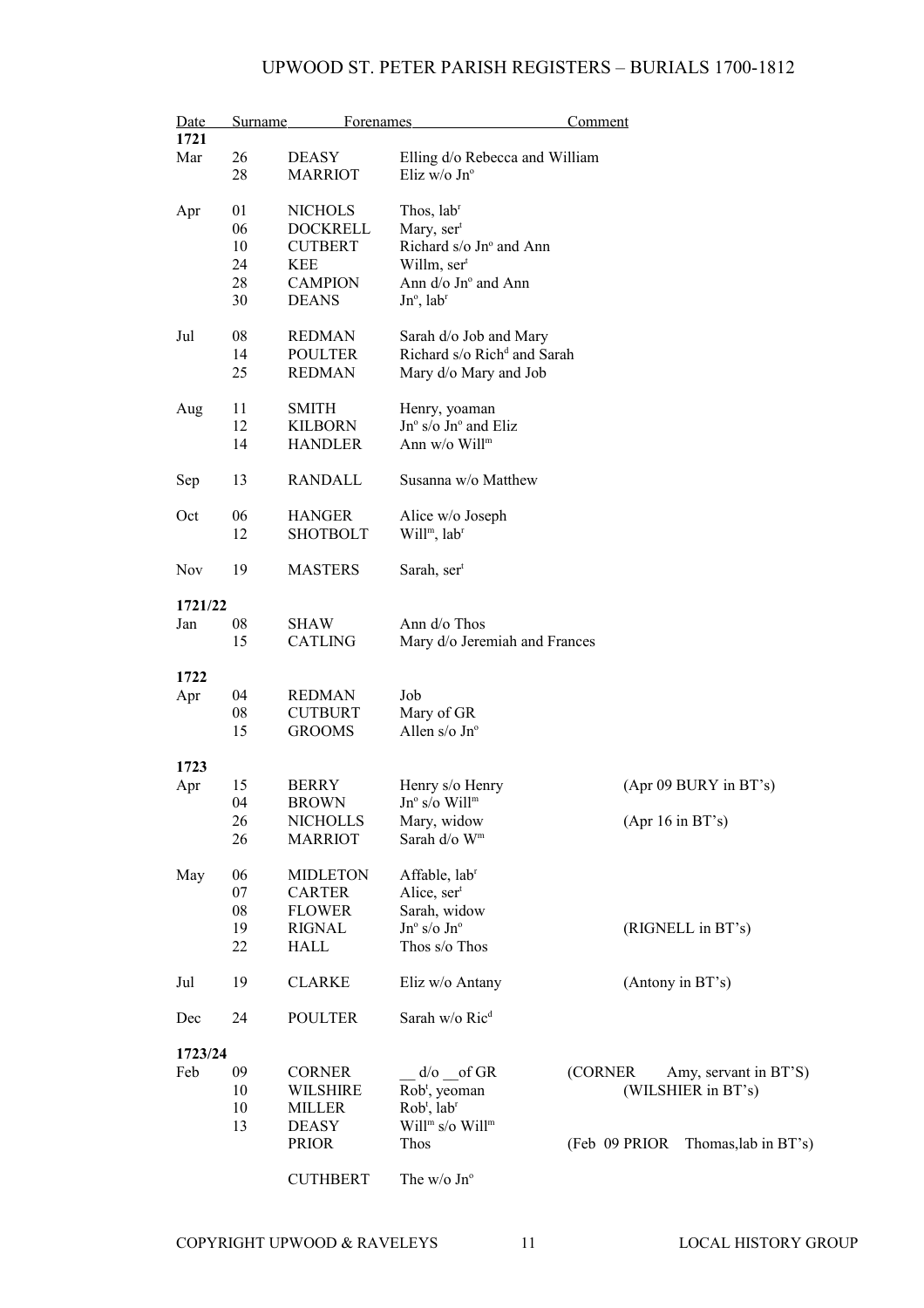| Date<br>1724   | Surname                  | <b>Forenames</b>                                               |                                                                                               | Comment                                |
|----------------|--------------------------|----------------------------------------------------------------|-----------------------------------------------------------------------------------------------|----------------------------------------|
| May            | 02                       | <b>MIDLETON</b>                                                | Thos, lab                                                                                     |                                        |
| Apr            | 20                       | <b>MITCHEL</b>                                                 | Elizabeth, widow                                                                              |                                        |
| May            | 13<br>23<br>30           | <b>CUTHBERT</b><br><b>SMITH</b><br><b>SMITH</b>                | Richard s/o Jn°<br>Jane wife of Will <sup>m</sup><br>$Robt s/o$ Henry                         | (CUTHBURT in BT's)                     |
| Jun            | 18<br>26<br>28           | <b>SMITH</b><br><b>JORDAN</b><br><b>FOBECK</b>                 | Henry, yeoman<br>Alice d/o Thos<br>James, sojou <sup>r</sup>                                  | (FOBACKE<br>stranger in BT's)          |
| Aug<br>1724    | 16                       | <b>RABY</b>                                                    | Phylippa w/o Willm                                                                            | (Philippa in BT's)                     |
| Aug            | 17                       | <b>MANTON</b>                                                  | Matthew s/o Will <sup>m</sup>                                                                 | (Mathew in BT's)                       |
| Oct            | 18                       | <b>PRESS</b>                                                   | Sarah d/o Rob <sup>t</sup>                                                                    |                                        |
| 1724/25<br>Jan | 07                       | <b>THOMSON</b>                                                 | Ann w/o Thomas                                                                                | (Jan 17 THOMPSON in BT's)              |
| Feb            | 07                       | WHITECAKE                                                      | Ann, widow                                                                                    |                                        |
| Mar            | 05                       | <b>CATLING</b>                                                 | Alice w/o Thos                                                                                | (CATLIN in BT's)                       |
| 1725<br>Jun    | 29                       | <b>MARRIOT</b>                                                 | Mary $d$ /o Jn $\degree$                                                                      |                                        |
| Sep            | 02<br>25                 | <b>SMITH</b><br><b>JORDAN</b>                                  | Will <sup>m</sup> , lab <sup>r</sup><br>Alice w/o Thos                                        |                                        |
| Oct            | 29                       | <b>GROOMS</b>                                                  | Mary $d$ /o Jn $\degree$                                                                      |                                        |
| Nov            | 16                       | <b>CATLIN</b><br><b>CATLIN</b>                                 | Frances d/o Henry<br>Mary w/o Henry                                                           |                                        |
| 1725/26        |                          |                                                                |                                                                                               |                                        |
| Jan            | 28<br>28                 | RABY<br><b>PRESS</b>                                           | Mary d/o William<br>Ann d/o Robert                                                            |                                        |
| Feb            | ${\bf 08}$<br>25         | <b>ELMER</b><br><b>ELMER</b>                                   | Will <sup>m</sup> s/o Will <sup>m</sup><br>Mary w/o Will <sup>m</sup>                         |                                        |
| Mar            | 23                       | WRIGHT                                                         | Eliz w/o                                                                                      |                                        |
| 1726<br>Mar    | 30                       | <b>RANDALL</b>                                                 | Jnº s/o Matthew                                                                               | (RANDAL in BT's)                       |
| Apr            | 16<br>19                 | <b>SAY</b><br><b>CHARTER</b>                                   | Robert, ser <sup>t</sup><br>Eliz w/o Thos                                                     |                                        |
| May            | 03<br>${\bf 08}$         | <b>WARWICK</b><br><b>NICHOLLS</b>                              | Mary w/o Thos<br>William, weaver                                                              | (John in BT's)                         |
| Jun            | 03<br>15<br>$20\,$<br>22 | <b>BURROWS</b><br><b>SMITSON</b><br>WHITEHEAD<br><b>CLARKE</b> | Henry s/o Henry<br>$Jn^{\circ}$ s/o Rob <sup>t</sup> , junr<br>Jnº s/o Matthew<br>Ann d/o Jn° | (SMITHSON in BT's)<br>(Mathew in BT's) |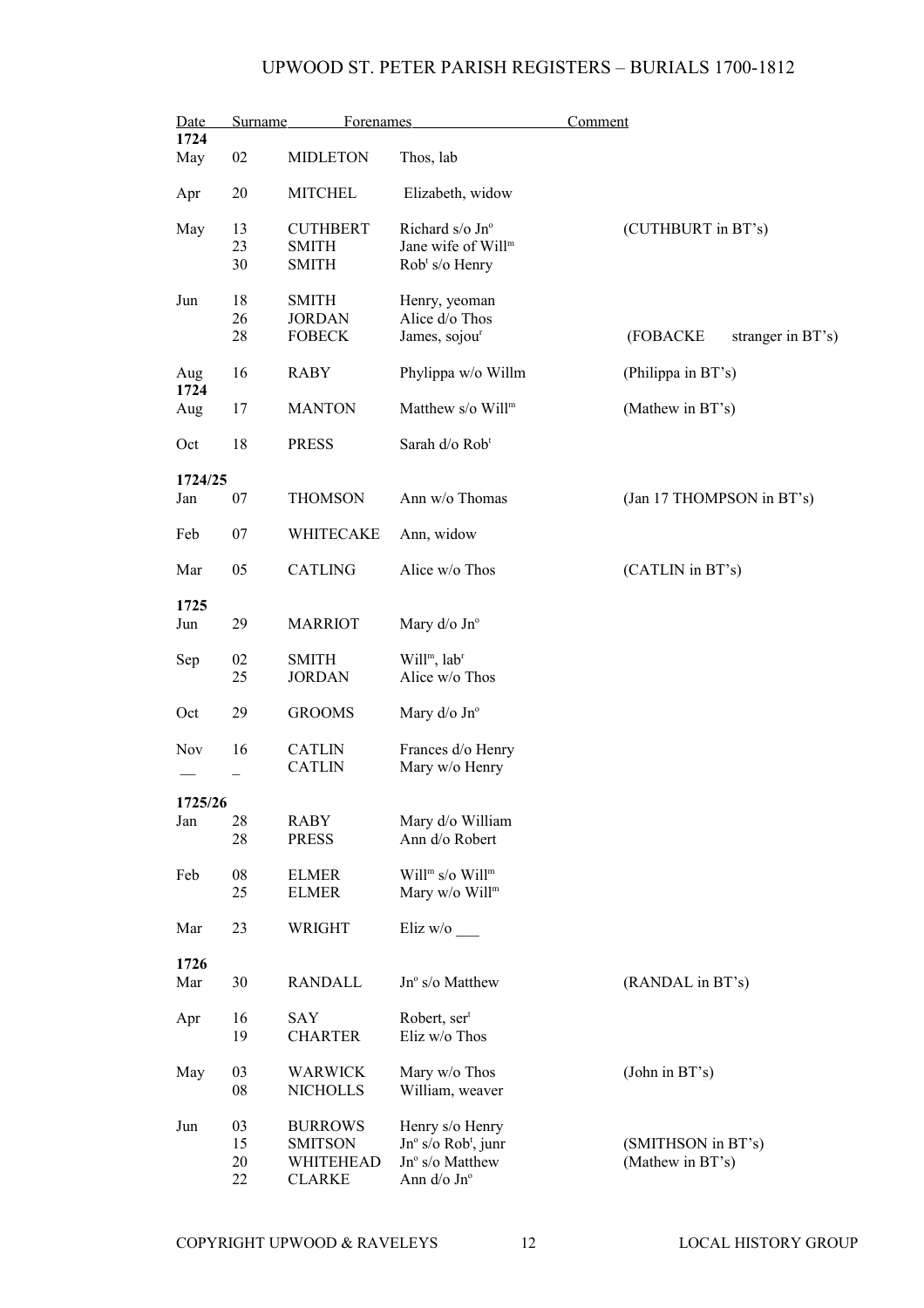| Date        | Surname  | Forenames                        |                                                         | Comment                                                             |
|-------------|----------|----------------------------------|---------------------------------------------------------|---------------------------------------------------------------------|
| 1726<br>Jul | 20       | <b>GROOMS</b>                    | Ann d/o Raveley                                         |                                                                     |
| Aug         | 30       | <b>CHARTER</b>                   | Eliz d/o Thos                                           |                                                                     |
| Oct         | 07<br>23 | <b>WARWICK</b><br><b>KILBORN</b> | s/o John of GR<br>Ann $d$ / $o$ of GR                   | (Oct 23 John s/o John in BT's)<br>(Oct 07 KILBURN d/o John in BT's) |
| Nov         | 14       | <b>WILSHIRE</b>                  | Jn°, yeoman                                             | (WILSHIER in BT's)                                                  |
| 1726/27     |          |                                  |                                                         |                                                                     |
| Feb         | 01       | <b>BURY</b>                      | Henry s/o Henry                                         |                                                                     |
|             | 07       | <b>BELLAMY</b>                   | Ann d/o Jn°                                             |                                                                     |
|             | 18       | <b>PETTIT</b>                    | Alice d/o Thos                                          |                                                                     |
| 1726/27     |          |                                  |                                                         |                                                                     |
| Feb         | 25       | WHITECAKE                        | James                                                   |                                                                     |
| 1727        |          |                                  |                                                         |                                                                     |
| Mar         | 29       | <b>HANGER</b>                    | Mary, widow                                             |                                                                     |
| Apr         | 02       | <b>DEASY</b>                     | Thos $s$ /o Will <sup>m</sup>                           |                                                                     |
|             |          |                                  |                                                         |                                                                     |
| Aug         | 27<br>30 | <b>SMITSON</b><br><b>DEASY</b>   | Eliz w/o $Robt$ , snr<br>Humphrey s/o Will <sup>m</sup> | (SMITHSON in BT's)                                                  |
|             |          |                                  |                                                         |                                                                     |
| Sep         | 07       | <b>WILSHIRE</b>                  | Marey d/o Rob <sup>t</sup>                              | (Sep 04 WILSHIER Mercy d/o in BT's)                                 |
| Oct         | 07       | <b>BURROWS</b>                   | Henry s/o Henry                                         |                                                                     |
|             | 08       | <b>RUFF</b>                      | Alice d/o Matthew                                       |                                                                     |
|             | 17       | <b>CHARTER</b>                   | Jane d/o Richard                                        |                                                                     |
|             | 18       | <b>KING</b>                      | Rob <sup>t</sup> , lab <sup>r</sup> of GR               |                                                                     |
|             | 22       | <b>MARRIOT</b>                   | Will <sup>m</sup> , lab <sup>r</sup>                    |                                                                     |
|             | 29       | [CORNWELL]                       | Will <sup>m</sup> s/o Cornwell                          | (Will <sup>m</sup> s/o Will <sup>m</sup> in BT's)                   |
|             |          |                                  |                                                         |                                                                     |
| Nov         | 08       | <b>BURY</b>                      | Thos s/o Andrew                                         |                                                                     |
|             | 23       | <b>SMITSON</b>                   | $Robt$ , senr                                           | (SMITHSON<br>lab in BT's)                                           |
| 1727/28     |          |                                  |                                                         |                                                                     |
| Jan         | 10       | <b>ELMER</b>                     | Will <sup>m</sup> s/o Will <sup>m</sup>                 |                                                                     |
|             | 17       | <b>RIGNAL</b>                    | $Jn^{\circ}$ , lab <sup>r</sup>                         |                                                                     |
|             | 14       | <b>PETTIT</b>                    | Will <sup>m</sup> infant of GR                          |                                                                     |
|             |          |                                  |                                                         |                                                                     |
|             |          | From the Bishop's Transcripts    |                                                         |                                                                     |
| Feb         | 05       | <b>BURY</b>                      | Henry s/o Henry                                         |                                                                     |
|             | 07       | <b>BELAMY</b>                    | Ann d/o John                                            |                                                                     |
|             | 18       | <b>PETTIT</b>                    | Alice d/o John                                          |                                                                     |
|             | 25       | WHITECAKE                        | James, farmer                                           |                                                                     |
|             |          |                                  |                                                         |                                                                     |
| 1728        |          | <b>From the Parish Registers</b> |                                                         |                                                                     |
| Mar         | 27       | <b>MARTIN</b>                    | Rob <sup>t</sup> , lab <sup>r</sup>                     |                                                                     |
| Jun         | 09       | <b>BROWN</b>                     | Will <sup>m</sup> s/o Will <sup>m</sup>                 |                                                                     |
|             | 12       | <b>SUTTON</b>                    | Eliz w/o Augustin                                       |                                                                     |
|             |          |                                  |                                                         |                                                                     |
| Jul         | 07       | <b>BEDFORD</b>                   | Margaret w/o Rob <sup>t</sup>                           |                                                                     |
|             | 31       | <b>MARRIOT</b>                   | Eliz w/o Henry                                          |                                                                     |
|             |          |                                  |                                                         |                                                                     |
| Aug         | 11       | FABEL                            | Philis, widow                                           | (FAVEL<br>Phillis in BT's)                                          |
|             |          |                                  |                                                         |                                                                     |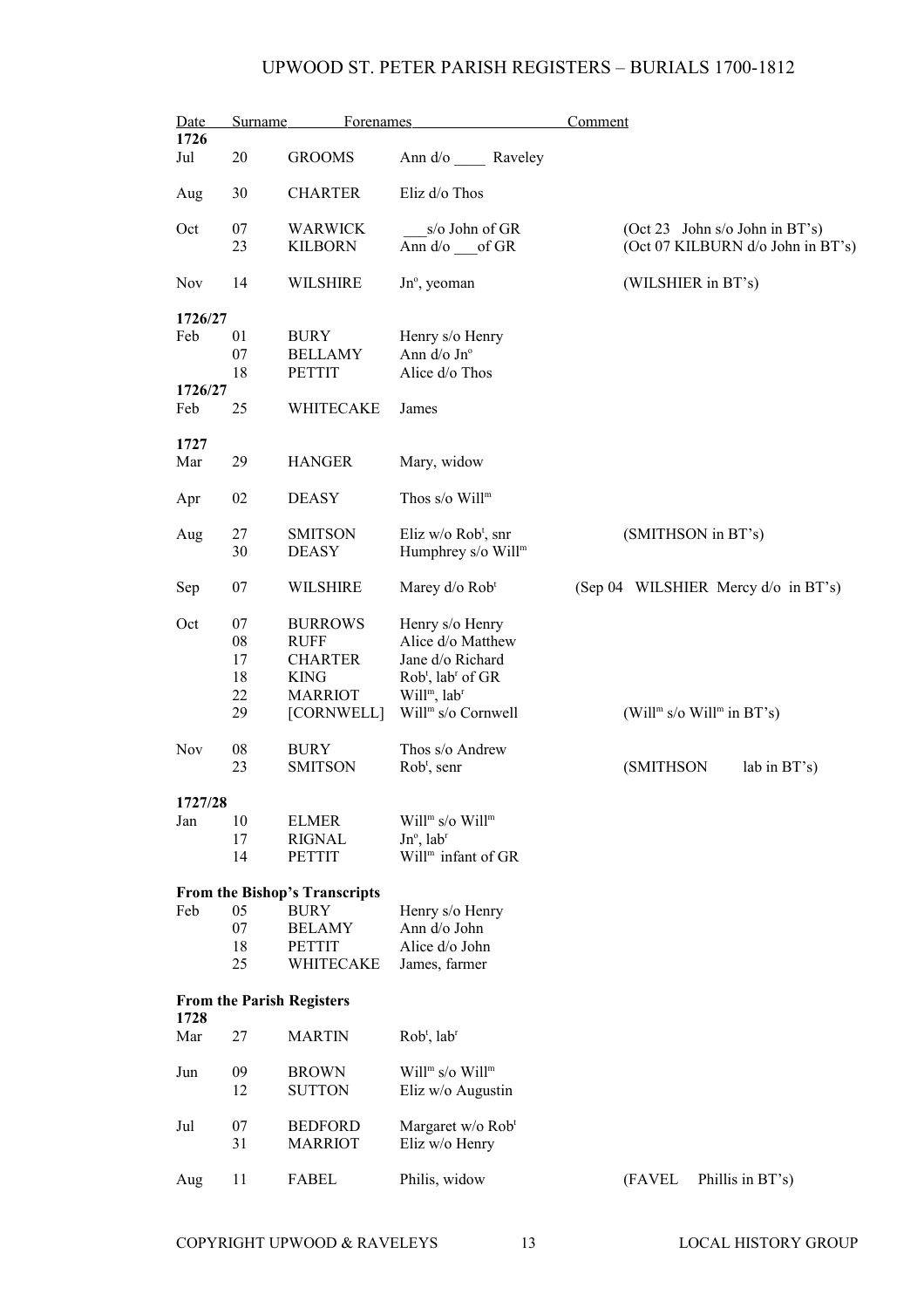| Date    | <b>Surname</b> | <b>Forenames</b> |                                      | Comment             |
|---------|----------------|------------------|--------------------------------------|---------------------|
| 1728    |                |                  |                                      |                     |
| Aug     | 16             | <b>HANGER</b>    | Joseph, yeoman                       |                     |
| Sep     | 09             | <b>BARNWILL</b>  | Ann d/o Nicholas                     |                     |
|         | 10             | <b>EATON</b>     | Will <sup>m</sup> s/o Joseph         |                     |
|         | 28             | WHITHEROW        | Mary, ser <sup>t</sup>               |                     |
| Oct     | 13             | <b>STOAKLEY</b>  | Jno, yeoman                          |                     |
|         |                |                  |                                      |                     |
| Nov     | 04             | <b>JORDAN</b>    | Thos, lab <sup>r</sup>               |                     |
|         | 27             | <b>SHATBOLT</b>  | Alice, widow                         |                     |
|         | 29             | <b>DRAGE</b>     | Eliz, widow                          |                     |
| Dec     | 16             | <b>ELMER</b>     | Sarah w/o Will <sup>m</sup>          |                     |
| 1728/29 |                |                  |                                      |                     |
| Jan     | 01             | <b>EATON</b>     | Joseph, lab <sup>r</sup>             |                     |
|         | 20             | SHATBOLT         | Mary base infant of Alice            |                     |
|         | 25             | <b>PICKARD</b>   | Philip, labr                         | (Phillip in BT's)   |
|         | 28             | <b>BARNET</b>    | Thos, lab <sup>r</sup>               |                     |
|         |                |                  |                                      |                     |
| Feb     | 13             | BURY             | Henry                                | (butcher in BT's)   |
|         | 17             | <b>SAY</b>       | Margery, w_                          | (widow in BT's)     |
|         | 25             | <b>POULTER</b>   | Richard                              | (butcher in BT's)   |
|         |                |                  |                                      |                     |
| Mar     | 09             | <b>BURY</b>      | Henry s/o Andrew                     |                     |
|         | 09             | <b>CLARKE</b>    | Ellen w/o Jn°                        |                     |
|         | 11             | <b>CATLIN</b>    | Eliz w/o Will <sup>m</sup>           |                     |
|         |                |                  |                                      |                     |
| 1729    |                |                  |                                      |                     |
| Mar     | 30             | <b>BURY</b>      | Andrew, lab <sup>r</sup>             |                     |
|         |                |                  |                                      |                     |
| Apr     | 04             | <b>FRYER</b>     | Ellen d/o Jn°                        | (Hellen in BT's)    |
|         |                |                  |                                      |                     |
| May     | 05             | <b>STOKLEY</b>   | $Jn^{\circ}$ , yeoman                |                     |
|         | 25             | <b>GREGORY</b>   | $Jn^{\circ}$ s/o $Jn^{\circ}$        |                     |
|         | 31             | <b>RANDALL</b>   | James s/o Matthew                    |                     |
|         |                |                  |                                      |                     |
| Jun     | 01             | <b>WINROW</b>    | Sarah w/o Will <sup>m</sup>          | (Jun 16 in BT's)    |
| Jul     | 02             | MARSHALL         | Ann w/o Will <sup>m</sup>            | $($ Jul 19 in BT's) |
|         |                |                  |                                      |                     |
| Aug     | 05             | <b>ALLIN</b>     | Alice w/o Crumwell                   |                     |
|         | 27             | <b>PRESS</b>     | Ann d/o Rob <sup>t</sup>             |                     |
|         |                |                  |                                      |                     |
| Sep     | 09             | <b>PRESS</b>     | Hanna w/o Rob <sup>t</sup>           |                     |
|         |                |                  |                                      |                     |
| Oct     | 25             | <b>PINCHBACK</b> | Francis, ser <sup>t</sup>            |                     |
|         |                |                  |                                      |                     |
| Nov     | 02             | <b>BURROWS</b>   | Sarah d/o Rob <sup>t</sup>           | (BERROWS in BT's)   |
|         | 05             | <b>BROWN</b>     | Will <sup>m</sup> , lab <sup>r</sup> |                     |
|         | 29             | <b>CHARTER</b>   | Richard, lab <sup>r</sup>            |                     |
|         |                |                  |                                      |                     |
| Dec     | 13             | <b>CATLIN</b>    | Ann w/o Jn°                          |                     |
|         | 22             | <b>CATLIN</b>    | James s/o Jn°                        | (BT'son; y)         |
|         | 25             | <b>STOKLEY</b>   | $Jn^{\circ}$ s/o $Jn^{\circ}$        |                     |
|         |                |                  |                                      |                     |
| 1729/30 |                |                  |                                      |                     |
| Jan     | 02             | <b>MARRIOT</b>   | $Jn^{\circ}$ , lab <sup>r</sup>      | (MARIOTT in BT's)   |
|         |                |                  |                                      |                     |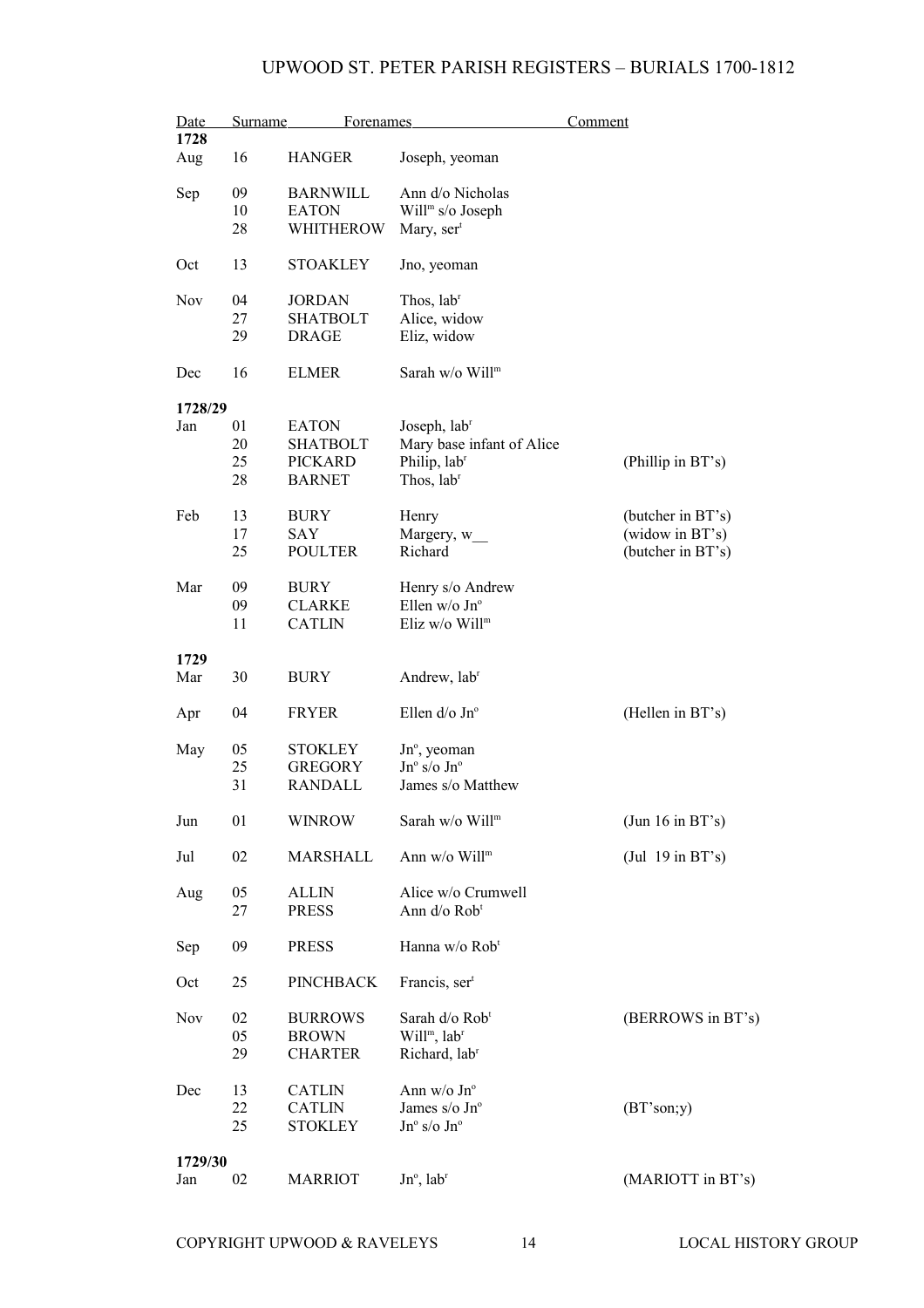| Date           | <b>Surname</b> | <b>Forenames</b>                 |                                        | Comment                            |
|----------------|----------------|----------------------------------|----------------------------------------|------------------------------------|
| 1729/30        |                |                                  |                                        |                                    |
| Feb            | 24             | <b>STOKLEY</b>                   | Eliz, widow                            |                                    |
| Mar            | 10             | <b>GIFFORD</b>                   | Eliz $w/o$ Jn <sup>o</sup>             |                                    |
|                | 24             | <b>MARRIOT</b>                   | John, lab                              |                                    |
| 1730           |                |                                  |                                        |                                    |
| Apr            | 14             | <b>PRESS</b>                     | Rob <sup>t</sup> s/o Rob <sup>t</sup>  |                                    |
|                |                |                                  |                                        |                                    |
| Jun            | 15             | <b>WRIGHT</b>                    | Will <sup>m</sup> s/o Rob <sup>t</sup> |                                    |
|                | 28             | <b>GROOMS</b>                    | Eliz d/o Jn° of GR                     | (GROOMES in BT's)                  |
|                | 30             | <b>PRESS</b>                     | Eliz, widow                            |                                    |
| Aug            | 31             | <b>BEDFORD</b>                   | Mary w/o James                         |                                    |
| Sep            | 22             | <b>HARMSWORTH</b>                | Richard, vagrant                       |                                    |
| Dec            | 03             | <b>DEASY</b>                     | Ann $d$ /o Will <sup>m</sup>           |                                    |
|                | 08             | <b>WILLIAMS</b>                  | Eliz d/o George                        |                                    |
|                | 15             | <b>PRESS</b>                     | $Jn^{\circ} s/\sigma$ Rob <sup>t</sup> |                                    |
|                |                |                                  |                                        |                                    |
| 1730/31<br>Jan | 05             | <b>CUTHBERT</b>                  | $Jn^{\circ}$ , lab <sup>r</sup>        |                                    |
|                | 13             | <b>SMITH</b>                     | Dinah d/o Will <sup>m</sup>            |                                    |
|                |                |                                  |                                        |                                    |
| Feb            | 02             | <b>RABY</b>                      | Hellen d/o Will <sup>m</sup>           |                                    |
|                | 15             | HALL                             | Ralph s/o Thos of GR                   |                                    |
|                | 20<br>24       | RAY                              | Eliz d/o George of GR                  |                                    |
|                | 26             | <b>LOVAT</b><br><b>ROSE</b>      | Edward, lab <sup>r</sup><br>Richard    | (LOVETT in BT's)<br>(ROSS in BT's) |
|                |                |                                  |                                        |                                    |
| Mar            | 08             | <b>MASTERS</b>                   | Thos, pauper                           | (Mar $07$ in BT's)                 |
| 1731           |                |                                  |                                        |                                    |
| Apr            | 26             | WHITTLESEA                       | $Jn^{\circ}$ , lab                     |                                    |
|                |                |                                  |                                        |                                    |
| Aug            | 26             | <b>PASHELER</b>                  | Thos $s$ /o Will <sup>m</sup>          | (PA-ILER in BT's)                  |
| Sep            | 07             | <b>HAIRSNIP</b>                  | Joseph, Clerk                          |                                    |
|                | 14             | <b>HULL</b>                      | Mark s/o Allin                         |                                    |
|                |                |                                  |                                        |                                    |
| 1731/32<br>Jan | 31             | <b>CAMPION</b>                   | Ann $w/o$ Jn <sup>o</sup>              |                                    |
|                |                |                                  |                                        |                                    |
| Feb            | 06<br>13       | <b>CAMPION</b>                   | Henry $s$ /o Jn <sup>o</sup>           |                                    |
|                | 23             | <b>CAMPION</b><br><b>RANDALL</b> | Mary d/o Jn°<br>Mary d/o Matthew       |                                    |
|                |                |                                  |                                        |                                    |
| Mar            | 15             | <b>CATLIN</b>                    | Hanna d/o Jeremiah                     | (Hannah in BT's)                   |
|                | 17             | <b>CATLIN</b>                    | Jeremiah s/o Jeremiah                  |                                    |
| 1732           |                |                                  |                                        |                                    |
| May            | 11             | <b>SMITH</b>                     | Margaret d/o Will <sup>m</sup>         |                                    |
|                | 11             | <b>CATLIN</b>                    | Will <sup>m</sup> , yeoman             |                                    |
|                |                |                                  |                                        |                                    |
| Jun            | 13             | SAY                              | $Jn^{\circ}$ , ser <sup>t</sup>        |                                    |
|                | 30             | <b>BURROWS</b>                   | Henry s/o Henry                        |                                    |
| Jul            | 19             | <b>GROOMS</b>                    | $Jn^{\circ}$ s/o $Jn^{\circ}$          | (GROOMES in BT's)                  |
|                |                |                                  |                                        |                                    |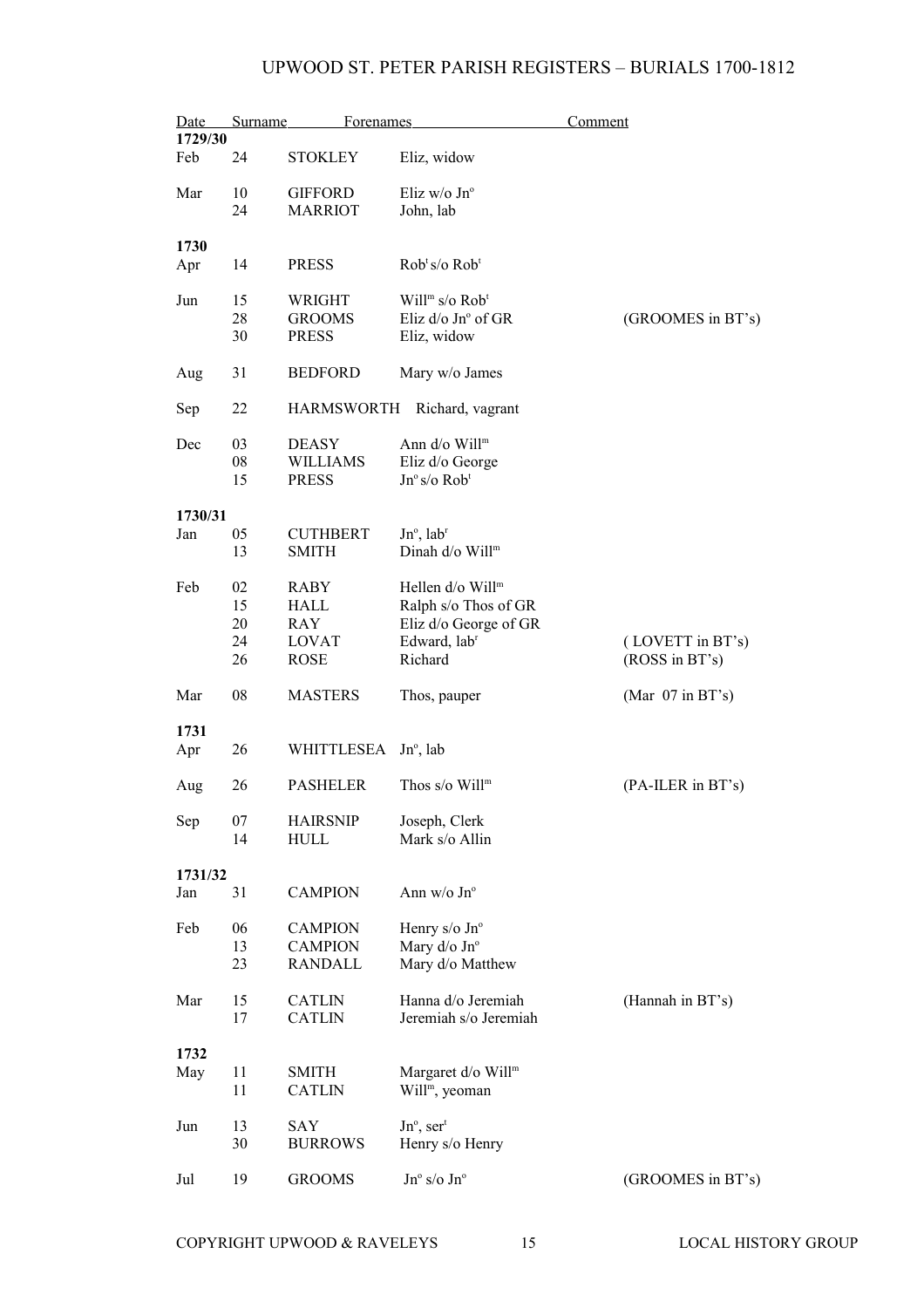| Date    | Surname | <b>Forenames</b>                 |                                               | Comment                                                     |
|---------|---------|----------------------------------|-----------------------------------------------|-------------------------------------------------------------|
| 1732    |         |                                  |                                               |                                                             |
| Oct     | 23      | <b>SMITH</b>                     | George, lab <sup>r</sup>                      | (Oct 27 in BT's)                                            |
|         | 28      | <b>WILSHIRE</b>                  | Edward, yeoman                                | (WILSHIER in BT's)                                          |
| Nov     | 06      | <b>RAY</b>                       | George s/o George                             |                                                             |
| Dec     | 02      | <b>CARTER</b>                    | Eliz w/o Henry                                |                                                             |
|         | 30      | <b>CARRINGTON</b>                | Joseph, $sert$                                |                                                             |
|         | 31      | <b>CATLIN</b>                    | Thos, lab <sup>r</sup>                        |                                                             |
|         |         |                                  |                                               |                                                             |
| 1732/33 |         |                                  |                                               |                                                             |
| Jan     | 12      | <b>BELLAMY</b>                   | Ann d/o Jn° of GR                             |                                                             |
|         | 31      | <b>LAMBERT</b>                   | James s/o James                               | $(s/\sigma)$ Thomas in BT's)                                |
|         |         |                                  |                                               |                                                             |
| Feb     | 10      | WHITECAKE                        | $Robt$ , ser <sup>t</sup>                     |                                                             |
|         |         | From the Bishop's Transcript     |                                               |                                                             |
| Feb     | 10      | PRIER                            | Elizabeth, widow                              |                                                             |
| 1732/33 |         |                                  |                                               |                                                             |
|         |         | <b>From the Parish Registers</b> |                                               |                                                             |
| Feb     | 13      | <b>CORNER</b>                    | $w/o$ Jn <sup>o</sup>                         | (Amy w/o John in BT's)                                      |
|         | 17      | <b>BARNWELL</b>                  | Mary w/o Nichols                              |                                                             |
|         | 18      | <b>BARNWELL</b>                  | Dina d/o Nicolas                              | (Dinah d/o Nicholas in BT's)                                |
|         | 23      | RAY                              | George s/o George                             |                                                             |
|         | 23      | WHITEHEAD                        | Ann $d$ / $\circ$                             | $(d/\text{o}$ Mathew in BT's)                               |
|         |         |                                  |                                               |                                                             |
| 1733    |         |                                  |                                               |                                                             |
| Apr     | 15      | <b>DEASY</b>                     | Will <sup>m</sup> s/o Will <sup>m</sup>       |                                                             |
|         |         |                                  |                                               |                                                             |
| May     | 22      | <b>FISHER</b>                    | Eliz d/o Jnº                                  |                                                             |
|         |         |                                  |                                               |                                                             |
| Jun     | 05      | <b>RANDALL</b>                   | Rob <sup>t</sup> s/o Matthew                  |                                                             |
|         | 18      | WILBY                            | Will <sup>m</sup> s/o Will <sup>m</sup>       |                                                             |
|         |         |                                  |                                               |                                                             |
| Jul     | 12      | <b>RANDALL</b>                   | Jn° s/o Matthew                               |                                                             |
|         | 22      | <b>SHEERMAN</b>                  | Daniel s/o Jn°                                |                                                             |
|         | 23      | <b>SMITH</b>                     | Will <sup>m</sup> s/o Will <sup>m</sup> of GR |                                                             |
|         |         |                                  |                                               |                                                             |
| Aug     | 15      | WARWICK                          | Eliz. $d$ /o Jn $\degree$ of GR               |                                                             |
|         | 29      | <b>THOMPSON</b>                  | Thos, yeoman                                  |                                                             |
|         |         |                                  |                                               |                                                             |
| Oct     | 19      | <b>CHARTER</b>                   | Will <sup>m</sup> illegitimate s/o Luce       |                                                             |
|         | 27      | <b>WRIGHT</b>                    | Rob <sup>t</sup> s/o Rob <sup>t</sup>         |                                                             |
|         |         |                                  |                                               |                                                             |
| Dec     | 02      | <b>SANDERS</b>                   | Eliz w/o Rob <sup>t</sup>                     |                                                             |
|         |         |                                  |                                               |                                                             |
|         |         |                                  |                                               |                                                             |
| 1733/34 |         |                                  |                                               |                                                             |
| Jan     | 02      | <b>CATLIN</b>                    | Jeremiah s/o Jeremiah                         |                                                             |
|         | 13      | <b>MIDLETON</b>                  | Josepeh s/o Jn°                               |                                                             |
|         | 18      | <b>BARNES</b>                    | James, ser <sup>t</sup>                       |                                                             |
|         | 21      | <b>MARSHALL</b>                  | Will <sup>m</sup> , lab <sup>r</sup>          |                                                             |
|         |         |                                  |                                               |                                                             |
| Feb     | 29      | <b>DEASY</b>                     | Thos s/o Will <sup>m</sup>                    |                                                             |
|         |         |                                  |                                               |                                                             |
| 1734    |         |                                  |                                               |                                                             |
| Apr     | 24      | <b>GREGORY</b>                   | Jnº junior, yeoman                            |                                                             |
|         |         |                                  |                                               |                                                             |
| Jun     | 18      | <b>LARRAT</b>                    |                                               | Ann from Abbot's Ripton, widow (TARRENT Ann, widow in BT's) |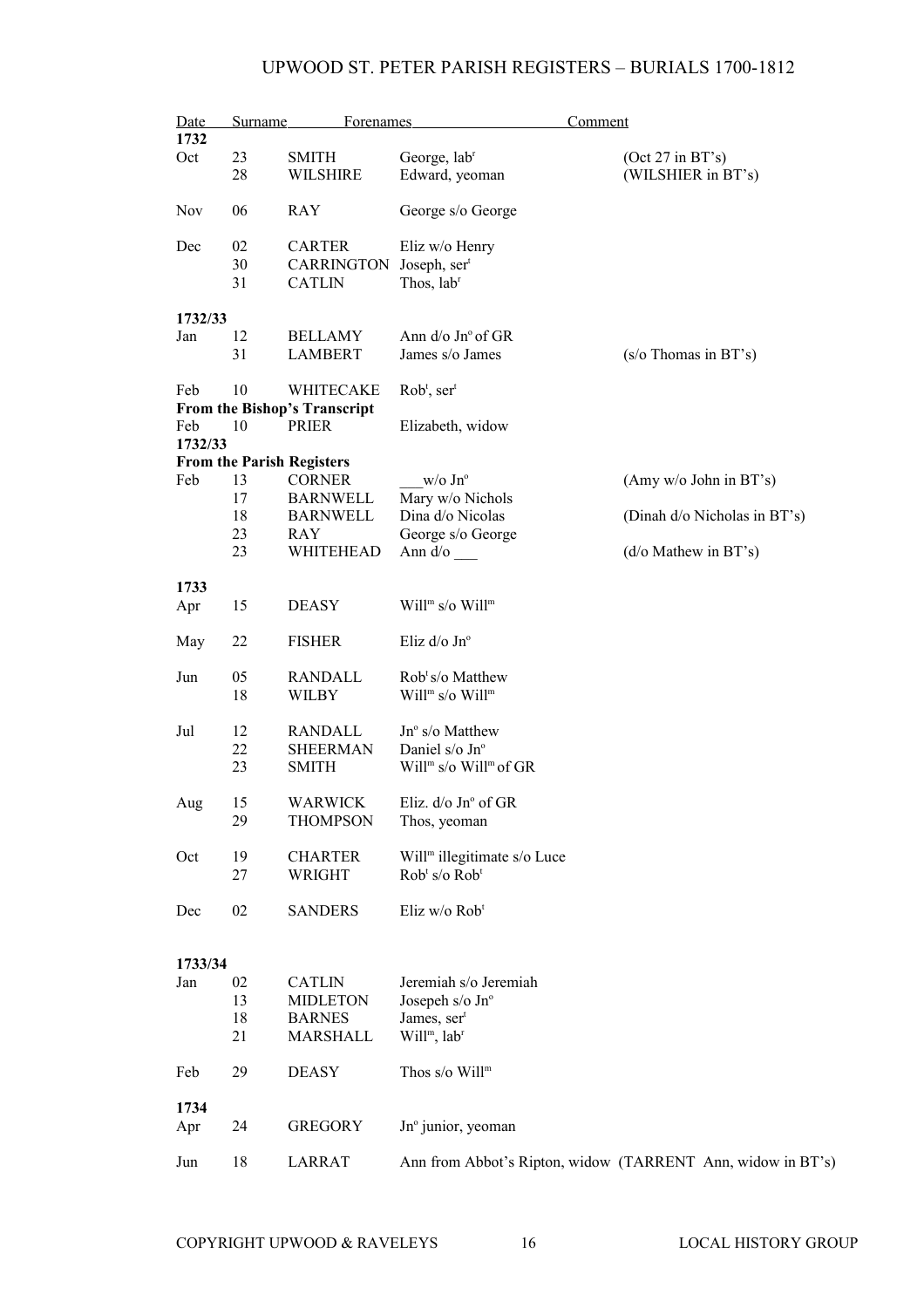| <b>Date</b> | <b>Surname</b> | Forenames         |                                                            | Comment                            |
|-------------|----------------|-------------------|------------------------------------------------------------|------------------------------------|
| 1734        |                |                   |                                                            |                                    |
| Jul         | 01             | <b>PHILIPS</b>    | Rob <sup>t</sup> , yeoman                                  | (PHILLIPS Robert, lab in BT's)     |
|             | 29             | <b>CARRINGTON</b> | $Jn^{\circ}$ s/o Thos                                      |                                    |
|             |                |                   |                                                            |                                    |
| Sep         | 04             | <b>SMITH</b>      | Brigot d/o George of GR                                    | (Bridget in BT's)                  |
|             | 23             | <b>BARNS</b>      | $Jn^{\circ}$ , ser <sup>t</sup>                            | (BARNES in BT's)                   |
|             | 12             | <b>PACK</b>       | Ann d/o William                                            |                                    |
|             |                |                   |                                                            |                                    |
| Oct         | 05             | <b>CATLIN</b>     | Jeremiah, lab <sup>r</sup>                                 |                                    |
|             | 09             | <b>COBB</b>       | Eliz, widow                                                |                                    |
|             |                |                   |                                                            |                                    |
| Dec         | 07             | <b>CATLIN</b>     | Frances, widow                                             |                                    |
|             |                |                   |                                                            |                                    |
| 1734/35     |                |                   |                                                            |                                    |
| Feb         | 14             | <b>WILLIAMS</b>   | George, lab <sup>r</sup>                                   |                                    |
|             | 25             | <b>RUFF</b>       | Kezia illegitimate d/o Mary                                |                                    |
| Mar         | 03             | <b>RUFF</b>       | Mary d/o Mary                                              |                                    |
|             |                |                   |                                                            |                                    |
| 1735        |                |                   |                                                            |                                    |
| Apr         | 02             | <b>CUTHBERT</b>   | Benjamin, lab <sup>r</sup>                                 |                                    |
|             |                |                   |                                                            |                                    |
| Jun         | 29             | <b>WILSHIRE</b>   | Ann d/o Rob <sup>t</sup>                                   | (WILSHIER in BT's)                 |
|             |                |                   |                                                            |                                    |
| Aug         | 16             | <b>CARTER</b>     | Ann d/o Henry                                              |                                    |
|             |                |                   |                                                            |                                    |
| Sep         | 10             | <b>PRESS</b>      | Ann d/o Rob <sup>t</sup>                                   |                                    |
|             | 27             | <b>DAVIS</b>      | Will <sup>m</sup> s/o Rob <sup>t</sup>                     |                                    |
|             | 29             | <b>GOOSE</b>      | Thos, vagrant                                              |                                    |
|             | 30             | <b>SMITH</b>      | Thos s/o $Jn^{\circ}$                                      |                                    |
|             | 30             | WILLIAMS          | Jnº s/o George                                             |                                    |
|             |                |                   |                                                            |                                    |
| Oct         | 11             | <b>GRANGE</b>     | Catharine d/o Will <sup>m</sup>                            |                                    |
|             | 19             | <b>RAY</b>        | James s/o George of GR                                     |                                    |
|             | 30             | <b>ABLET</b>      | Alice d/o Philip                                           | (ABLITT<br>$d$ /o Phillip in BT's) |
| Dec         | 03             | <b>GROOMS</b>     | $Jn^{\circ}$ , lab <sup>r</sup> of GR                      |                                    |
|             | 04             | ABLIT             | Sarah d/o Philip                                           | (ABLITT in BT's)                   |
|             |                |                   |                                                            |                                    |
| 1735/36     |                |                   |                                                            |                                    |
| Feb         | 19             | <b>BOWLING</b>    | Will <sup>m</sup> , lab                                    | (Feb 18 in BT's)                   |
|             | 19             | <b>HANDLER</b>    | $Jn^{\circ}$ , lab <sup>r</sup>                            |                                    |
|             | 20             | LANT              | Mary w/o Will <sup>m</sup>                                 |                                    |
|             |                |                   |                                                            |                                    |
| Mar         | 08             | <b>MIDLETON</b>   | $Jn^{\circ}$ , lab <sup>r</sup>                            |                                    |
|             | 17             | <b>BEBY</b>       | $Jn^{\circ}$ , ser <sup>t</sup>                            |                                    |
|             |                |                   |                                                            |                                    |
| 1736        |                |                   |                                                            |                                    |
| Apr         | 02             | <b>SMITH</b>      | Thos, lab <sup>r</sup>                                     |                                    |
|             | 06             | <b>BEDFORD</b>    | Rob <sup>t</sup> , lab <sup>r</sup>                        |                                    |
|             | 23             | <b>ALLIN</b>      | Crumwell, yeoman                                           |                                    |
|             |                |                   |                                                            |                                    |
| Jun         | 15             | <b>SPRAGINS</b>   | $Jn^{\circ}$ s/o $Jn^{\circ}$                              |                                    |
|             |                |                   |                                                            |                                    |
| Sep         | 07             | <b>CLARKE</b>     | Anthony, lab <sup>r</sup><br>Will <sup>m</sup> s/o Richard | (CLARK in BT's)                    |
|             | 23             | <b>LIMMAGE</b>    |                                                            | (LIMAGE in BT's)                   |
| Oct         | 10             | <b>DEASY</b>      | Thos, lab <sup>r</sup>                                     |                                    |
|             | 31             | <b>LIMMAGE</b>    | d/o Richard                                                |                                    |
|             |                |                   |                                                            |                                    |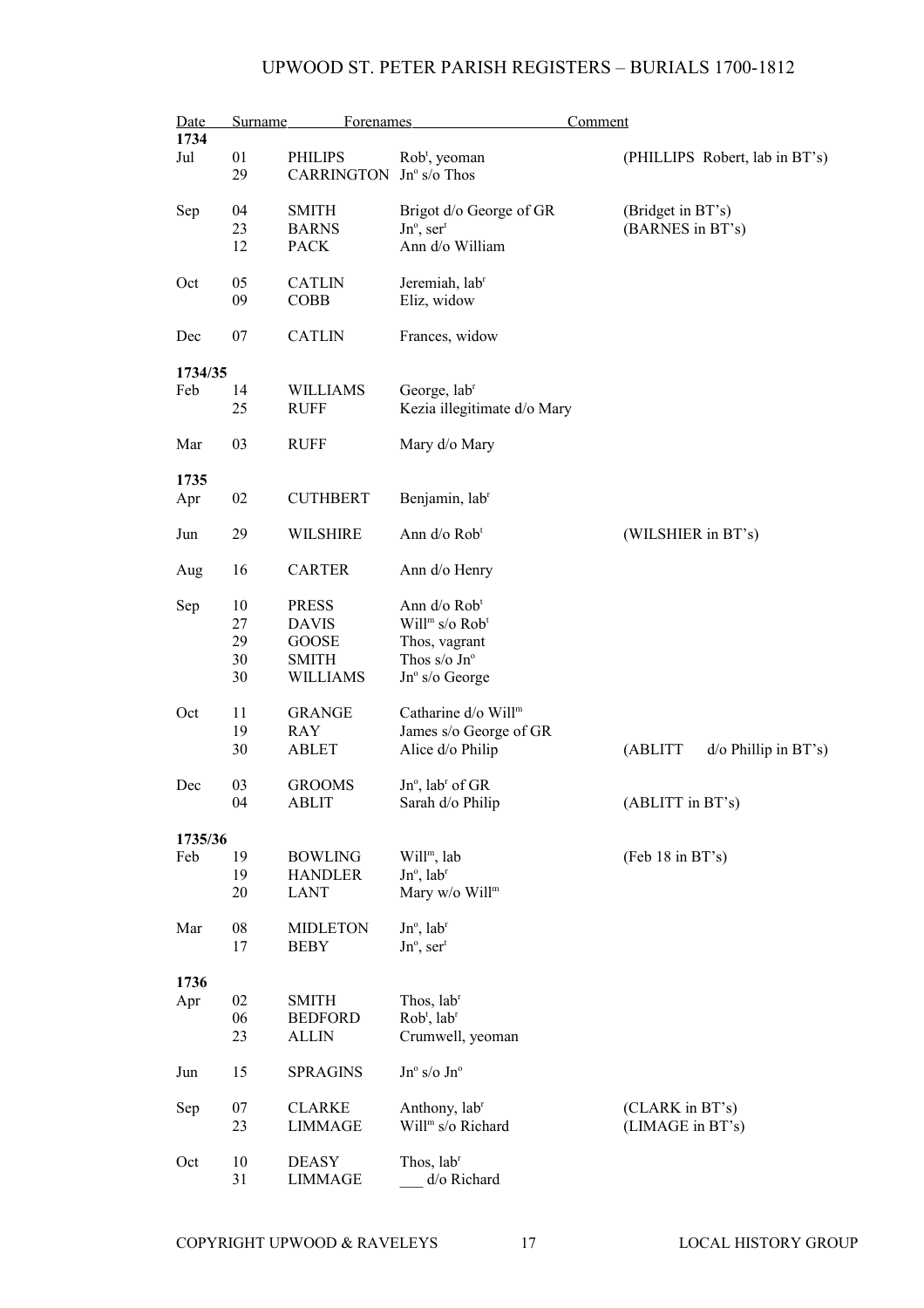| Date       | <b>Surname</b> | Forenames                |                                            | Comment                             |
|------------|----------------|--------------------------|--------------------------------------------|-------------------------------------|
| 1736       |                |                          |                                            |                                     |
| Nov        | 05             | <b>ELMER</b>             | Thos $s$ /o Will <sup>m</sup>              |                                     |
|            | 19             | <b>DEANS</b>             | Sarah w/o Matthew                          |                                     |
|            | 20             | <b>COX</b>               | Amy, widow                                 |                                     |
|            |                |                          |                                            |                                     |
|            | 30             | <b>MIDLETON</b>          | George & Joseph twin sons of $Jn^{\circ}$  | (MIDDLETON in BT's)                 |
| Dec        | 24             | <b>RAY</b>               | James s/o George of GR                     |                                     |
| 1736/37    |                |                          |                                            |                                     |
| Jan        | 16             | <b>LENTON</b>            | Thos, lab <sup>r</sup>                     |                                     |
|            | 26             | RAY                      | Mary d/o George                            |                                     |
| Mar        | 18             | <b>CORNER</b>            | $Jn^{\circ}$ , lab <sup>r</sup>            |                                     |
| Dec        | 06             | <b>PASHELER</b>          | Avory s/o Will <sup>m</sup>                |                                     |
| 1737       |                |                          |                                            |                                     |
| Mar        | 28             | LAMB                     | Jane, widow                                | (LAMBE in BT's)                     |
|            |                |                          |                                            |                                     |
| Apr        | 15             | <b>BELLAMY</b>           | Mary $d$ /o Jn $\degree$                   |                                     |
|            |                |                          |                                            |                                     |
| May        | 04             | <b>PACK</b>              | Joseph s/o Will <sup>m</sup>               |                                     |
|            | 16             | <b>MASTERS</b>           | Ann d/o Richard                            |                                     |
| Jun        | 10             | <b>CHARTER</b>           | Andrew s/o Richard                         |                                     |
|            |                |                          |                                            |                                     |
| Sep        | 05             | <b>GIFFORD</b>           | $Jn^{\circ}$ , lab <sup>r</sup>            |                                     |
|            | 14             | <b>SPRAGGINS</b>         | $d$ /o John                                | (SPRAGINS William s/o John in BT's) |
|            | 15             | <b>BOWLING</b>           | Will <sup>m</sup> s/o Will <sup>m</sup>    | (BOWLIN in BT's)                    |
|            |                |                          |                                            |                                     |
|            | 27             | <b>PIKERD</b>            | Mary w/o Peter                             | (PICKARD in BT's)                   |
| Oct        | 10             | BAYS                     | Thos, lab <sup>r</sup>                     |                                     |
|            |                |                          |                                            |                                     |
| <b>Nov</b> | 10             | WILBY                    | Sarah d/o W <sup>m</sup>                   |                                     |
|            | 11             | <b>LOVET</b>             | Ann, widow                                 |                                     |
|            |                |                          |                                            |                                     |
| 1737/38    |                |                          |                                            |                                     |
|            |                |                          |                                            |                                     |
| Jan        | 31             | <b>ELMER</b>             | $Jn^{\circ}$ s/o Will <sup>m</sup> of GR   |                                     |
|            |                |                          |                                            |                                     |
| Mar        | 14             | <b>WILSHIRE</b>          | Rob <sup>t</sup> , yeoman                  |                                     |
|            | 19             | <b>CAMPION</b>           | Jn°, yeoman                                |                                     |
|            |                |                          |                                            |                                     |
| Dec        | 20             | <b>ABLIT</b>             | Will <sup>m</sup> s/o $W^m$                | (ABLITT in BT's)                    |
|            |                |                          |                                            |                                     |
|            |                |                          |                                            |                                     |
| Jan        | 29             | <b>COWPER</b>            | Rob <sup>t</sup> , lab <sup>r</sup>        | (COOPER in BT's)                    |
|            | 31             | <b>CUTHBERT</b>          | $Robt$ , ser <sup>t</sup>                  |                                     |
|            | 31             | <b>ELMER</b>             | John s/o William                           | (BT's only)                         |
|            | 31             | <b>LIMMAGE</b>           | Fanny d/o Richard                          | (LIMAGE in BT's)                    |
|            |                |                          |                                            |                                     |
| Feb        | 28             | <b>MANTON</b>            | Will <sup>m</sup> , P. Clerk               |                                     |
|            |                |                          |                                            |                                     |
| Mar        | 09             | <b>ALLIN</b>             | Will <sup>m</sup> , lab <sup>r</sup> of GR |                                     |
|            |                |                          |                                            |                                     |
| 1738       |                |                          |                                            |                                     |
|            |                |                          |                                            |                                     |
| Apr        | 04             | <b>PYKE</b>              | Eliz w/o Thos, clerk                       |                                     |
|            | 04             | CARRINGTON Mary w/o Thos |                                            |                                     |
|            | 04             | <b>SMITH</b>             | Rob <sup>t</sup> s/o Rob <sup>t</sup>      |                                     |
|            |                |                          |                                            |                                     |
| May        | 10             | <b>BURROWS</b>           | Mary w/o Rob <sup>t</sup>                  |                                     |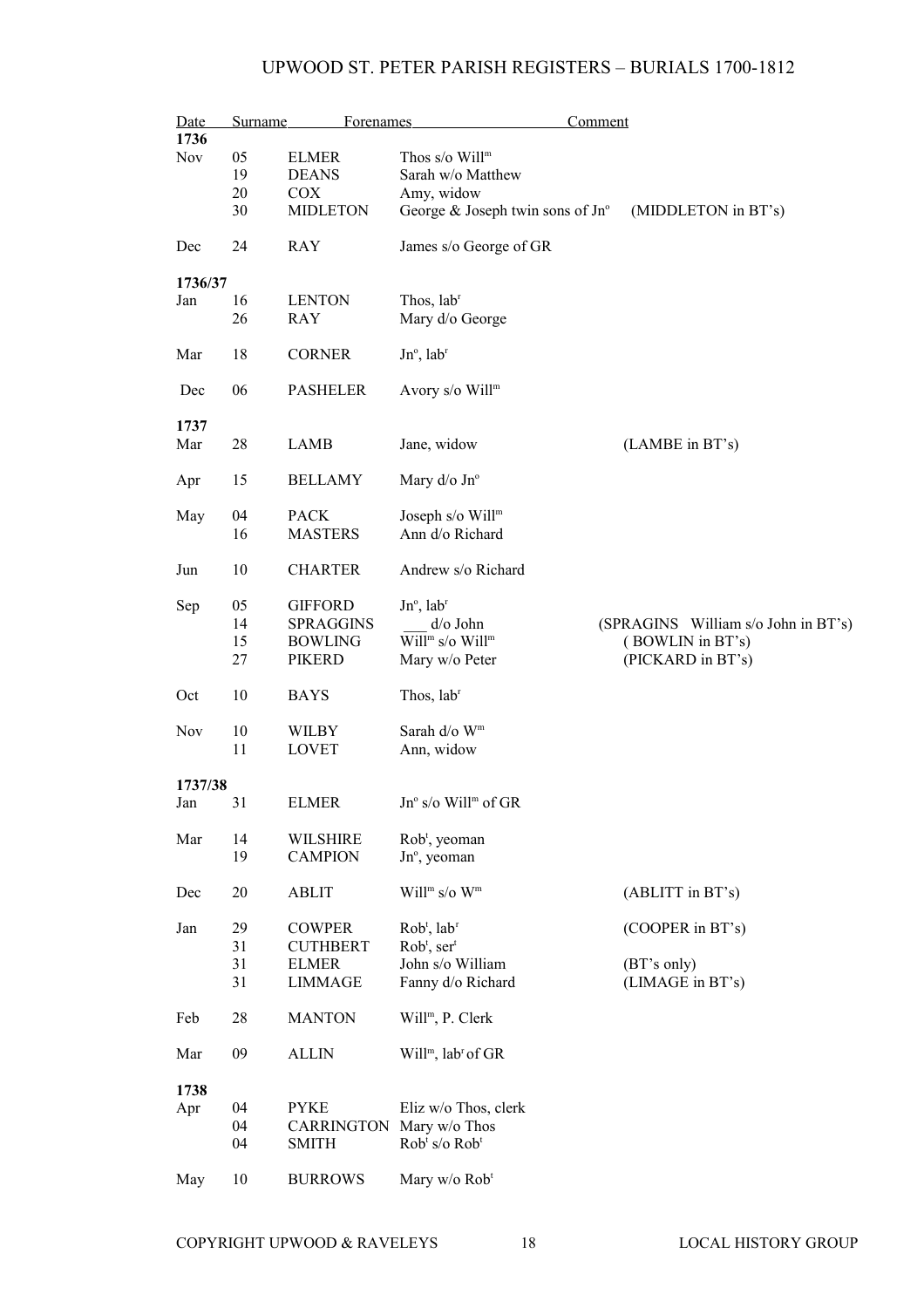| Date<br>1738 | Surname | <b>Forenames</b>                |                                         | Comment                                                   |
|--------------|---------|---------------------------------|-----------------------------------------|-----------------------------------------------------------|
|              |         |                                 |                                         |                                                           |
| May          | 15      | <b>CARRINGTON</b> Thos s/o Thos |                                         |                                                           |
|              | 23      | <b>BEDFORD</b>                  | Luce w/o James                          |                                                           |
|              | 29      | <b>COWPER</b>                   | Hannah d/o Jn°                          |                                                           |
| Aug          | 04      | <b>CATTLIN</b>                  | Jeremiah s/o Jeremiah                   |                                                           |
| Sep          | 11      | PIKERD                          | Will <sup>m</sup> $s$ /o Peter          |                                                           |
|              | 17      | <b>EVERET</b>                   | Thos s/o Henry                          |                                                           |
|              |         |                                 |                                         |                                                           |
| Oct          | 12      | <b>PACK</b>                     | the d/o W <sup>m</sup>                  |                                                           |
| Nov          | 17      | <b>EDMONDS</b>                  | Ann d/o Thos                            |                                                           |
| Dec          | 08      | <b>PACK</b>                     | $d$ /o $Wm$                             |                                                           |
|              | 09      | <b>PRESS</b>                    | $Jn^{\circ}$ s/o Rob <sup>t</sup>       |                                                           |
|              |         |                                 |                                         |                                                           |
| 1738/39      |         |                                 |                                         |                                                           |
| Jan          | 17      | <b>TIERS</b>                    | George s/o James of GR                  |                                                           |
|              | 23      | <b>BROOKS</b>                   | Mary w/o Jn°                            |                                                           |
|              |         |                                 |                                         |                                                           |
|              |         |                                 |                                         |                                                           |
| 1739         |         |                                 |                                         |                                                           |
| Sep          | 20      | <b>PIKERD</b>                   | Lucy w/o Peter                          |                                                           |
|              |         |                                 |                                         |                                                           |
| Aug          | 10      | <b>CHARTER</b>                  | Mary d/o Thos, junr                     |                                                           |
|              | 12      | <b>RIGNALL</b>                  | Sarah, widow                            |                                                           |
|              |         |                                 |                                         |                                                           |
| Jul          | 11      | <b>RANDALL</b>                  | Matthew, lab <sup>r</sup>               |                                                           |
|              | 12      | <b>DRAGE</b>                    | Hollis s/o $W^m$ of GR                  |                                                           |
|              |         |                                 |                                         |                                                           |
| Aug          | 10      | <b>LIMMAGE</b>                  | Jane d/o Richard                        |                                                           |
|              |         |                                 |                                         |                                                           |
| Dec          | 19      | <b>KENNEL</b>                   | Ann w/o Joseph                          |                                                           |
|              |         |                                 | [Entries out of order in Register]      |                                                           |
| 1740         |         |                                 |                                         |                                                           |
| Nov          | 28      | <b>STANTON</b>                  | Anna d/o Will <sup>m</sup>              | (Hannah d/o William and Rachel in BT's)                   |
|              |         |                                 |                                         |                                                           |
| Apr          | 28      | <b>WILSHIRE</b>                 | Alice d/o Jnº                           | (d/o John and Mary in BT's)                               |
|              |         |                                 |                                         |                                                           |
| Jul          | 23      | <b>GRANGE</b>                   | Will <sup>m</sup> s/o Will <sup>m</sup> | (s/o William and Mary in BT's)                            |
|              |         |                                 |                                         |                                                           |
| Aug          | 12      | <b>HANGAR</b>                   | Joseph, yeoman                          | (gentleman in BT's)                                       |
|              | 20      | <b>RICHARSON</b>                | Mary d/o Jn°                            | (d/o John and Mary in BT's)                               |
|              | 21      | <b>CARRINGTON</b>               | Eliz d/o Jnº                            | (d/o John and Eliz in BT's)                               |
|              | 30      | <b>GIFFORD</b>                  | $Jn^o$ s/ $Jn^o$                        | (s/o John and Mary in BT's)                               |
|              | 31      | <b>PYKE</b>                     | Thos, clerk                             | (Sep 05 The Rev'd Mr Pyke in BT's)                        |
|              |         |                                 |                                         |                                                           |
| Sep          | 11      | <b>FRUDE</b>                    | Whittlesey s/o Rob <sup>t</sup>         | (Sep 09 Whittlesea s/o Rob <sup>t</sup> and Mary in BT's) |
|              |         |                                 |                                         |                                                           |
| 1740/41      |         |                                 |                                         |                                                           |
| Feb          | 13      | <b>LANT</b>                     | Will <sup>m</sup> , lab <sup>r</sup>    |                                                           |
|              | 21      | <b>PACK</b>                     | $Jn^{\circ}$ , lab <sup>r</sup> of GR   |                                                           |
|              | 23      | WAGSTAFE                        | Avory, gentleman                        |                                                           |
|              |         |                                 |                                         |                                                           |
| 1741         |         |                                 |                                         |                                                           |
| Mar          | 28      | <b>COWPER</b>                   | Hannah d/o Jn°                          |                                                           |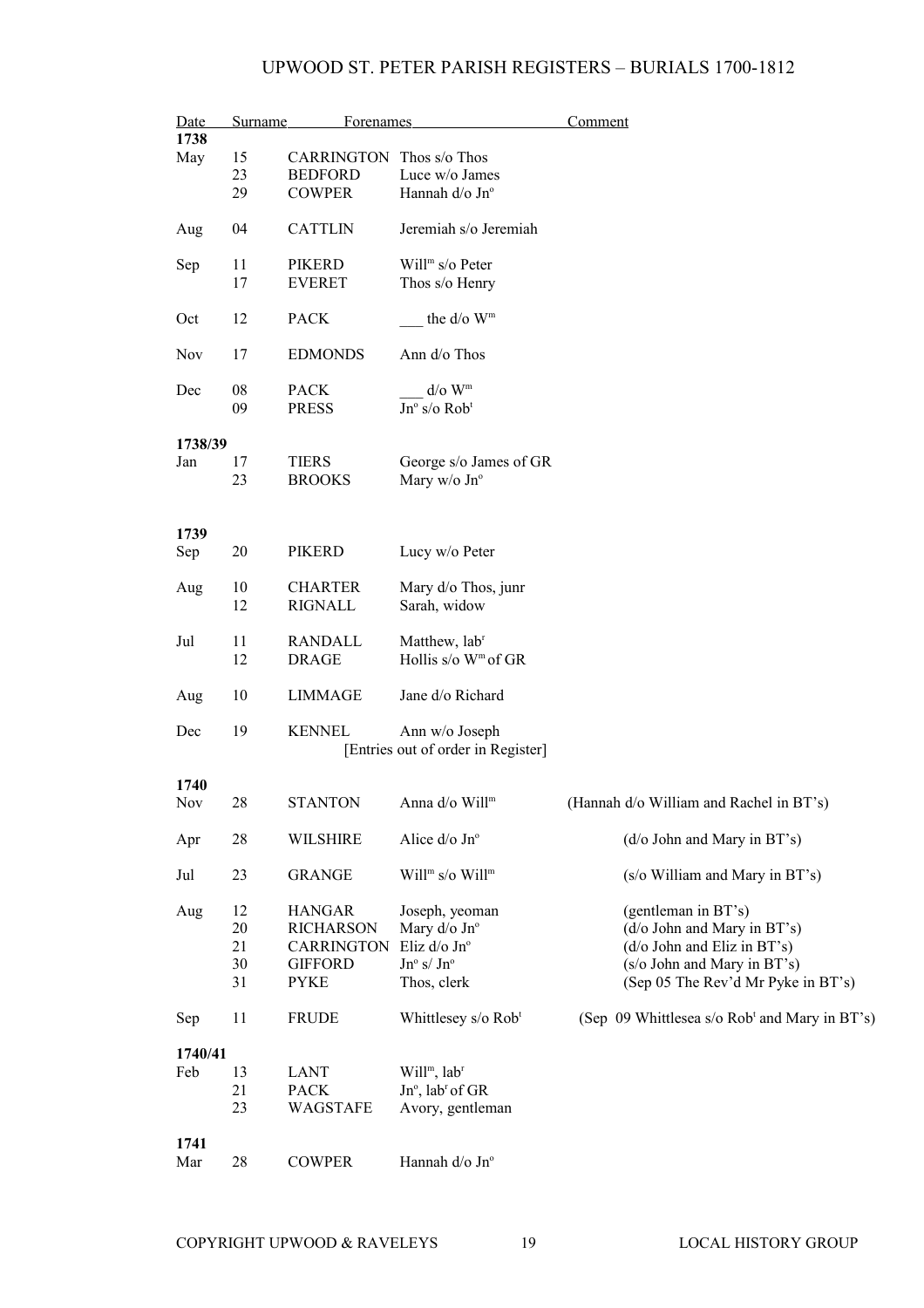| Date       | <b>Surname</b> | Forenames       |                                         | <b>Comment</b>             |
|------------|----------------|-----------------|-----------------------------------------|----------------------------|
| 1741       |                |                 |                                         |                            |
| Apr        | 25             | <b>CLARKE</b>   | Eliz w/o $Jn^{\circ}$                   | $(d/\sigma)$ John in BT's) |
|            | 29             | <b>CUTHBERT</b> | Rebecca                                 |                            |
| Jun        | 08             | <b>BEDFORD</b>  | Eliz $w/o$ Will <sup>m</sup>            |                            |
|            | 27             | <b>DEASY</b>    | Thos $s/o$ W <sup>m</sup>               |                            |
|            |                |                 |                                         |                            |
| Jul        | 20             | <b>RIGNAL</b>   | $Jn^{\circ}$ , lab <sup>r</sup> of GR   |                            |
|            |                |                 |                                         |                            |
| Aug        | 09             | <b>ABBLIT</b>   | Will <sup>m</sup> s/o Will <sup>m</sup> | (ABLET in BT's)            |
|            | 21             | <b>EVERET</b>   | Mary d/o Henry                          |                            |
|            | 28             | WHITTLESEY      | Eliz d/o Eliz                           |                            |
|            |                |                 |                                         |                            |
| Sep        | 07             | <b>HANGER</b>   | Hellen d/o Jn°, yeoman                  | (Ellen in BT's)            |
|            | 15             | <b>CLARKE</b>   | Eliz d/o Jnº                            |                            |
|            |                |                 |                                         |                            |
| Oct        | 28             | <b>GIFFORD</b>  | Mary $d$ /o Jn $\degree$                |                            |
|            |                |                 |                                         |                            |
| Nov        | 03             |                 | Eliz w/o John                           | (TOSLAND in BT's)          |
|            | 16             | <b>PHILIPS</b>  | Susanah, widow of GR                    |                            |
|            |                |                 |                                         |                            |
| Dec        | 03             | <b>CHARTER</b>  | Thos s/o Thos                           |                            |
|            | 10             | <b>BELL</b>     | Dinah d/o Stephen                       |                            |
|            | 12             | <b>WIMAN</b>    | Eliz w/o Samuel                         | (WHYMAN w/o James in BT's) |
| 1741/42    |                |                 |                                         |                            |
| Jan        | 02             | <b>SHOTBOLT</b> | Ann                                     |                            |
|            | 25             | <b>DEASY</b>    | Rebeccah d/o W <sup>m</sup>             |                            |
|            |                |                 |                                         |                            |
| Feb        | 17             | <b>PICKERD</b>  | $Willm$ , lab <sup>r</sup> of GR        |                            |
|            | 22             | <b>BROOKS</b>   | Mary d/o Jn°                            |                            |
|            |                |                 |                                         |                            |
| 1742       |                |                 |                                         |                            |
| Apr        | 06             | <b>FLETCHER</b> | _, widow                                |                            |
|            | 10             | HALL            | $Jn^{\circ}$ s/o $Jn^{\circ}$           |                            |
|            |                |                 |                                         |                            |
| Jun        | 19             | <b>LIMMAGE</b>  | Joseph s/o Richard                      |                            |
|            | 20             | <b>FISHER</b>   | Frances w/o Jn°                         |                            |
|            |                |                 |                                         |                            |
| Jul        | 12             | <b>SPRAGINS</b> | Will <sup>m</sup> s/o Jn°               |                            |
|            |                |                 |                                         |                            |
| Aug        | 16             | <b>FEACON</b>   | Mary d/o Thos                           | (FEAKON in BT's)           |
|            | 18             | HULL            | Mary d/o Allin                          |                            |
|            |                |                 |                                         |                            |
| Oct        | 17             | <b>MANTON</b>   | Sarah, widow                            |                            |
|            | 22             | <b>RIGNALL</b>  | Ann, widow                              |                            |
|            |                |                 |                                         |                            |
| <b>Nov</b> | 09             | <b>SPRAGINS</b> | $Jn^{\circ}$ s/o $Jn^{\circ}$           |                            |
|            | 10             | <b>MARTIN</b>   | Rob <sup>t</sup> s/o Jonathan           |                            |
|            | 12             | <b>CHARTER</b>  | Thos s/o Thos jnr                       |                            |
|            |                |                 |                                         |                            |
| Dec        | 04             | <b>MARTIN</b>   | Marcy w/o Jonathan                      |                            |
|            | 30             | WRIGHT          | $Robt$ , lab <sup>r</sup>               |                            |
|            |                |                 |                                         |                            |
| 1742/43    |                |                 |                                         |                            |
| Jan        | 04             | WILLIAMS        | Sarah d/o Cathering                     |                            |
|            |                |                 |                                         |                            |
| Feb        | 07             | <b>FRYER</b>    | Mary d/o Michael                        |                            |
|            |                |                 |                                         |                            |
| Mar        | 17             | <b>BARNS</b>    | Daniel s/o Rob <sup>t</sup>             |                            |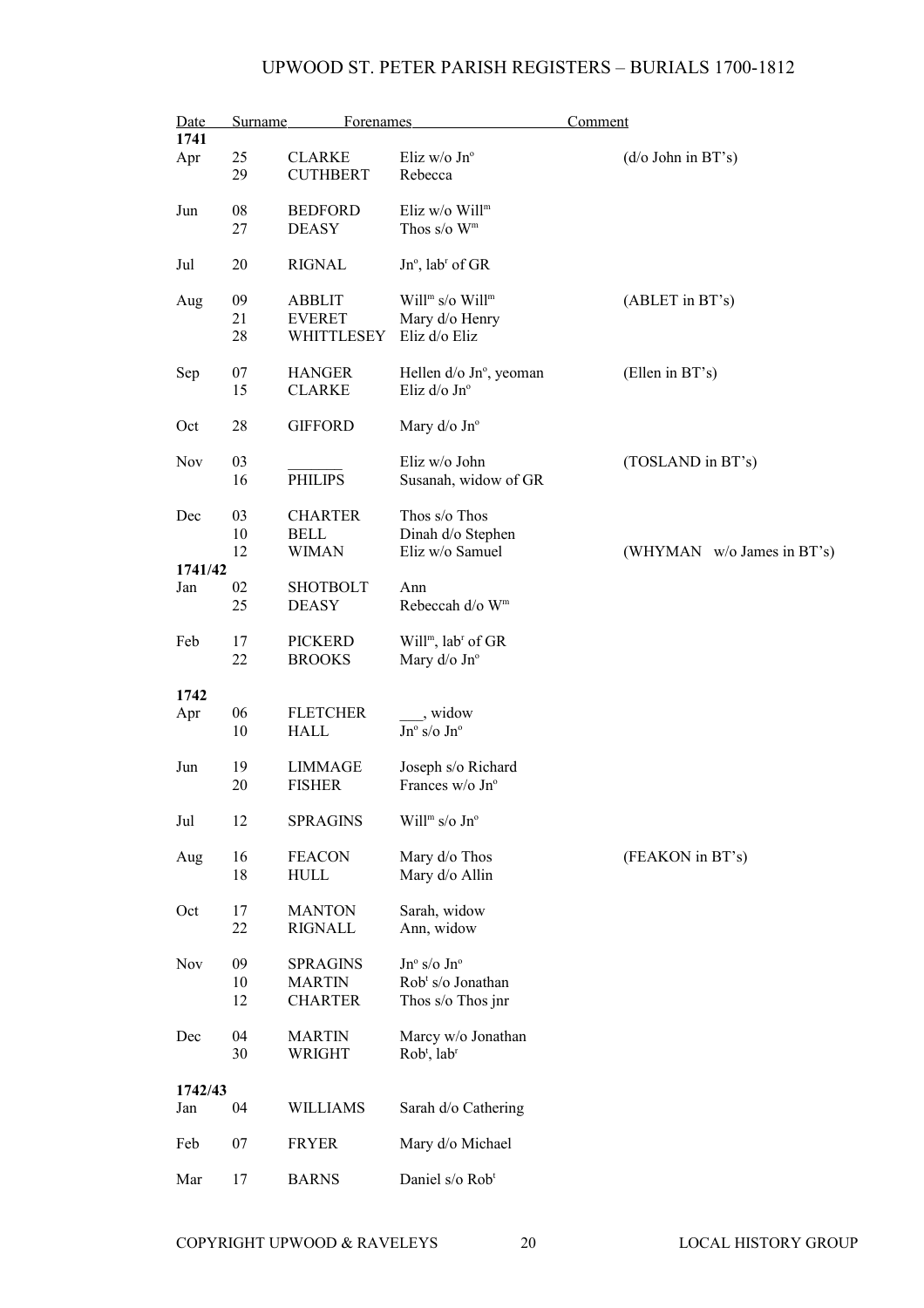| <u>Date</u> | Surname        | Forenames                                     |                                                      | Comment                           |
|-------------|----------------|-----------------------------------------------|------------------------------------------------------|-----------------------------------|
| 1743<br>Apr | 25             | <b>PRESS</b>                                  | $Jn^{\circ}$ s/o $Rob^{\circ}$                       |                                   |
| May         | 01             | <b>LENTON</b>                                 | Ann, widow                                           |                                   |
| Jul         | 03             | <b>EVERET</b>                                 | Mary d/o Henry                                       |                                   |
| Aug         | 23             | <b>CROWDER</b>                                | Sarah d/o Leonard                                    |                                   |
| Sep         | 18<br>20       | <b>TYERS</b><br><b>HULL</b>                   | Susanna d/o James<br>Sarah d/o Allen                 |                                   |
| Dec         | 08             | <b>BALL</b>                                   | Stephen, lab <sup>r</sup>                            |                                   |
| 1743/44     |                |                                               |                                                      |                                   |
| Feb         | 14             | NITINGALL                                     | $Jn^{\circ}$ s/o Joseph                              |                                   |
| Mar         | 13<br>18       | <b>LIMMAGE</b><br><b>CAMPION</b>              | Richard s/o Richard<br>Frances d/o Jn°               |                                   |
| 1744<br>Mar | 19             | <b>WILLBY</b>                                 | $Jn^{\circ}$ , ser <sup>t</sup>                      |                                   |
|             |                |                                               |                                                      |                                   |
| 1744<br>May | 08             | <b>GIFFORD</b>                                | Mary d/o John                                        |                                   |
| Jun         | 01<br>10<br>11 | REGNALL<br><b>PICKARD</b><br>WHITEHEAD        | Philip s/o Philip<br>Peter junr<br>William           |                                   |
|             | 21             |                                               | NIGHTINGALE Sarah w/o Joseph                         |                                   |
| Jul         | 21<br>23<br>24 | <b>COOPER</b><br><b>JAXON</b><br><b>PRESS</b> | Ann, widow<br>Alice w/o William<br>Hannah d/o Robert | (JAXSON in BT's)                  |
| Aug         | 16             | <b>CHARTER</b>                                | John s/o Thomas and Mary                             |                                   |
| Sep         | 16             | <b>TYRES</b>                                  | Elizabeth d/o James                                  |                                   |
| <b>Nov</b>  | 25             | <b>MARRIOT</b>                                | Matthew                                              |                                   |
| Dec         | 06<br>15       | <b>COOPER</b><br><b>MASTERS</b>               | John<br>Richard                                      | (COWPER lab <sup>r</sup> in BT's) |
| 1744/45     |                |                                               |                                                      |                                   |
| Jan         | 28<br>28       | <b>BARNS</b><br>SMITH                         | Daniel s/o Robert<br>Mary d/o Thomas                 | (Jan 29 in BT's)                  |
| Feb         | 06             |                                               | NIGHTINGALE Mary d/o Joseph                          |                                   |
| 1745<br>Mar | 26             | <b>COWPER</b>                                 | Richard s/o Hannah                                   |                                   |
| May         | 25             | <b>JONES</b>                                  | Web, yeoman                                          | (Webb, farmer in BTs)             |
| Jun         | 14             | SMITH                                         | $\rm Jn^o$ s/o $\rm Jn^o$ and $\rm Jane$             |                                   |
| Jul         | 16             | <b>BARNET</b>                                 | Sarah d/o Thos and Sarah                             |                                   |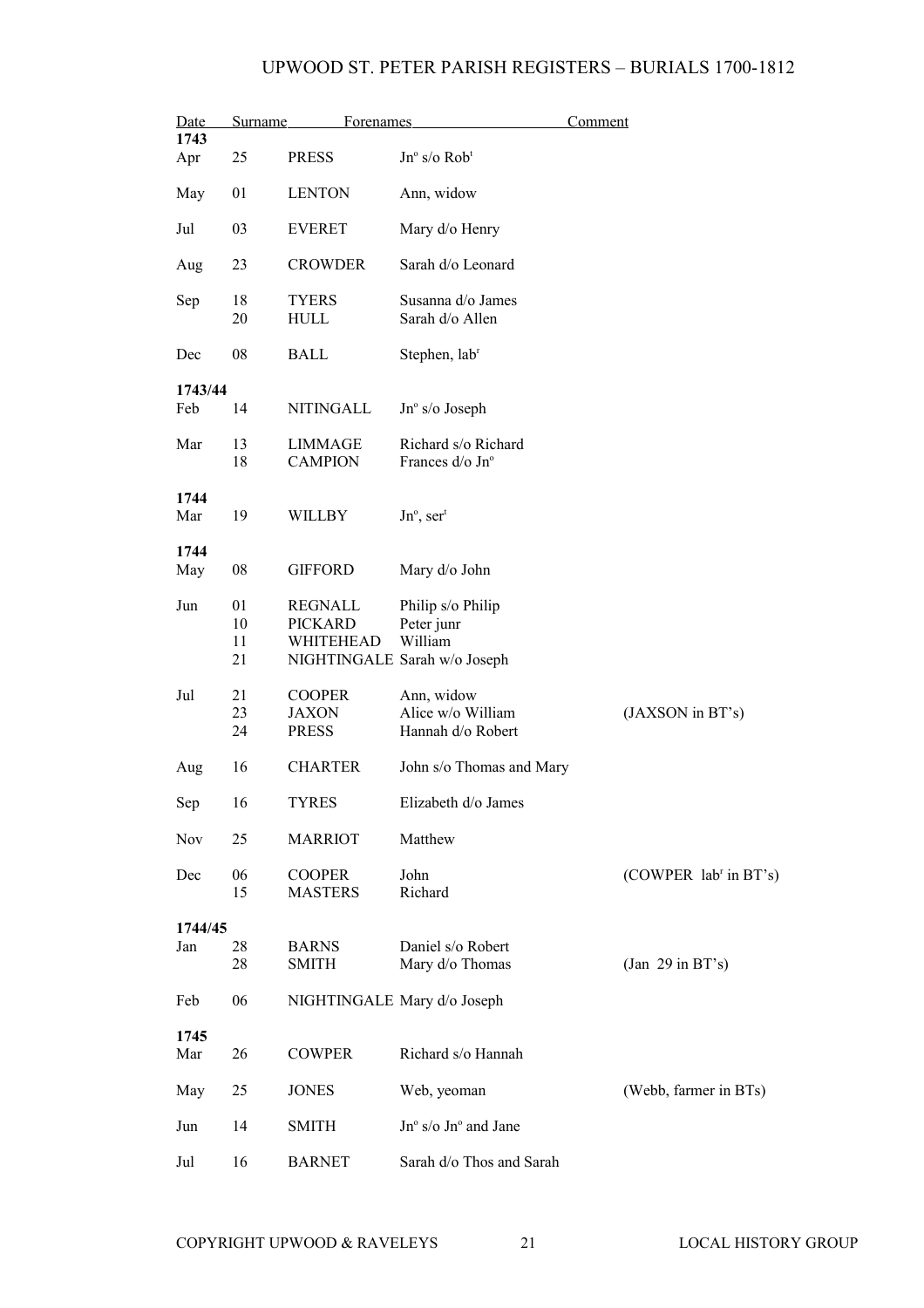| Date        | Surname    | Forenames        |                                      | Comment          |
|-------------|------------|------------------|--------------------------------------|------------------|
| 1745<br>Oct | 21         | <b>PRESS</b>     | Hannah d/o Robert                    |                  |
|             |            |                  |                                      |                  |
| Dec         | 09         | <b>NURSE</b>     | John s/o $Jn^{\circ}$                |                  |
| 1745/46     |            |                  |                                      |                  |
| Feb         | 07         | <b>BEDFORD</b>   | John s/o Rob <sup>t</sup> and Rachel |                  |
| Mar         | 05         | <b>DRAGE</b>     | Eliz w/o John                        |                  |
| 1746        |            |                  |                                      |                  |
| Mar         | 29         | <b>BARNS</b>     | Sarah d/o Rob <sup>t</sup> and Sarah |                  |
| May         | 26         | <b>CARTER</b>    | Mary d/o George                      |                  |
| Jul         | 02         | PICKERD          | Will <sup>m</sup> , yeoman           |                  |
|             | 03         | <b>MATTON</b>    | Henry s/o W <sup>m</sup>             |                  |
|             | 30         | <b>HANGER</b>    | John s/o John and Eliz               |                  |
| Aug         | 13         | <b>JOHNSON</b>   | Eliz                                 |                  |
|             | 13         | <b>MARTIN</b>    | Mary d/o Jonathan                    |                  |
| Sep         | 12         | <b>SMITH</b>     | John s/o Thos                        |                  |
|             | 24         | <b>PYKE</b>      | Will <sup>m</sup> , gentleman        |                  |
| Oct         | 16         | <b>FACON</b>     | $Willm s/o$ Thos                     |                  |
|             | 18         | <b>DEANS</b>     | Matthew, lab <sup>r</sup>            |                  |
|             | 24         | <b>COPE</b>      | Mary w/o John of GR                  |                  |
|             | 25         | CARRINGTON       | Eliz d/o John                        |                  |
|             | 26         | RAY              | Jane d/o George of GR                |                  |
| Nov         | 05         | ABLIT            | Jane w/o Philip                      |                  |
|             | 23         | <b>FACON</b>     | Alice d/o Matthew                    |                  |
|             | 23         | <b>MUTTON</b>    | Susanna d/o Wm                       |                  |
|             | 25         | <b>FACON</b>     | John s/o Matthew                     |                  |
| Dec         | 18         | <b>PARKINSON</b> | John s/o Charles                     |                  |
| 1746/47     |            |                  |                                      |                  |
| Jan         | 02         | <b>GIFFORD</b>   | Will <sup>m</sup> s/o John           |                  |
| Feb         | 11         | MILLER           | Mary d/o Curtis                      |                  |
|             | 24         | <b>PRESS</b>     | Eliz d/o Rob <sup>t</sup>            |                  |
| Mar         | ${\bf 08}$ | <b>WOLLY</b>     | Mary w/o Mark                        |                  |
|             | 24         | RAY              | Jane w/o George                      |                  |
| 1747        |            |                  |                                      |                  |
| Mar         | 28         | <b>FRYER</b>     | Alice w/o Michael                    |                  |
|             |            |                  |                                      |                  |
| May         | 13         | <b>RIGNAL</b>    | Philip s/o Philip                    |                  |
| Jun         | 22         | <b>FRUID</b>     | $Robt$ , lab <sup>r</sup>            |                  |
| Aug         | 10         | CARRINGTON       | Alice w/o Thos                       | (Aug 12 in BT's) |
|             | 12         | <b>GIFFORD</b>   | Joseph s/o Jn° and Mary              |                  |
|             | 30         | HULL             | Ann w/o John                         |                  |
| Sep         | 09         | <b>MIDLETON</b>  | Alice, widow                         |                  |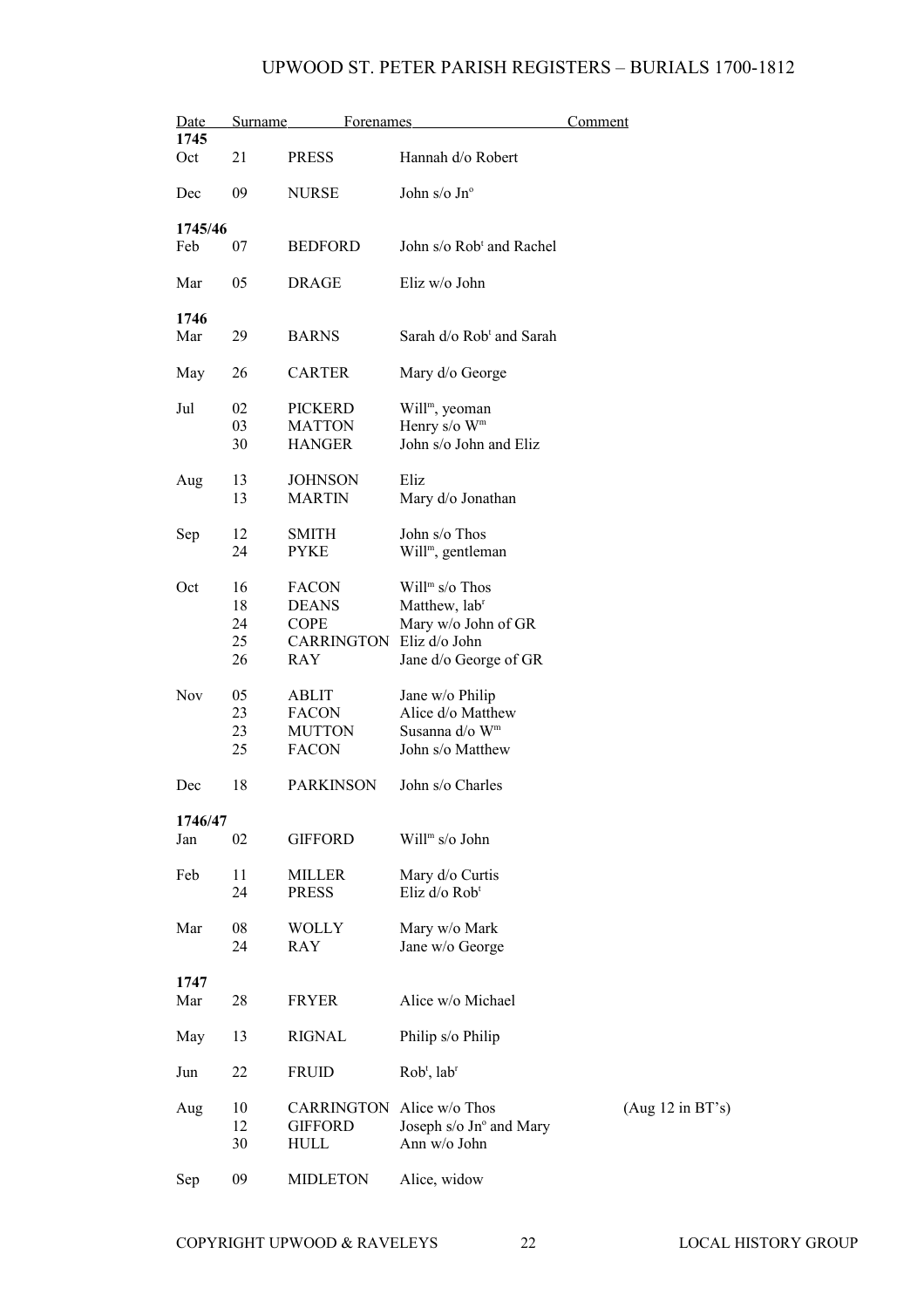| Date<br>1747 | Surname                   | Forenames                            |                                         | Comment                         |
|--------------|---------------------------|--------------------------------------|-----------------------------------------|---------------------------------|
|              | 20                        | <b>MARTIN</b>                        | John s/o Jonathan                       |                                 |
| Sep          | 21                        | <b>WOTTON</b>                        | Abraham s/o Abraham                     |                                 |
|              | 27                        | WAKEFEILD                            | Elizabeth d/o James                     |                                 |
|              |                           |                                      |                                         |                                 |
| Oct          | 13                        | <b>CRANK</b>                         | Eliz w/o John                           |                                 |
|              | 20                        | <b>BELL</b>                          | John s/o widow [BELL]                   |                                 |
|              | 22                        | <b>COLE</b>                          | Will <sup>m</sup> s/o Henry and Susanna |                                 |
| Dec          | 14                        | <b>DRAGE</b>                         | John s/o Will <sup>m</sup>              | (Dec $17$ in BT's)              |
|              | 23                        | <b>CAMPION</b>                       | Willm s/o John                          |                                 |
|              | 31                        | NIGHTINGAL                           | a widow                                 | (The widow NIGHTINGALE in BT's) |
| 1747/48      |                           |                                      |                                         |                                 |
| Jan          |                           |                                      |                                         |                                 |
|              | 03                        | WALKER                               | Peter, stranger                         |                                 |
|              | 13                        | <b>BELLAMY</b>                       | John, lab <sup>r</sup>                  | (Jan 14 in BT's)                |
|              | 25                        | <b>SMITH</b>                         | Barbara d/o Thos                        |                                 |
|              | 31                        | <b>SMITH</b>                         | Sarah d/o Thos                          |                                 |
| Feb          | 01                        | <b>CORBIT</b>                        | Thos, lab <sup>r</sup>                  | (CORBET in BT's)                |
|              | 03                        | RAY                                  | Sarah d/o George                        |                                 |
|              | 09                        | JAXSON                               | Will <sup>m</sup> , lab <sup>r</sup>    |                                 |
|              | 27                        | <b>SPRAGGINS</b>                     | Willm, lab <sup>r</sup>                 | (SPRAGGENS in BT's)             |
| Mar          | 11                        | <b>CHARTER</b>                       | Mary d/o Thos                           |                                 |
|              | 16                        | <b>RIGNAL</b>                        | Mary                                    |                                 |
| 1748         |                           |                                      |                                         |                                 |
| May          | 04                        | <b>PICKARD</b>                       | widdow                                  | (PICKERD<br>Mary in BT's)       |
|              | 06                        | <b>SMITH</b>                         | John s/o Thomas                         |                                 |
|              | 08                        | <b>DEASEY</b>                        | William                                 | $(lab \text{ in } BT's)$        |
|              | 17                        | <b>PACK</b>                          | William s/o William                     |                                 |
|              | 20                        | <b>BULL</b>                          | John                                    |                                 |
|              | 29                        | <b>HUCKEL</b>                        | Alice w/o John                          | (HUCKLES in BT's)               |
| Jun          | 05                        | <b>POLEY</b>                         | Elizabeth, the daughter                 |                                 |
| Aug          | 21                        | <b>ANNIS</b>                         | John s/o John                           | (ANNISS in BT's)                |
|              | 24                        | ALLEN                                | widdow                                  |                                 |
|              |                           |                                      |                                         |                                 |
| Oct          | 22                        | <b>CHARTER</b>                       | Mary w/o Thomas                         | $(w/o)$ Thomas jnr in BT's)     |
|              | 23                        | <b>TEAKON</b>                        | Ann w/o Matthew                         |                                 |
| Nov          | 27                        | <b>NURS</b>                          | John                                    |                                 |
|              |                           | <b>From the Bishop's Transcripts</b> |                                         |                                 |
| Oct          | 27                        | <b>DRAGE</b>                         | John, labr                              |                                 |
| Nov          | 27                        | <b>PRESS</b>                         | John, lab <sup>r</sup>                  |                                 |
| Feb          | 04                        | <b>GRANGE</b>                        | Will <sup>m</sup> , lab <sup>r</sup>    |                                 |
| Mar          | 09                        | $\rm CLARK$                          | Ann, widow                              |                                 |
|              |                           |                                      |                                         |                                 |
|              | <b>From the Registers</b> |                                      |                                         |                                 |
| 1749         |                           |                                      |                                         |                                 |
| Apr          | 25                        | <b>SMITH</b>                         | Thomas, labourer                        |                                 |

Jul 19 CRANFIELD Edward, yeoman (husbandman in BT's)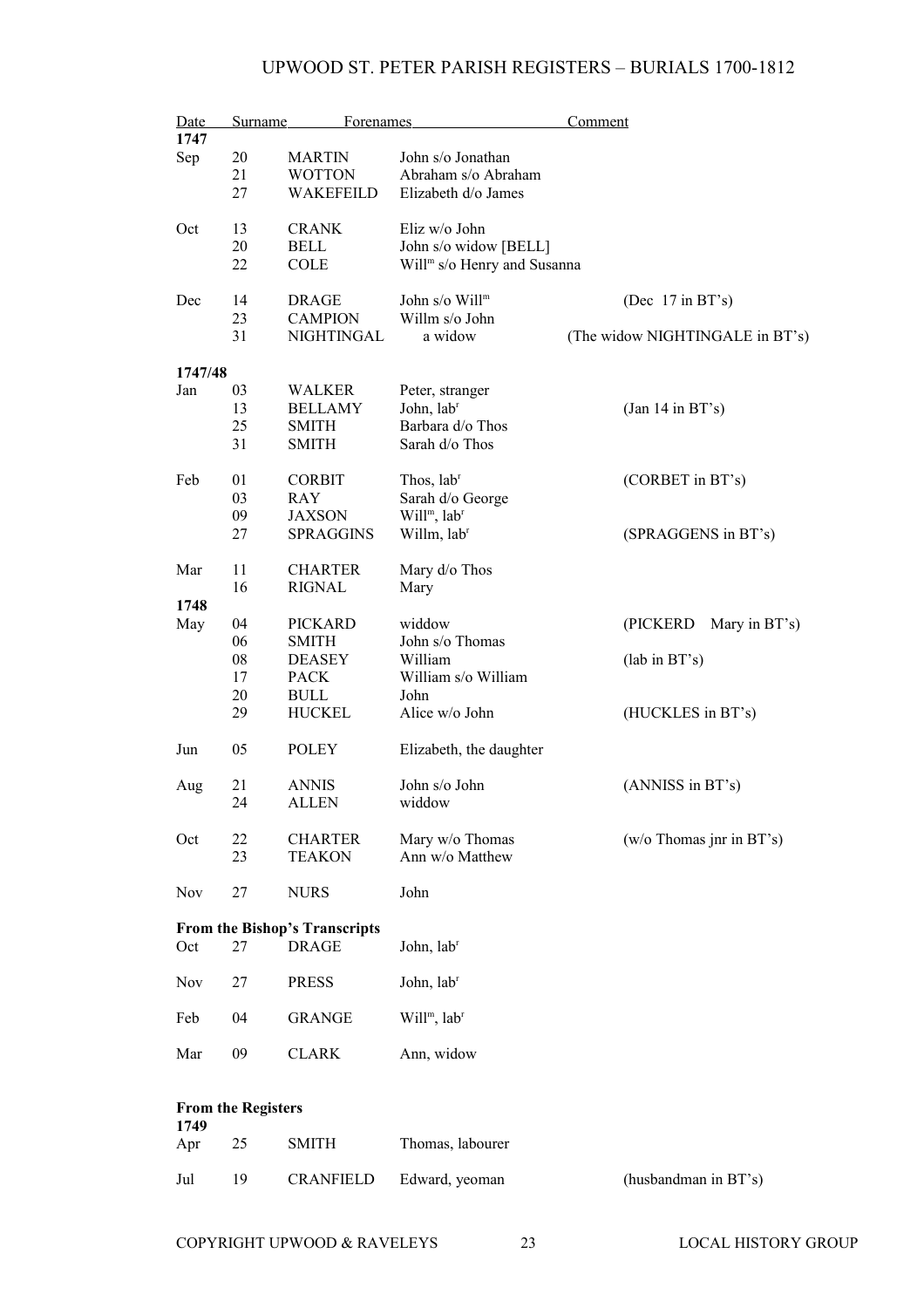| Date       | <b>Surname</b> | <b>Forenames</b>                |                                           | <u>Comment</u>     |
|------------|----------------|---------------------------------|-------------------------------------------|--------------------|
| 1749       |                |                                 |                                           |                    |
| Jul        | 19<br>20       | <b>CARTER</b><br><b>WOOLLEY</b> | Henry, labourer<br>Mark, labourer         |                    |
|            |                |                                 |                                           |                    |
| Oct        | 12             | <b>SHEPHARD</b>                 | Susanah d/o Samuell                       |                    |
|            | 25             | <b>ABLIT</b>                    | Hanah w/o William                         |                    |
| Dec        | 15             | <b>LIMAGE</b>                   | Mary w/o Richard                          |                    |
| 1749/50    |                |                                 |                                           |                    |
| Jan        | 16             | <b>TEAKON</b>                   | William s/o Thomas                        |                    |
| Mar        | 06             | <b>BARNS</b>                    | Danell s/o Robert                         |                    |
|            | 11             | <b>MASTERS</b>                  | John, labr                                |                    |
| 1750       |                |                                 |                                           |                    |
| Jun        | 10             | <b>BELFORT</b>                  | James                                     |                    |
|            | 25             | <b>MARRIOT</b>                  | Elizabeth                                 |                    |
|            |                |                                 |                                           |                    |
| Aug        | 01<br>01       | <b>COLE</b><br>WHITECAKE        | Hannah d/o Henry<br>Robert                | (handyman in BT's) |
|            | 08             | <b>GIFFORD</b>                  | Benjamin s/o John                         |                    |
|            |                |                                 |                                           |                    |
| Sep        | 05             | <b>CRANK</b>                    | John, labourer                            |                    |
| Oct        | 07             | <b>TOWNSEND</b>                 | John s/o William                          |                    |
| <b>Nov</b> | 19             | <b>CRANFIELD</b>                | Benjamin s/o Edward                       |                    |
| Dec        | 16             | <b>CAMPION</b>                  | Ann d/o William                           |                    |
|            | 23             | <b>PRESS</b>                    | Rob, labourer                             |                    |
| 1750/51    |                |                                 |                                           |                    |
| Feb        | 16             | <b>TOWNSEND</b>                 | William s/o William                       |                    |
|            | 17             | <b>FULLER</b>                   | James, labourer                           |                    |
|            |                |                                 |                                           |                    |
| 1751       | 01             |                                 | Elizabeth d/o Luke                        |                    |
| May        | 16             | <b>BETFORT</b><br><b>SMITH</b>  | John, labourer                            |                    |
|            |                |                                 |                                           |                    |
| Jun        | 01             | <b>HULL</b>                     | John, labourer                            |                    |
|            | 16             | <b>DRAGE</b>                    | Elizabeth d/o William                     |                    |
| Jul        | 18             | <b>BETFORT</b>                  | Elizabeth w/o John                        |                    |
|            | 18             | LUCAS                           | Mary w/o Thomas                           |                    |
|            |                |                                 |                                           |                    |
| Sep        | 29             | <b>MARRIOT</b>                  | Elizabeth d/o Henry                       |                    |
| Nov        | 20             | <b>LUCAS</b>                    | Hannah d/o Thomas                         |                    |
| Dec        | 29             | Widow PRESS, a poor woman       |                                           |                    |
| 1751/52    |                |                                 |                                           |                    |
| Jan        | 30             | <b>HUFF</b>                     | Alice                                     |                    |
| Feb        | 27             | LANT                            | Edward, labourer                          |                    |
|            |                |                                 |                                           |                    |
| Mar        | 10<br>11       | <b>BETFORT</b><br><b>MARTIN</b> | Elizabeth w/o Luke<br>Robert s/o Jonathon |                    |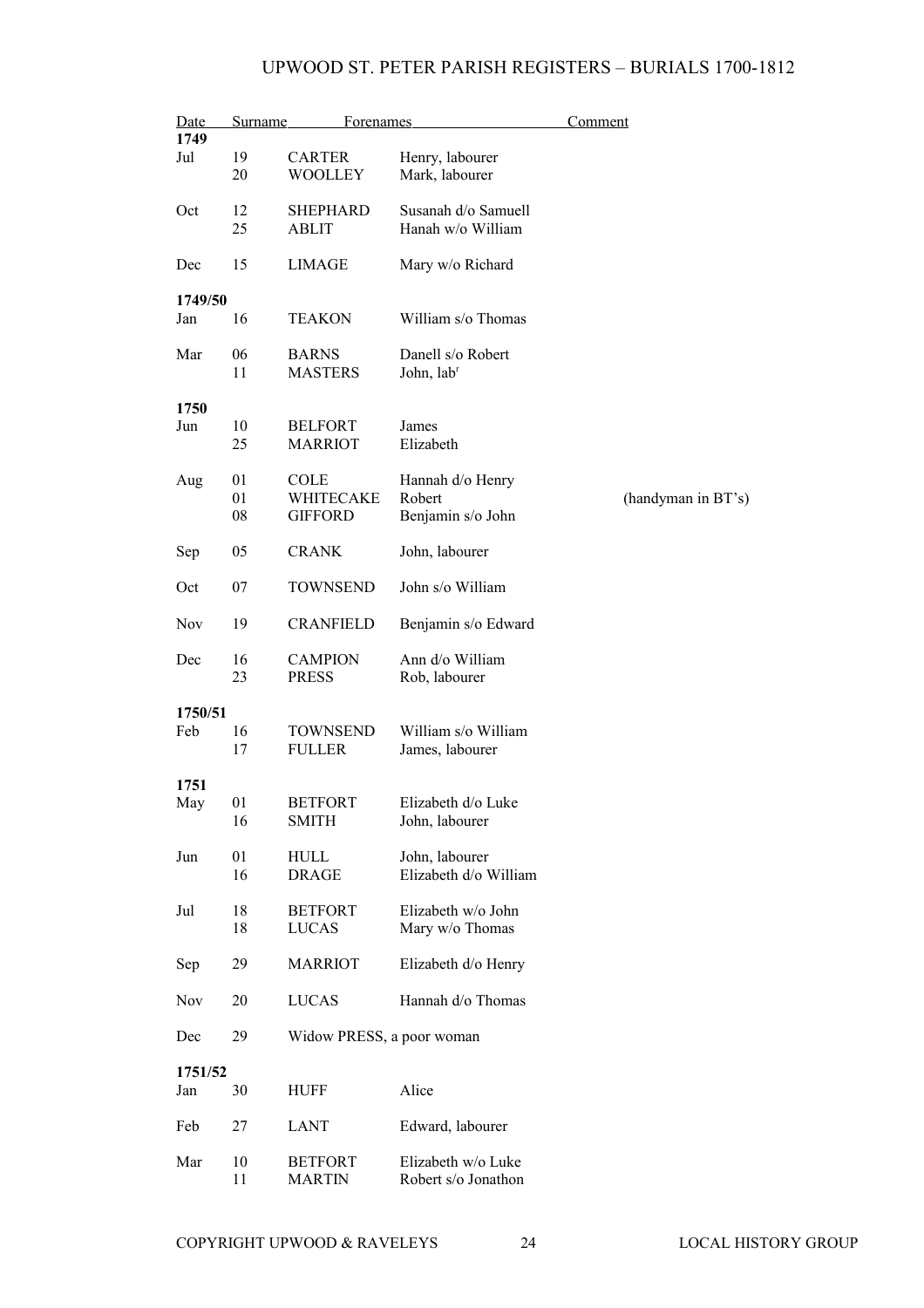| Date           | Surname    | Forenames        |                                       | Comment           |
|----------------|------------|------------------|---------------------------------------|-------------------|
| 1752<br>Mar    | 27         | <b>CARRINTON</b> | Thomas, labourer                      |                   |
| Apr            | 09         | <b>ABLITT</b>    | William, labourer                     |                   |
| Jul            | 22         | <b>GIFFORD</b>   | John s/o John                         |                   |
| Oct            | 05         | <b>TOWNSEND</b>  | John s/o William                      |                   |
| 1752/53        |            |                  |                                       |                   |
| Jan            | 31         | <b>DAY</b>       | Elizabeth d/o Roger                   |                   |
| Mar            | 14         | <b>TYRES</b>     | Elizabeth w/o John                    |                   |
| 1753           |            |                  |                                       |                   |
| Apr            | 19         | SMITH            | Thomas                                |                   |
|                | 20         | <b>MARTIN</b>    | Elizabeth d/o Jonathan                |                   |
|                | 29         | PELL             | John, labourer                        |                   |
| Jun            | 15         | RAY              | Mary w/o George                       |                   |
|                | 16         | <b>CROWDER</b>   | Mary w/o Lenard                       |                   |
| Sep            | 27         | <b>DRAGE</b>     | Mary w/o William                      |                   |
|                |            |                  |                                       |                   |
| Oct            | 01         | <b>DIXON</b>     | Henry s/o John                        |                   |
| <b>Nov</b>     | 11         | <b>BARNS</b>     | Rob <sup>t</sup> s/o Rob <sup>t</sup> |                   |
| 1753/54        |            |                  |                                       |                   |
| Jan            | 05         | COLE             | Susanah w/o Henry                     |                   |
|                | 15         | <b>CARTER</b>    | Mary w/o George                       |                   |
|                | 23         | <b>CARTER</b>    | Ann d/o George                        |                   |
|                |            |                  |                                       |                   |
| Feb            | 10         | <b>SAUEFAGE</b>  | John s/o John                         | (SAFAIGE in BT's) |
| Mar            | 18         | <b>LIMAIGE</b>   | Richard, labourer                     |                   |
| 1754           |            |                  |                                       |                   |
| May            | 27         | <b>SMITH</b>     | Robert s/o Thomas                     |                   |
| Jun            | 08         | <b>HANGER</b>    | Elizabeth d/o John                    |                   |
|                | ${\bf 08}$ | <b>CHARTER</b>   | William s/o Thomas                    |                   |
|                | 16         | <b>BARNES</b>    | Sarah d/o Robert                      |                   |
|                |            |                  |                                       |                   |
| Oct            | 07         | WILLSHIRE        | Ann w/o John                          |                   |
|                | 22         | <b>FISHER</b>    | John, labourer                        |                   |
|                |            |                  |                                       |                   |
| 1754/55<br>Jan | 16         | <b>LAMBERT</b>   | Alice w/o Thomas                      |                   |
|                |            |                  |                                       |                   |
| Mar            | 21         | <b>CUTTO</b>     | Mary w/o Abraham                      |                   |
|                | 23         | PELL             | Mary, widdow                          |                   |
|                |            |                  |                                       |                   |
| 1755           |            |                  |                                       |                   |
| Apr            | 06         | <b>WOOTTEN</b>   | Mary w/o Abraham                      |                   |
|                | 09         | PALL             | Thomas s/o Thomas                     |                   |
|                | 10         | <b>BOWLIN</b>    | Jane, widow                           |                   |
| May            | 09         | <b>WILLBY</b>    | Isbell w/o William                    | (Isabell in BT's) |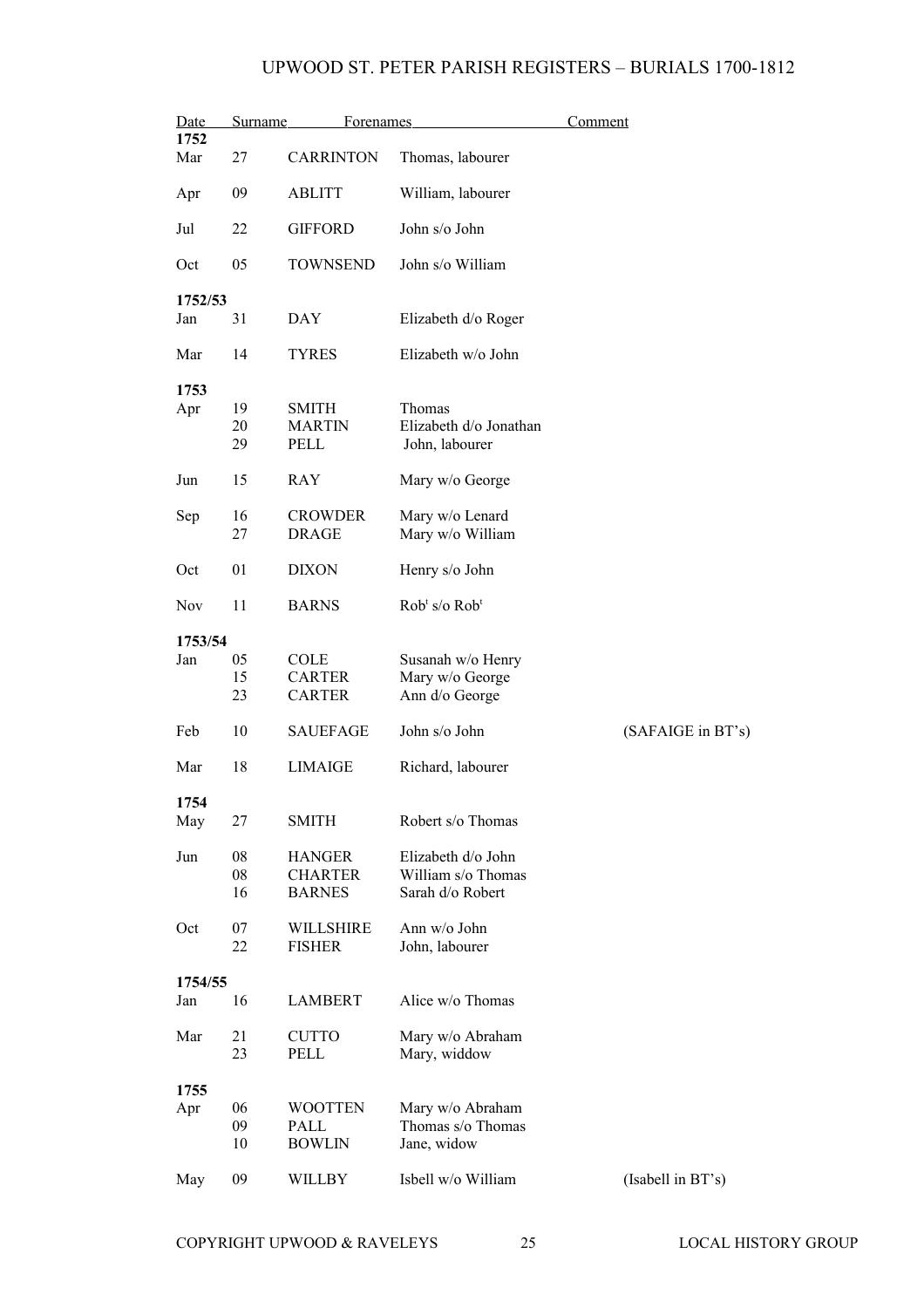| Date           | Surname              | <b>Forenames</b>                                                |                                                                    | <b>Comment</b>                       |
|----------------|----------------------|-----------------------------------------------------------------|--------------------------------------------------------------------|--------------------------------------|
| 1755<br>Aug    | 01<br>04             | <b>RIGNAILE</b><br><b>BARNS</b>                                 | Mary w/o Phillip<br>Sarah d/o Robert                               |                                      |
| Oct            | 22                   | <b>GIFFORD</b>                                                  | John s/o John                                                      |                                      |
| 1755/56<br>Jan | 09<br>20             | <b>CATTLIN</b><br><b>PARKASON</b>                               | Henry, lab<br>John s/o Charles                                     |                                      |
| 1756<br>Mar    | 30                   | <b>MARTIN</b>                                                   | Thomas s/o Jonathan                                                |                                      |
| Apr            | 11<br>18             | <b>MUTTON</b><br><b>MUTTON</b>                                  | Matthew, labourer<br>Mary                                          | (MATTON in BT's)<br>(MATTON in BT's) |
| Jun            | 16                   | <b>DAY</b>                                                      | John s/o Roger, infant                                             |                                      |
| Jul            | 09<br>10<br>22       | <b>MARRIOT</b><br><b>MIDDLETON</b><br><b>BETFORT</b>            | Mary d/o Henry<br>$Wm$ s/o John<br>Robert s/o Phillip              |                                      |
| Oct            | 10                   | <b>CHARTER</b>                                                  | Mary d/o Tho                                                       |                                      |
|                |                      | <b>FLETCHER</b>                                                 | Elizabeth, maid servant                                            |                                      |
| 1757<br>Apr    | 27                   | <b>HANGER</b>                                                   | Mr John                                                            |                                      |
| May            | 07                   | <b>SMITH</b>                                                    | Sarah d/o Rob <sup>t</sup>                                         |                                      |
| Aug            | 24<br>26             | <b>PARKER</b><br><b>FOREMAN</b>                                 | Mary d/o Jonas<br>Mary d/o John                                    |                                      |
| Dec            | 03<br>14<br>18       | <b>AIRES</b><br><b>PICKARD</b><br><b>DRAGE</b>                  | Mary d/o John<br>Adelin, widow<br>W <sup>m</sup> , labourer        |                                      |
| 1757/58<br>Jan | 16                   | <b>PETTIT</b>                                                   | Thos, labourer                                                     |                                      |
| 1758           |                      |                                                                 |                                                                    |                                      |
| Apr            | 27                   | <b>DICKINS</b>                                                  | Richard, labourer                                                  |                                      |
| May            | 06                   | <b>CHAPLIN</b>                                                  | John, labourer                                                     |                                      |
| Jun            | 11<br>23<br>26       | <b>GROOMS</b><br><b>DEASEY</b><br><b>EVERIT</b>                 | William, servant<br>Rebeckah, widdow<br>Henry, labourer            |                                      |
| Jul            | 08<br>30             | <b>CATTLIN</b><br><b>SMITH</b>                                  | Elizabeth w/o John<br>Elizabeth w/o Robert                         |                                      |
| Aug            | 01<br>09<br>09<br>12 | <b>BEEBY</b><br><b>SMITH</b><br><b>LUCASS</b><br><b>TOWNEND</b> | Robert, baker<br>Ann w/o Edward<br>Thomas<br>Elizabeth w/o William |                                      |
| Dec            | 06                   | <b>BURROWS</b>                                                  | Mary, widdow                                                       |                                      |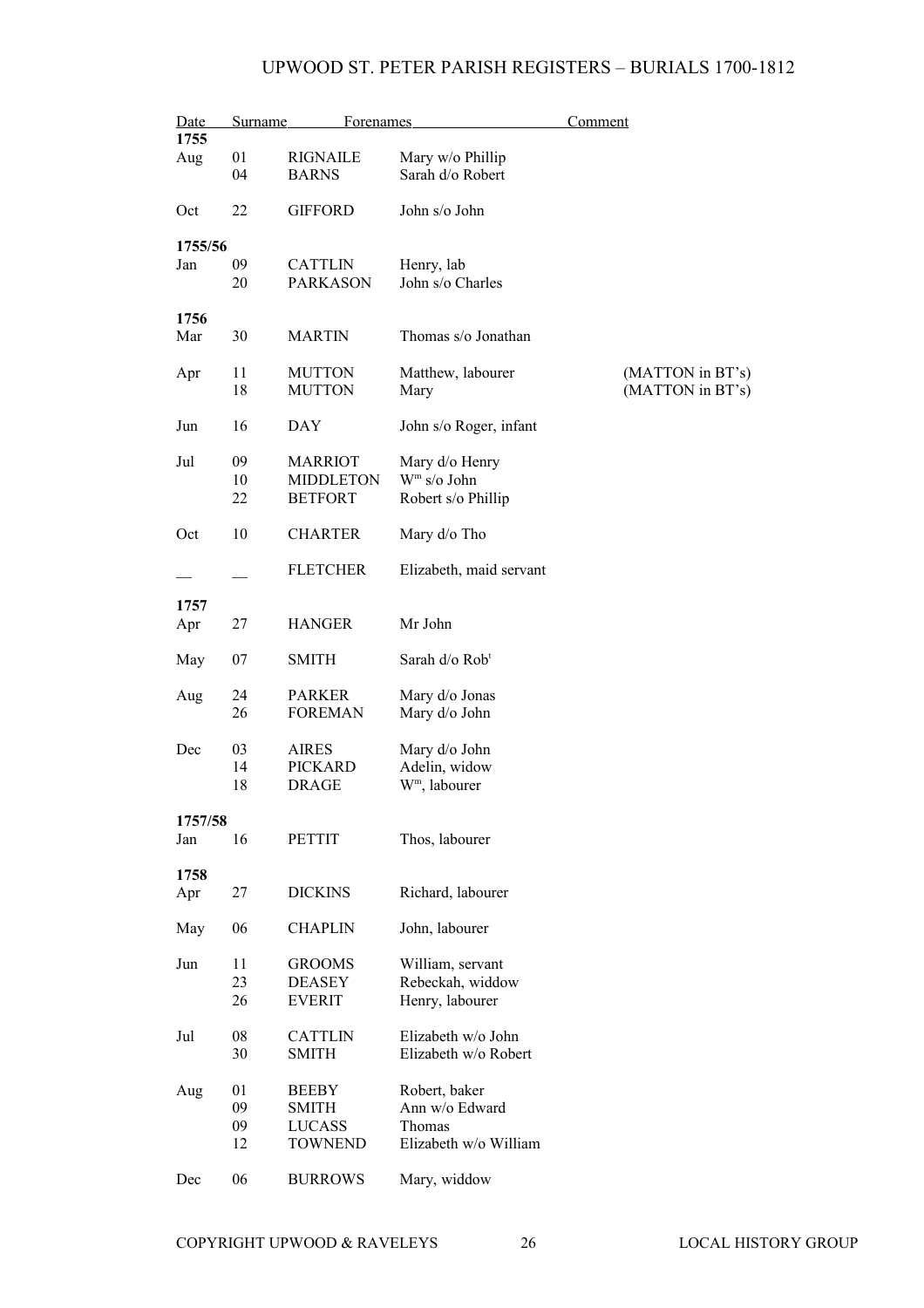| Date       | Surname  | <u>Forenames</u>         |                                       | <u>Comment</u> |
|------------|----------|--------------------------|---------------------------------------|----------------|
| 1758/59    |          |                          |                                       |                |
| Jan        | 29       | <b>LAMBERT</b>           | Rebeckah d/o Tho                      |                |
| Feb        | 24       | <b>SHEPHERD</b>          | Eliz w/o Samuell                      |                |
| Apr        | 28       | <b>PETTIT</b>            | Mary, widdow                          |                |
| 1759       |          |                          |                                       |                |
| May        | 18       | WEST                     | Hannah d/o Joseph                     |                |
| Jul        | 10       | <b>SUARD</b>             | Ann                                   |                |
| <b>Nov</b> | 05       | <b>OATEY</b>             | Catharine w/o John                    |                |
| Dec        | 06       | <b>JUDD</b>              | John                                  |                |
| 1759/60    |          |                          |                                       |                |
| Feb        | 21       | <b>PARKER</b>            | William, servant                      |                |
| Mar        | 17       | <b>MARRIOT</b>           | Elizabeth, widdow                     |                |
| 1760       |          |                          |                                       |                |
| Apr        | 19       | <b>ANNISE</b>            | John                                  |                |
|            | 29       | <b>RABY</b>              | Mary w/o William                      |                |
| Sep        | 15       | <b>BEDFORD</b>           | John, senr                            |                |
| Oct        | 07       | <b>BEDFORD</b>           | Anne d/o John junr                    |                |
| Oct        | 28       | <b>SAIRLS</b>            | Mary w/o Robert                       |                |
| Nov        | 03       | <b>ABLETT</b>            | Philip                                |                |
|            | 04       | <b>BEDFORD</b>           | Elizabeth w/o Philip                  |                |
|            |          |                          |                                       |                |
| Dec        | 15<br>30 | <b>SMITH</b><br>WILLBY   | Robert, widower<br>William, widower   |                |
|            |          |                          |                                       |                |
| Jan        | 06       | <b>CLARK</b>             | John, widower                         |                |
| 1760/61    |          |                          |                                       |                |
| Jan        | 28       | <b>FEAKENS</b>           | William s/o Thomas                    |                |
| Feb        | 14       | <b>ABRISS</b>            | John                                  |                |
| Mar        | 16       | RAY                      | George                                |                |
| 1761       |          |                          |                                       |                |
| Jul        | 12       | HALL                     | Sarah d/o Thomas                      |                |
|            | 28       | <b>WILSHER</b>           | John s/o Robert                       |                |
| Aug        | 27       | <b>DIXON</b>             | Henry s/o John                        |                |
| Sep        | 06       | <b>BROOKS</b>            | Mary d/o John                         |                |
|            | 28       | <b>MURDEN</b>            | John s/o John                         |                |
| Oct        | 30       | SAVAGE                   | Mary d/o John                         |                |
|            |          |                          |                                       |                |
| Dec        | 01<br>28 | <b>BEDFORD</b><br>ALDRED | Philip s/o Philip<br>Mrs Sarah, widow |                |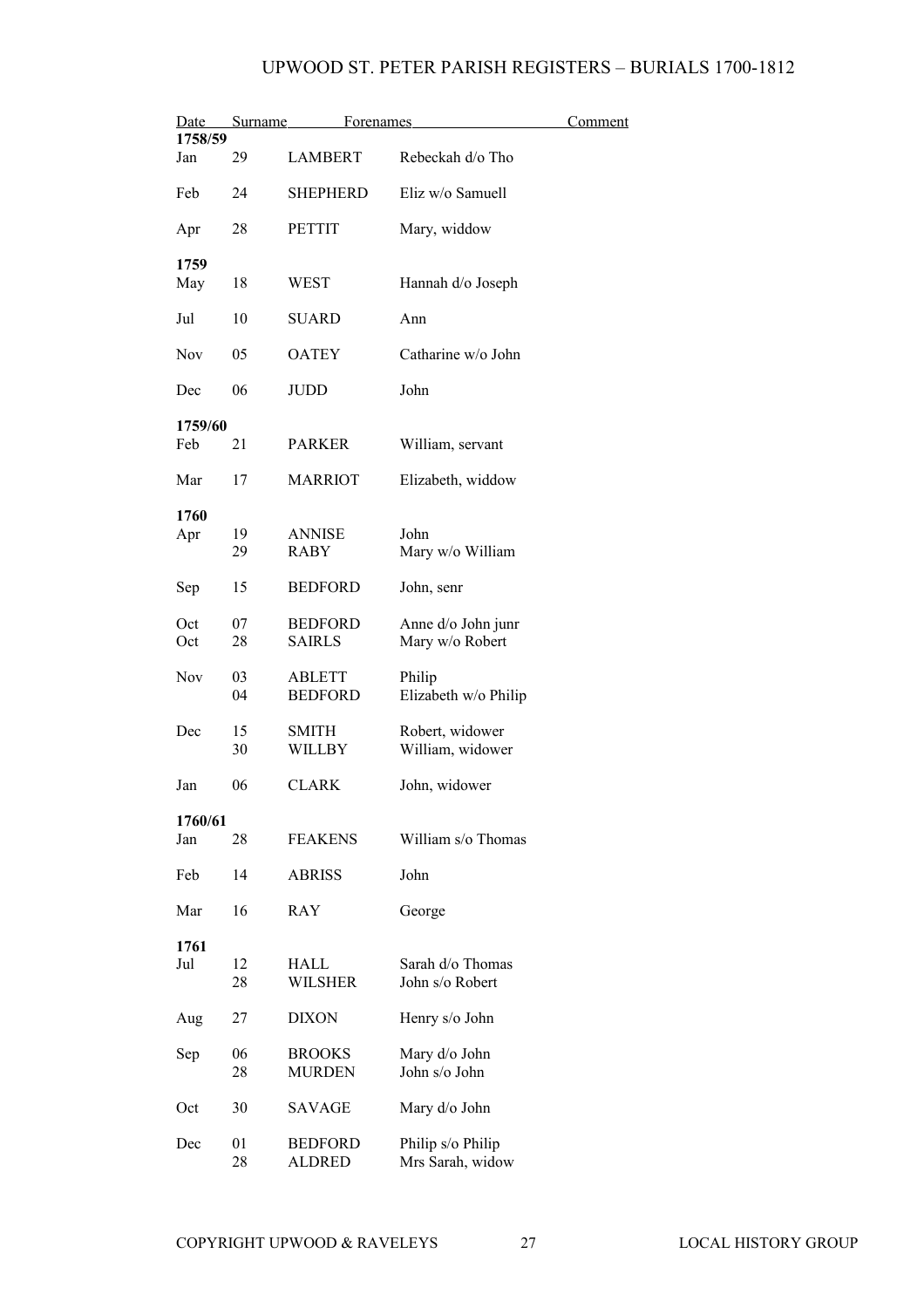| Date           | <b>Surname</b> | <b>Forenames</b>                  |                                                                      | Comment                          |
|----------------|----------------|-----------------------------------|----------------------------------------------------------------------|----------------------------------|
| 1761/62        |                |                                   |                                                                      |                                  |
| Jan            | 05             | <b>MIDDLETON</b>                  | Anne w/o John                                                        |                                  |
| Feb            | 12<br>19       | <b>KING</b><br><b>CHARTER</b>     | Robert<br>Mary w/o Mr Thomas, senr                                   | (single man in BT's)             |
| Mar            | 22             | <b>FOREMAN</b>                    | Sarah w/o John                                                       |                                  |
| 1762<br>May    | 20             | <b>CHARTER</b>                    | Ann d/o Thomas                                                       |                                  |
| Jun            | 13             | <b>RABEY</b>                      | William, labourer                                                    |                                  |
| Aug            | 26             | <b>LIMAGE</b>                     | Richard s/o Richard                                                  |                                  |
| Sep            | 30             | <b>BETFORT</b>                    | Phillip, labourer                                                    |                                  |
| Oct            | 01<br>23       | <b>CROWDER</b><br><b>BELLEYMY</b> | Lenard, labourer<br>Ann, widdow                                      |                                  |
| Nov            | 13<br>15<br>15 | <b>BEEBY</b><br><b>GIFFORD</b>    | Mary, widdow<br><b>WARRINGTON Robert, labourer</b><br>John, labourer |                                  |
| Dec            | 17<br>22       | <b>LAMBERT</b><br><b>CATTLIN</b>  | Thomas, labourer<br>Thomas, labourer                                 |                                  |
| 1762/63        |                |                                   |                                                                      |                                  |
| Jan            | 07             | <b>HOBS</b>                       | Sarah w/o Thomas                                                     |                                  |
| Mar            | 09             | <b>CHAPLIN</b>                    | John, servant                                                        |                                  |
| 1763           |                |                                   |                                                                      |                                  |
| Apr            | 02             | <b>JONES</b>                      | Robert, labourer                                                     |                                  |
|                | 14             | <b>DAY</b>                        | Thomas s/o Roger                                                     |                                  |
|                | 25             | <b>FISHER</b>                     | Elizabeth, widdow                                                    |                                  |
|                | 28             | <b>SPRAGONS</b>                   | Ann w/o John                                                         |                                  |
| May            | 04             | <b>EATON</b>                      | Elizabeth w/o W <sup>m</sup>                                         |                                  |
|                | 09             | <b>MIDDLETON</b>                  | John, yeoman                                                         |                                  |
|                | 27             | CARINGTON                         | Elizabeth w/o John                                                   |                                  |
| Jun            | 05             | <b>BARNOTT</b>                    | Thomas, yeoman                                                       |                                  |
|                | 09             | <b>GRANG</b>                      | Aviss, widdow                                                        | (GRANGE Aver in BT's)            |
|                | 14             | <b>SMITH</b>                      | Jane, widdow                                                         |                                  |
| Jul            | 04             | <b>DIXON</b>                      | Ann d/o John                                                         |                                  |
|                | 31             | <b>BARNWELL</b>                   | Elizabeth                                                            |                                  |
| Oct            | 02             | <b>SMITH</b>                      | Edward, lab <sup>r</sup>                                             |                                  |
| Nov            | 05<br>13       | WILLSHIRE<br><b>BARNS</b>         | Alice d/o John<br>$Robt$ , lab <sup>r</sup>                          |                                  |
|                |                |                                   |                                                                      |                                  |
| 1763/64<br>Jan | 25             | AMISS                             | Lettiss d/o John                                                     | (Lettes d/o widdow Amis in BT's) |
| 1764           |                |                                   |                                                                      |                                  |
| Jun            | 12             | <b>CHARTER</b>                    | Henry                                                                |                                  |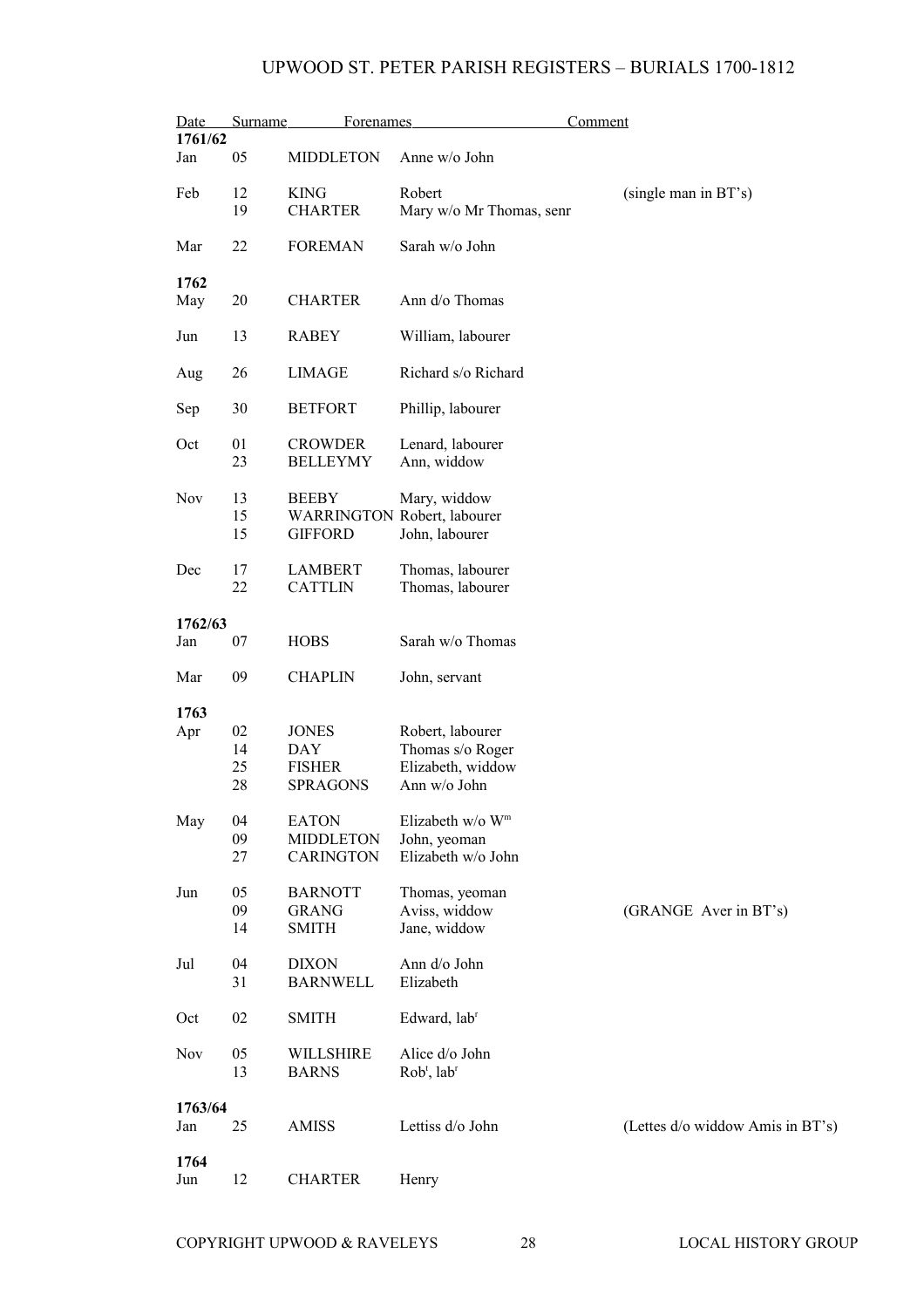| Date        | Surname                  | <b>Forenames</b>              |                                               | <b>Comment</b>      |
|-------------|--------------------------|-------------------------------|-----------------------------------------------|---------------------|
| 1764<br>Jul | 19                       | <b>EATON</b>                  | Mary $d$ /o W <sup>m</sup>                    |                     |
|             |                          |                               |                                               |                     |
| 1764/65     |                          |                               |                                               |                     |
| Jan         | 22<br>26                 | <b>SMITH</b><br><b>PARKER</b> | Thos $s/o$ W <sup>m</sup><br>Hannah w/o Jonas |                     |
| Feb         | 06                       | <b>SAVAIGE</b>                | John, lab <sup>r</sup>                        |                     |
|             | 21                       | <b>PACK</b>                   | Elizabeth d/o Rob <sup>t</sup>                |                     |
| Mar         | 19                       | WILLSHIRE                     | $Robts/o$ John                                |                     |
| 1765        |                          |                               |                                               |                     |
| May         | 17                       | <b>DIXON</b>                  | Elizabeth w/o John                            |                     |
| Jul         | 01                       | <b>PACK</b>                   | Mary w/o Robert                               |                     |
|             | 02                       | <b>PHILLIPS</b>               | Mary d/o Nathanell                            |                     |
|             | 21                       | <b>JOHNSON</b>                | Richard, taylor                               |                     |
|             | 25                       | RAN                           | William, servant                              | (PROM in BT's ?)    |
|             | 30                       | WAKEFEILD                     | Thomas s/o James                              |                     |
| Aug         | 09                       | <b>CARTER</b>                 | Nurse s/o George                              |                     |
|             | 27                       | <b>MILLER</b>                 | Curtiss, lab <sup>r</sup>                     |                     |
| Sep         | 08                       | <b>STANTON</b>                | Rachell, widdow                               |                     |
|             | 19                       | <b>SMITH</b>                  | Susanah, widdow                               |                     |
|             | 20                       | WHITEHED                      | William s/o Thomas                            |                     |
|             | 23                       | <b>WRIGHT</b>                 | Robert, servant                               |                     |
| Oct         | 03                       | <b>RIGNAILE</b>               | John s/o Phillip                              |                     |
|             | 13                       | <b>COOPER</b>                 | Hannah, widdow                                |                     |
|             | 29                       | <b>FEACON</b>                 | Mary w/o Thos                                 |                     |
| <b>Nov</b>  | 05                       | COLE                          | Henry, lab <sup>r</sup>                       |                     |
|             | 08                       | <b>BULL</b>                   | Sarah, servant                                |                     |
|             | 17                       | <b>MARRIOT</b>                | Henry, lab <sup>r</sup>                       |                     |
|             | 19                       | <b>JOHNSON</b>                | Vallentine w/o Rob <sup>t</sup>               |                     |
|             | 19                       | SAVAIGE                       | Sarah d/o John                                | (d/o Sarah in BT's) |
|             | 24                       | <b>BROOKS</b>                 | Sarah, servant                                |                     |
| Dec         | 06                       | MILLER                        | William s/o Curtiss                           |                     |
|             |                          |                               |                                               |                     |
| 1766        | <b>Registers lacking</b> |                               | <b>From the Bishop's Transcripts</b>          |                     |
| May         | 24                       | RABY                          | Ann w/o Thos                                  |                     |
| Jun         | 09                       | <b>SMITH</b>                  | Mary $d$ /o W <sup>m</sup> and Mary           |                     |
| Jul         | 09                       | <b>GREEN</b>                  | Rob <sup>t</sup> s/o Edward and Elizabeth     |                     |
| Aug         | 02                       | RABY                          | Ann d/o Thos and Ann                          |                     |
|             | 12                       | DAY                           | Thos s/o Roger and Mary                       |                     |
|             | 25                       | <b>CARINGTON</b>              | John, labourer                                |                     |
| <b>Nov</b>  | 12                       | <b>FURNELL</b>                | Elizabeth w/o Matthew                         |                     |
|             | 30                       | <b>JOHNSON</b>                |                                               |                     |
|             |                          |                               | Rob <sup>t</sup> , clerk of the Parish        |                     |
| 1766/67     |                          |                               |                                               |                     |
| Jan         | 19                       | WAKEFIELD                     | Alice d/o James and Elizabeth                 |                     |
|             |                          |                               |                                               |                     |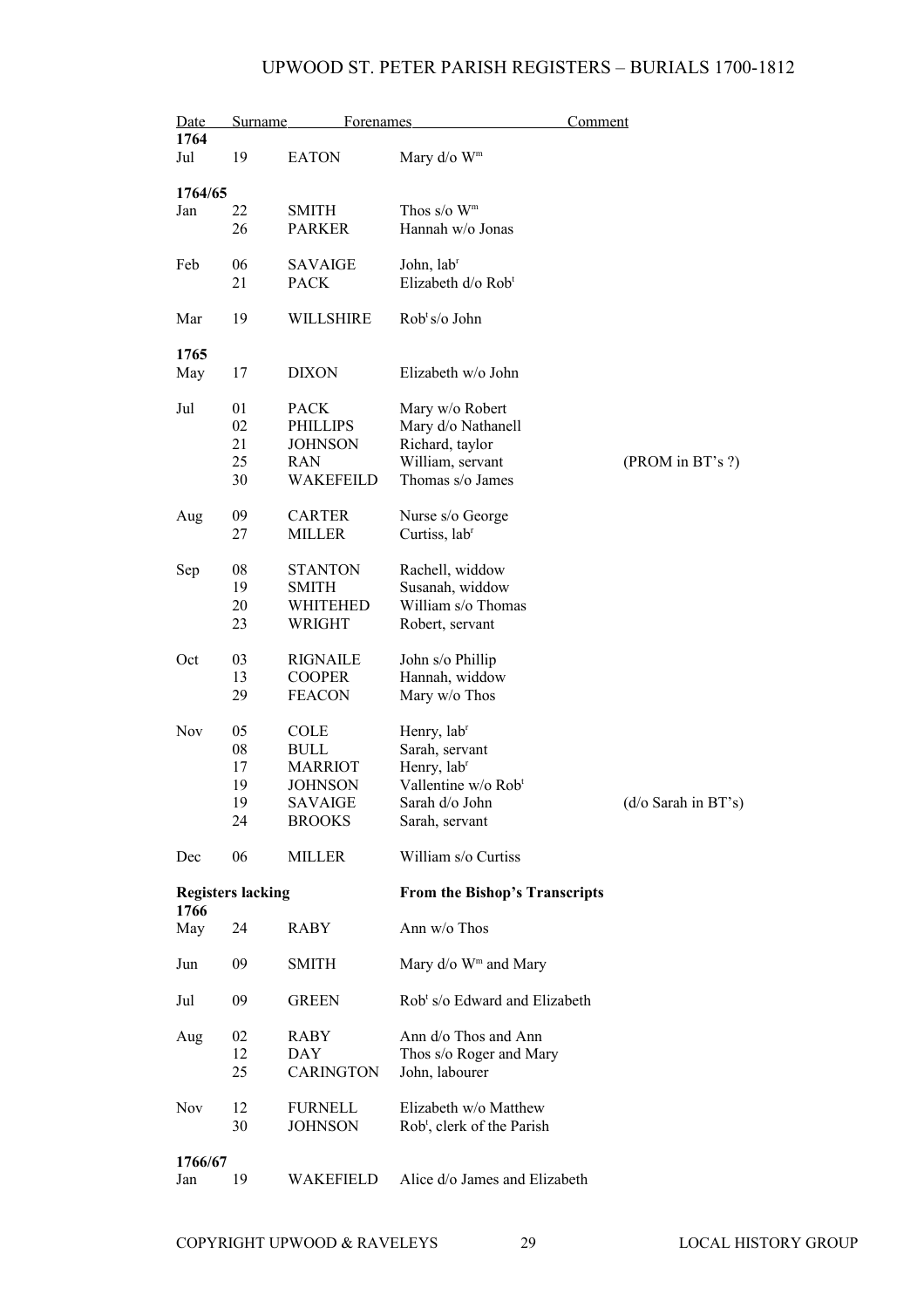| Date           | Surname                  | <b>Forenames</b>                                                   | Comment                                                                                                    |                                     |  |
|----------------|--------------------------|--------------------------------------------------------------------|------------------------------------------------------------------------------------------------------------|-------------------------------------|--|
| 1766/67<br>Mar | 26                       | <b>STOAKELY</b>                                                    | Henry s/o W <sup>m</sup> and Hanah                                                                         |                                     |  |
| 1767           |                          |                                                                    |                                                                                                            |                                     |  |
| Mar            | 29                       | <b>WILLSHIRE</b>                                                   | Elizabeth d/o John and Mary                                                                                |                                     |  |
| Apr            | 04                       | <b>TAYLOR</b>                                                      | Josnah, labourer                                                                                           |                                     |  |
| 1767           |                          | <b>From the Parish Registers</b>                                   |                                                                                                            |                                     |  |
| Apr            | 14                       | PALL                                                               | Mary w/o Thos                                                                                              |                                     |  |
| May            | 11<br>18<br>25<br>25     | <b>BEDFORD</b><br>WILLSHIRE<br><b>PARKINSON</b><br><b>CHAPLIN</b>  | Phillip s/o John and Elizabeth<br>Ann d/o Rob <sup>t</sup> and Ann<br>Charls<br>Sarah                      | $(labr$ in BT's)<br>(widow in BT's) |  |
| Jun            | 27                       | <b>LIMAIGE</b>                                                     | Elizabeth                                                                                                  | (widow in BT's)                     |  |
| Jul            | 11<br>12                 | <b>FLETCHER</b><br><b>COLE</b>                                     | Elizabeth<br>Mary, widdow                                                                                  | (spinster in BT's)                  |  |
| Aug            | 01<br>26                 | <b>WARINGTON</b><br><b>HALL</b>                                    | Mary w/o John<br>Ralf s/o Thos and Elizabeth                                                               |                                     |  |
| 1767           | <b>Registers lacking</b> |                                                                    | <b>From the Bishop's Transcripts</b>                                                                       |                                     |  |
| Oct            | 05<br>09                 | <b>CHANDLER</b><br><b>GREEN</b>                                    | John s/o John and Elizabeth<br>Ann d/o Edward and Elizabeth                                                |                                     |  |
| 1767<br>Oct    | 17                       | <b>POOLEY</b>                                                      | Richard s/o Thos and Mary                                                                                  |                                     |  |
| Nov            | 17<br>19<br>28<br>30     | <b>BEDFORD</b><br><b>MORYSON?</b><br>AYRES?<br><b>SMITH</b>        | John, lab <sup>r</sup><br>John s/o Thos and Mary<br>Mary w/o John<br>Mary d/o W <sup>m</sup> and Mary      |                                     |  |
| Dec            | 04                       | <b>CHARTER</b>                                                     | Thomas, husbandman                                                                                         |                                     |  |
| 1767/68<br>Jan | 27                       | <b>CATLIN</b>                                                      | John, lab                                                                                                  |                                     |  |
| Mar            | 25                       | WHITEHEAD                                                          | Thos, lab <sup>r</sup>                                                                                     |                                     |  |
| 1768<br>May    | 04<br>07<br>23<br>28     | <b>HUCKLES</b><br><b>WOOTTON</b><br><b>ALLRED</b><br><b>WARNER</b> | Mary d/o John and Milley<br>Jane w/o Abraham lab <sup>r</sup><br>Ann $w/o$ W <sup>m</sup><br>Sarah, widdow |                                     |  |
| Jun            | 22                       | <b>CARINGTON</b>                                                   | Jane, spinster                                                                                             |                                     |  |
| Aug<br>Sep     | 14<br>27                 | <b>LAND</b><br><b>EDMONDS</b>                                      | Edward, lab <sup>r</sup><br>Ann w/o Thos                                                                   |                                     |  |
| Dec            | 20                       | <b>CARINGTON</b>                                                   | Katherine, widow                                                                                           |                                     |  |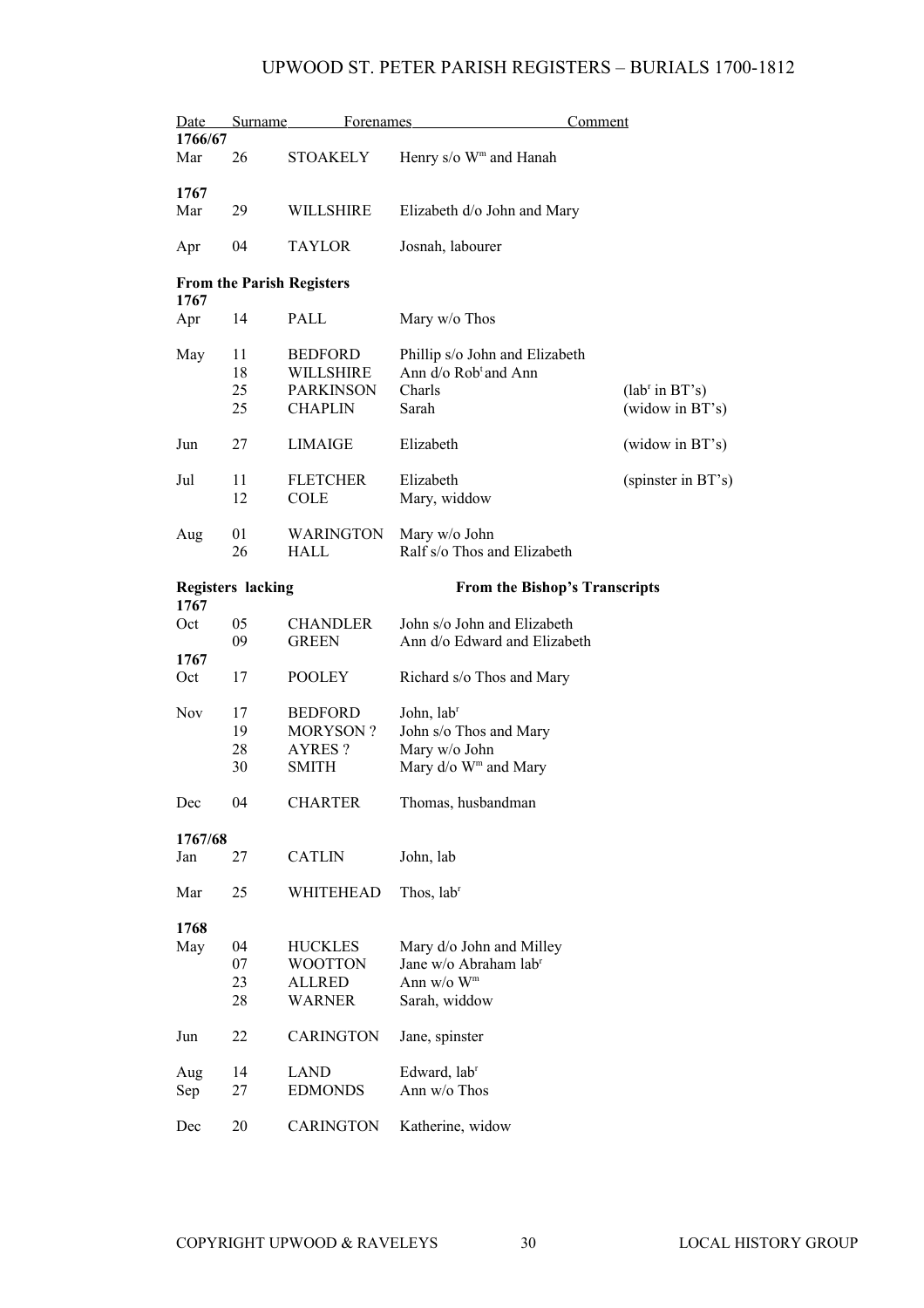| Date       | Surname                   | Forenames        | Comment                                             |
|------------|---------------------------|------------------|-----------------------------------------------------|
| 1768/69    |                           |                  |                                                     |
| Jan        | 26                        | <b>HASTINGS</b>  | Ann, widdow                                         |
| Feb        | 11                        | <b>BURTON</b>    | W <sup>m</sup> s/o Edmond and Alice                 |
| 1769       |                           |                  |                                                     |
| May        | 07                        | <b>FISHER</b>    | Elenor w/o John                                     |
|            | 22                        | WHITECAKE        | Mary, widdow                                        |
|            | 26                        | <b>EATON</b>     | William, labr                                       |
| Jun        | 26                        | <b>CROWDER</b>   | Mary w/o Mark                                       |
| Jul        | 15                        | <b>JONES</b>     | Webb, taylor                                        |
| Oct        | 10                        | <b>PACK</b>      | William, labr                                       |
|            | 26                        | <b>LENTON</b>    | John, lab <sup>r</sup>                              |
|            | 27                        | <b>BLETTSOE</b>  | George, labourer                                    |
| <b>Nov</b> | 13                        | WHITEHED         | Thos s/o Elizabeth                                  |
| 1770       | <b>From the Registers</b> |                  |                                                     |
| Jul        | 26                        | <b>MARRIOTT</b>  | Elizabeth d/o Elizabeth                             |
| Aug        | 26                        | <b>WOOTTON</b>   | Abraham, labourer                                   |
|            | 29                        | <b>MARTIN</b>    | Jonathan junr, farmer                               |
| 1770/71    |                           |                  |                                                     |
| Jan        | 19                        | <b>BICKERTON</b> | Henry $s$ /o Rich <sup>d</sup> , esq <sup>r</sup> . |
|            | 22                        | <b>POOLEY</b>    | George s/o Thos and Mary                            |
|            | 22                        | <b>SMITH</b>     | Ann d/o W <sup>m</sup> and Mary                     |
| 1770/71    |                           |                  |                                                     |
| Jan        | 28                        | <b>MARTIN</b>    | Judah d/o Jonathan and Judah                        |
| 1771       | <b>Registers lacking</b>  |                  | <b>From the Bishop's Transcripts</b>                |
| May        | 03                        | <b>WOODS</b>     | Sarah w/o James                                     |
|            | 28                        | <b>PERKINS</b>   | Elizabeth                                           |
| Jun        | 15                        | <b>FISHER</b>    | John, labourer                                      |
|            |                           |                  |                                                     |
| Jul        | 31                        | <b>WARNER</b>    | Mrs Mary                                            |
| Oct        | 23                        | <b>TAYLOR</b>    | Ann                                                 |
| Nov        | 17                        | <b>MASON</b>     | Thos, lab <sup>r</sup>                              |
| Dec        | 18                        | <b>PHILLIPS</b>  | Mary w/o Nathanol                                   |
| 1771/72    |                           |                  |                                                     |
| Jan        | 01                        | <b>BALL</b>      | Jane w/o John                                       |
|            |                           |                  |                                                     |
| Feb        | 29                        | <b>PARKER</b>    | Jonas, lab <sup>r</sup>                             |
| 1772       |                           |                  |                                                     |
| Mar        | 31                        | <b>SPRAGONS</b>  | John, lab <sup>r</sup>                              |
| Apr        | 02                        | <b>FENNOLL</b>   | Elizabeth w/o Matthew                               |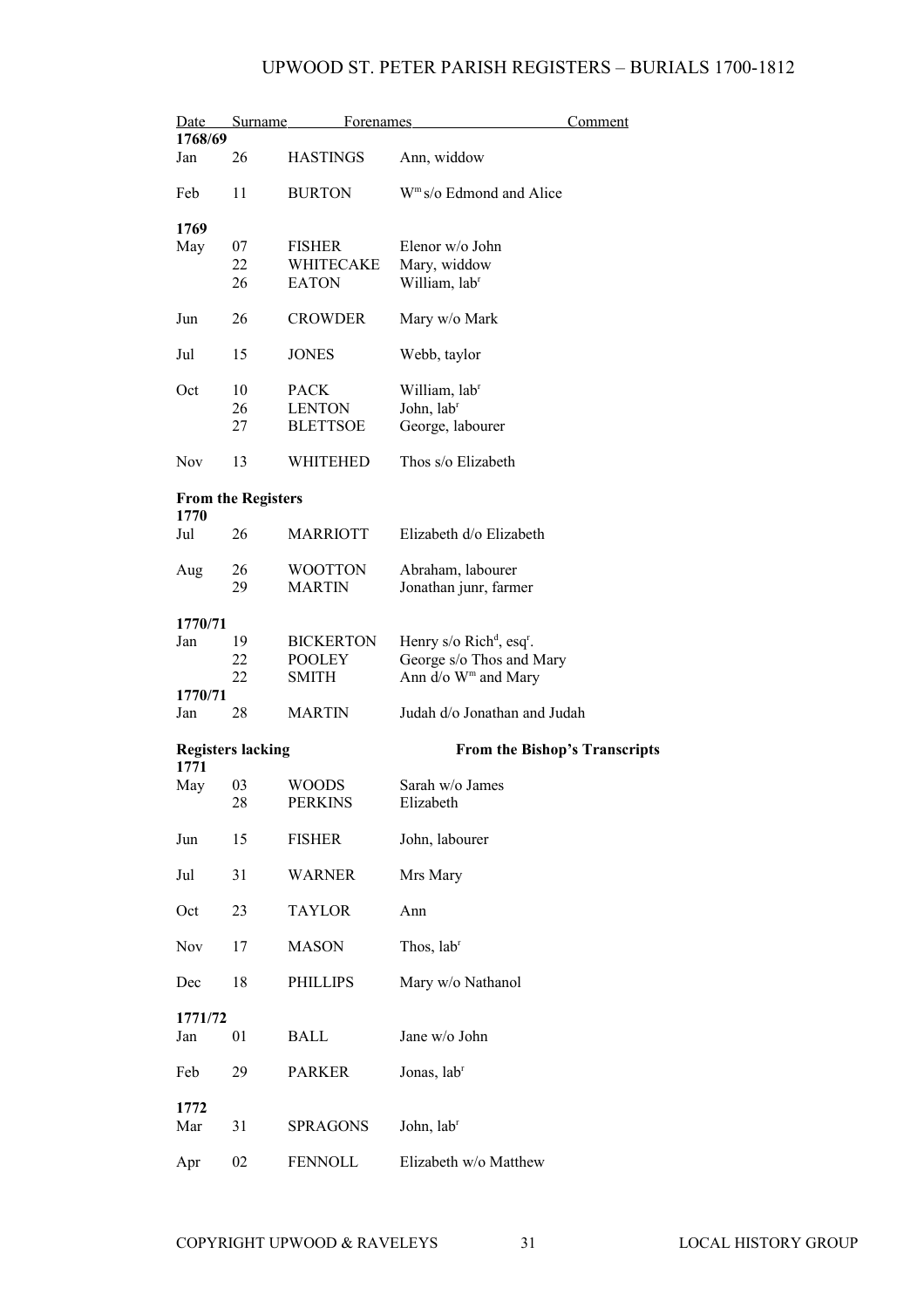| Date        | <b>Forenames</b><br>Comment<br>Surname<br><b>From the Parish registers</b> |                                  |                                           |                       |  |  |
|-------------|----------------------------------------------------------------------------|----------------------------------|-------------------------------------------|-----------------------|--|--|
| 1772<br>May | 31                                                                         | <b>LANT</b>                      | William, labourer                         |                       |  |  |
| Aug         | 29                                                                         | <b>FOREMAN</b>                   | John, carpender                           |                       |  |  |
| Oct         | 25                                                                         | <b>ASHER</b>                     | Thos, farmer                              |                       |  |  |
| 1772/73     |                                                                            |                                  |                                           |                       |  |  |
| Mar         | 01                                                                         | <b>KING</b>                      | Rob <sup>t</sup> , labourer               |                       |  |  |
|             | 06                                                                         | <b>LILLY</b>                     | Mary                                      | (w/o William in BT's) |  |  |
|             | 18                                                                         | <b>RIGHT</b>                     | William, labourer                         |                       |  |  |
| 1773        |                                                                            |                                  |                                           |                       |  |  |
| Dec         | 23                                                                         | <b>RABY</b>                      | Mary w/o Thomas                           |                       |  |  |
| 1774        |                                                                            |                                  |                                           |                       |  |  |
| May         | 24                                                                         | <b>ROW</b>                       | Thos of GR, lab <sup>r</sup>              |                       |  |  |
|             | 26                                                                         | <b>SEARLS</b>                    | Robert of GR, farmer                      |                       |  |  |
| Jun         | 14                                                                         | <b>MASON</b>                     | Mary of GR                                |                       |  |  |
| Jul         | 07                                                                         | <b>LENTON</b>                    | Alice $w/o$ W <sup>m</sup>                |                       |  |  |
| Sep         | 06                                                                         | <b>BEDFORD</b>                   | Luke s/o Luke                             | (Sep $16$ in BT's)    |  |  |
| Oct         | 24                                                                         | <b>FRIER</b>                     | Mikoll, lab <sup>r</sup>                  |                       |  |  |
| 1774/75     |                                                                            |                                  |                                           |                       |  |  |
| Jan         | 08                                                                         | <b>BEDFORD</b>                   | Luke, lab <sup>r</sup>                    |                       |  |  |
|             | 12                                                                         | <b>FEACON</b>                    | Jane w/o Thos                             |                       |  |  |
| Feb         | 25                                                                         | <b>JOHNSON</b>                   | Sarah w/o W <sup>m</sup>                  |                       |  |  |
| Mar         | 05                                                                         | <b>SMITH</b>                     | William, farmer                           |                       |  |  |
|             |                                                                            | [1774-1775 repeated in register] |                                           |                       |  |  |
| 1775        |                                                                            |                                  |                                           |                       |  |  |
| Jul         | 06                                                                         | DAY                              | Mary w/o Rogor                            |                       |  |  |
|             | 16                                                                         | <b>PARKSON</b>                   | Susannah w/o W <sup>m</sup>               |                       |  |  |
| Oct         | 13                                                                         | <b>WIMAN</b>                     | Jane, widdow                              |                       |  |  |
|             | 14                                                                         | <b>EVORIT</b>                    | Amy, widdow                               | (EVORITT in BT's)     |  |  |
| Dec         | 28                                                                         | CARE                             | Ann w/o John                              |                       |  |  |
| 1776        |                                                                            |                                  |                                           |                       |  |  |
| Apr         | 03                                                                         | <b>EDMONDS</b>                   | Thomas, yeoman                            |                       |  |  |
| Jun         | 14                                                                         | <b>STOKELY</b>                   | Hannah w/o W <sup>m</sup>                 |                       |  |  |
| Aug         | 06                                                                         | <b>TOWNSEND</b>                  | $Wm$ , taylor                             |                       |  |  |
| Dec         | 09                                                                         | WHITTLESY                        | Elizabeth                                 | (widdow in BT's)      |  |  |
| 1776/77     |                                                                            |                                  |                                           |                       |  |  |
| Jan         | 05<br>28                                                                   | <b>TURNER</b><br><b>LENTON</b>   | Sarah w/o John<br>$Wm$ , lab <sup>r</sup> |                       |  |  |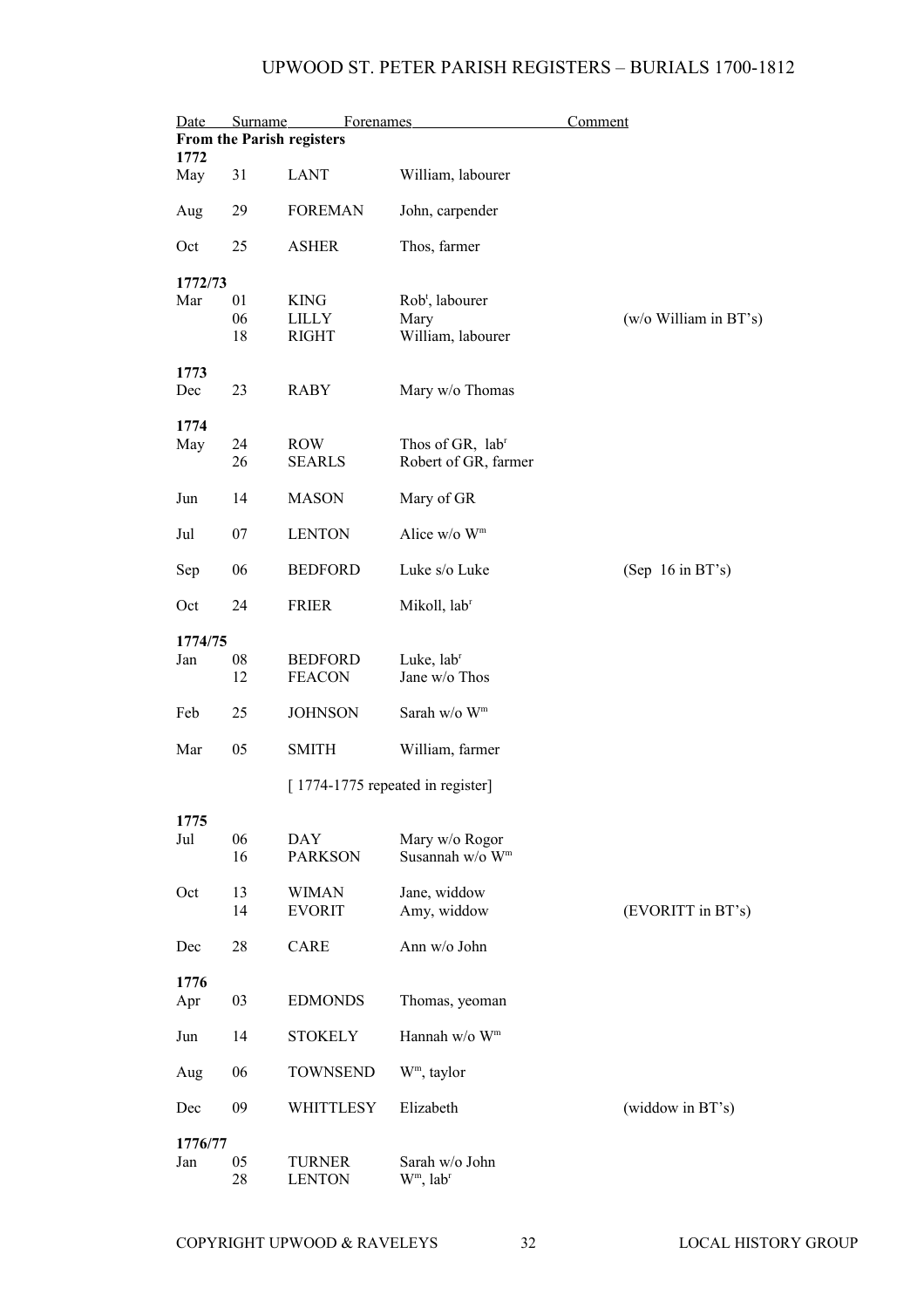| Date               | Surname  | Forenames                        |                                                                                | Comment                                       |
|--------------------|----------|----------------------------------|--------------------------------------------------------------------------------|-----------------------------------------------|
| 1776/7<br>Mar      | 02<br>23 | PARROLL<br><b>CAMPION</b>        | Thos<br>Sarah w/o W <sup>m</sup>                                               | (PARRILL junr, farmer in BT's)                |
| 1777               |          |                                  |                                                                                |                                               |
| Jun                | 02       | <b>STOKELY</b>                   | $Wm$ , lab <sup>r</sup>                                                        | (Jun 08 in BT's)                              |
| Jul                | 13       | <b>GIFFORD</b>                   | Mary, widdow                                                                   |                                               |
| Oct                | 09       | <b>RABY</b>                      | Susannah w/o Wm                                                                |                                               |
| Dec                | 11       | <b>ALLSUP</b>                    | John s/o Thos and Sarah                                                        |                                               |
| 1777/78            |          |                                  |                                                                                |                                               |
| Jan                | 13       | <b>HUCKLES</b>                   | John, farmer                                                                   |                                               |
| 1778<br>Apr<br>May | 06<br>12 | RIGNL<br>WRIGHT                  | Mary w/o John<br>Rebecca, widow                                                | (Not in BT's)                                 |
| Oct                | 04<br>27 | <b>FEEKENS</b><br><b>CAMPION</b> | Eleanor w/o Matthiw<br>William                                                 | (Oct 07 in BT's)                              |
| <b>Nov</b>         | 28       | <b>CAMPION</b>                   | William, wheler                                                                |                                               |
| Dec                | 01<br>06 | <b>GEARY</b><br><b>CROWDER</b>   | Will <sup>m</sup><br>Mark                                                      | (GREY cordwainer in BT's)<br>$(labr$ in BT's) |
| 1779               |          |                                  |                                                                                |                                               |
| Aug                | 18       | <b>SEARLE</b>                    | Sarah w/o Robert                                                               | (SARLES, widow in BT's)                       |
| Sep                | 29       | <b>JONES</b>                     | Mary, widow                                                                    |                                               |
| Oct                | 05       | KEY                              | William, labourer                                                              |                                               |
| Nov                | 13       | <b>SHEPHERD</b>                  | Samuel, labourer                                                               |                                               |
| Dec                | 03       | <b>GREEN</b>                     | Edward, labourer                                                               |                                               |
| 1779/80            |          |                                  |                                                                                |                                               |
| Jan                | 04<br>12 | WILBY<br><b>CHANDLER</b>         | Elizabeth w/o John<br>Mary w/o Sam                                             | (Not in BT's)<br>(Feb 12 in BT's)             |
| Feb                | 12<br>12 | WHITTLESEA<br><b>POOLEY</b>      | John, carpenter<br>Anna Maria d/o Thomas and Mary                              | $(Feb 14$ in BT's)                            |
| 1780               |          |                                  |                                                                                |                                               |
| Apr                | 11       | <b>CORBET</b>                    | Mary                                                                           |                                               |
| Apr                | 11       | <b>CORBETT</b>                   | Mary                                                                           |                                               |
|                    | 18       | <b>SEATON</b>                    | [Entry repeated at beginning of new register]<br>Mary Ann d/o Thos and Rebecca |                                               |
|                    | 24       |                                  | CARRINGTON John s/o John and Mary                                              |                                               |
|                    | 26       | <b>CLARK</b>                     | Rich <sup>d</sup> s/o Thos and Eliz <sup>th</sup>                              |                                               |
| May                | 01       | <b>MILLS</b>                     | John s/o Benjamin and Ann                                                      |                                               |
|                    | 03       | <b>PETERS</b>                    | Susanna d/o Thos and Mary                                                      |                                               |
|                    | 07       | COOK/                            | Ann d/o ) William Parkinson and                                                |                                               |
|                    | 07       | <b>PARKINSON</b>                 | James $s/o$ )<br>Mary Cook                                                     |                                               |
|                    | 28       | <b>GAVENS</b>                    | Mary d/o Thos and Mary                                                         |                                               |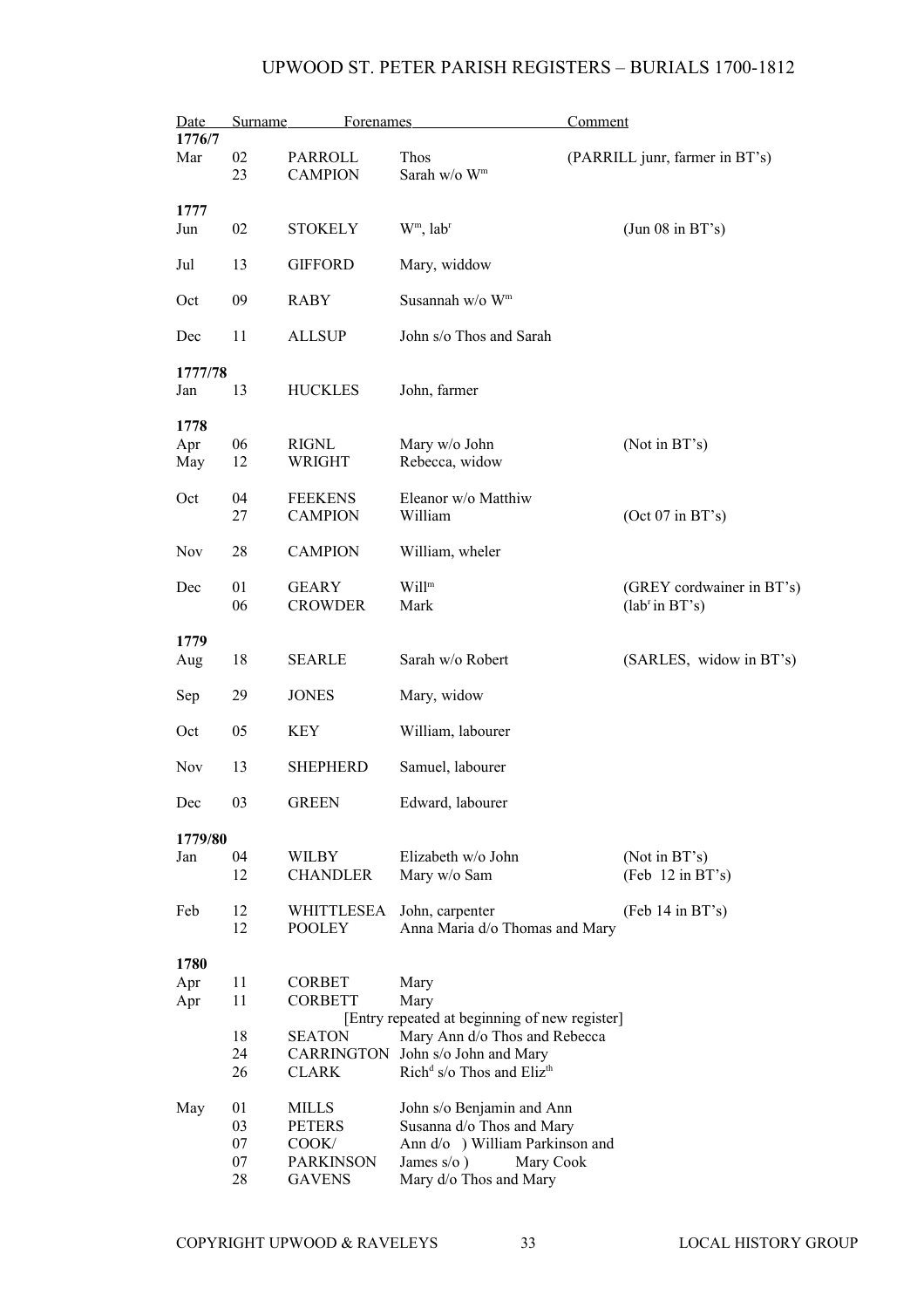| Date       | <b>Surname</b> | Forenames                | Comment                                                        |
|------------|----------------|--------------------------|----------------------------------------------------------------|
| 1780       |                |                          |                                                                |
| Jun        | 12             |                          | WARRINGTON Robert s/o John and Ann                             |
|            | 18             | <b>MONTAGUE</b>          | The Honorable Francis Charles s/o Viscount Hinchinbrook by the |
|            |                |                          | Lady Maris Henrietta, d/o Harry Duke of Bolton                 |
| Jul        | 05             | LILLY                    | Sam <sup>1</sup> s/o $Wm$ and Ann                              |
|            | 09             | <b>DIXON</b>             | Ann wife of John                                               |
|            | 14             | <b>DAY</b>               | Sarah d/o John and Ann                                         |
| Aug        | 29             | <b>WALKER</b>            | Ann d/o Henry and Eliz <sup>th</sup>                           |
| Sep        | 06             | <b>BARNES</b>            | W <sup>m</sup> s/o Allen and Susanna                           |
|            | 10             | <b>POOLEY</b>            | George Warner s/o Mr Thos and Mary                             |
|            | 24             | <b>STACY</b>             | Sarah d/o Thos and Ann                                         |
| Oct        | 14             | PARRELL                  | Thos, widower                                                  |
|            | 16             | <b>EYRE</b>              | John, labourer                                                 |
|            | 16             | <b>ROSE</b>              | of Thos and                                                    |
|            | 19             | <b>RIGNAL</b>            | Peace wife of Philip                                           |
|            | 19             | <b>SHEPHERD</b>          | Sarah d/o John and Eliz <sup>th</sup>                          |
| <b>Nov</b> | 01             | <b>HOLDER</b>            | $Wm$ s/o Chandler and Eliz <sup>th</sup>                       |
|            | 01             | <b>SMITH</b>             | Jane d/o ) Mary                                                |
|            | 01             | <b>SMITH</b>             | Eliz <sup>th</sup> $d$ /o $)$                                  |
|            | 01             | <b>DOBBS</b>             | Butler s/o John and Martha                                     |
|            | 14             | <b>WARRINGTON Elizth</b> |                                                                |
|            | 14             | <b>BEAVENS</b>           | James s/o W <sup>m</sup> and Sarah                             |
|            |                |                          | Eliz <sup>th</sup> wife of James                               |
|            | 24             | <b>WAKEFIELD</b>         |                                                                |
| Dec        | 17             | <b>SCOT</b>              | Mary wife of Thos                                              |
|            | 17             | <b>JOICE</b>             | Sarah wife of Joseph                                           |
| Dec        | 25             | <b>TOWNSEND</b>          | Charles s/o Eliz <sup>th</sup>                                 |
|            | 28             | <b>OTEY</b>              | John, labourer                                                 |
| 1781       |                |                          |                                                                |
| Jan        | 05             | <b>SUTTON</b>            | Joseph s/o Joseph                                              |
|            | 05             | <b>SUTTON</b>            | Joseph                                                         |
|            | 16             | <b>GAVINS</b>            | Eliz <sup>th</sup> wife of Rich <sup>d</sup>                   |
|            | 17             | <b>DOBBS</b>             | John, yeoman                                                   |
|            | 19             | <b>OTEY</b>              | Mary, widow                                                    |
|            | 21             | <b>SHEPHERD</b>          | Ede d/o John and Eliz <sup>th</sup>                            |
|            | 26             | <b>BRANSOM</b>           | Mary wife of John                                              |
| Feb        | 02             | <b>MUTTON</b>            | Wooley wife of W <sup>m</sup>                                  |
|            | 03             | <b>KEASEY</b>            |                                                                |
|            | 17             | <b>SMITH</b>             | Matthew, servant                                               |
| Mar        | 02             | <b>BRIGHTY</b>           | Barnaby s/o John and Mary                                      |
|            | 18             | HALL                     | Thos, labourer                                                 |
|            | 21             | <b>CHANDLER</b>          | W <sup>m</sup> s/o John and Dinah                              |
| Apr        | 29             | <b>GAVINS</b>            | Sarah d/o Rich <sup>d</sup> and Eliz <sup>th</sup>             |
|            | 29             | <b>BEDFORD</b>           | John s/o John and Sarah                                        |
| May        | 10             | <b>SEATON</b>            | W <sup>m</sup> , labourer<br>(FENTION in BT's))                |
|            | 20             | <b>WOODCOCK</b>          | Press d/o John and Frances                                     |
|            | 25             | CHANDLER                 | Dinah d/o John and Dinah                                       |
|            | 30             | <b>PARKINSON</b>         | W <sup>m</sup> s/o W <sup>m</sup> and Susana                   |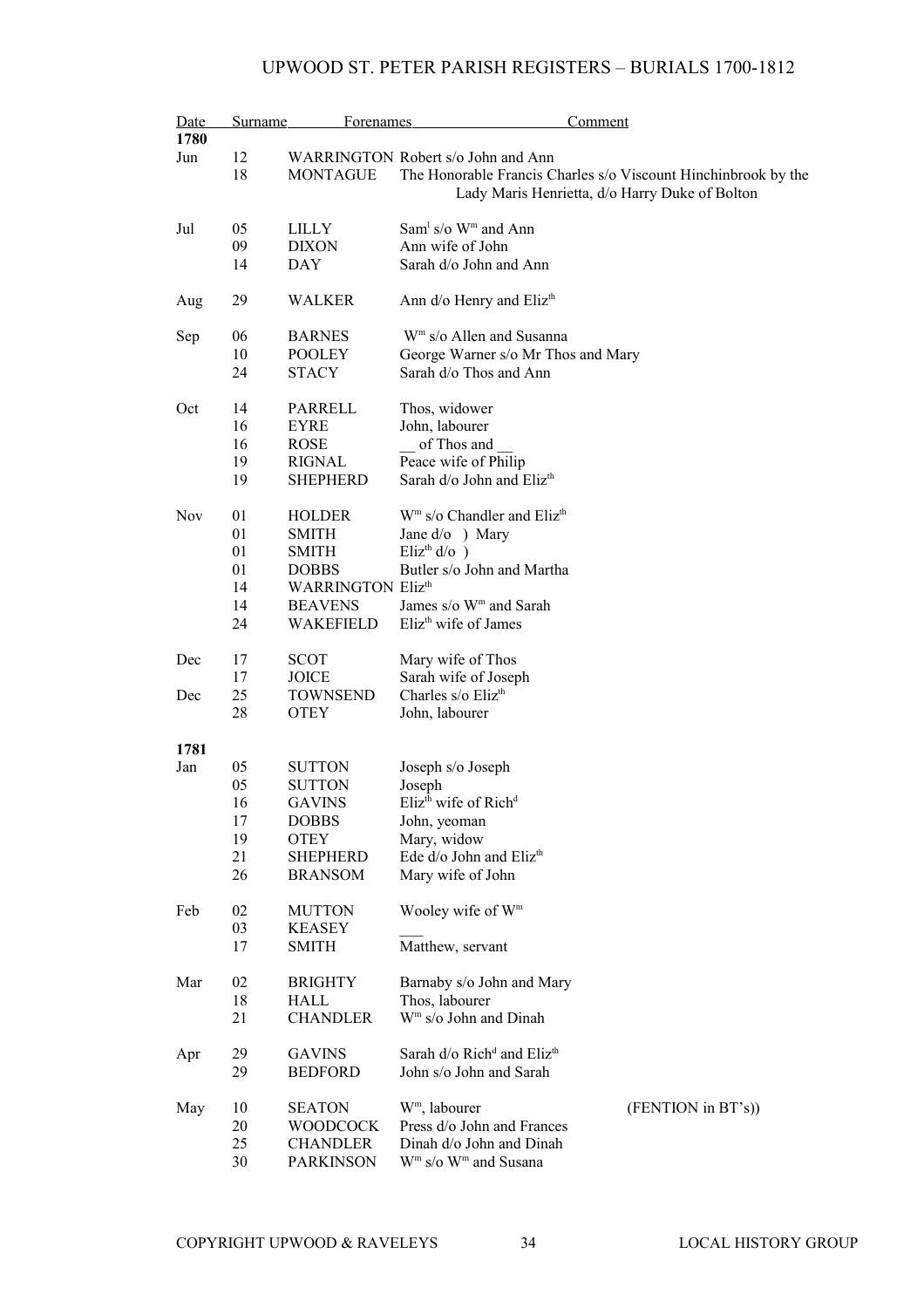| Date       | Surname | <b>Forenames</b>          |                                                    | Comment                     |
|------------|---------|---------------------------|----------------------------------------------------|-----------------------------|
| 1781       |         |                           |                                                    |                             |
| Jun        | 10      | <b>RAY</b>                | John, labourer                                     | (RAG in BT's)               |
|            | 28      | <b>CARTER</b>             | John s/o John and Jane                             |                             |
| Jul        | 24      | <b>DENMAN</b>             | Jane wife of John                                  |                             |
| Aug        | 03      | <b>BARNES</b>             | John, labourer                                     |                             |
|            | 05      | <b>BRANSOM</b>            | Eliz <sup>th</sup> d/o John and Mary               |                             |
|            | 09      | <b>BRANSOM</b>            | Mary d/o John and Mary                             |                             |
| Sep        | 09      | <b>CLARK</b>              | Sarah d/o Thos and Eliz <sup>th</sup>              |                             |
|            | 18      | <b>BARKER</b>             | Thos, servant                                      |                             |
|            | 22      | <b>HALL</b>               | Mary d/o John and Ann                              |                             |
|            | 25      | <b>GEABREL</b>            | Mary, servant                                      |                             |
|            | 28      | <b>MASTERS</b>            | Lettesy                                            | (Letisia in BT's))          |
| Oct        | 02      | <b>CARTER</b>             | Mary wife of Thos                                  |                             |
|            | 06      | <b>KEE</b>                | Ann, widow                                         |                             |
|            | 17      |                           | WARRINGTON Mattew s/o John and Mary                |                             |
|            | 23      | RABY                      | W <sup>m</sup> , yeoman                            |                             |
|            | 23      | <b>LILLY</b>              | Ann d/o W <sup>m</sup> and Ann                     | (LELY in BT's)              |
| <b>Nov</b> | 02      | <b>PERRY</b>              | Rich <sup>d</sup> s/o Henry and Eliz <sup>th</sup> |                             |
| Dec        | 09      | <b>STACY</b>              | Mary d/o Thos and Ann                              |                             |
|            | 10      | <b>COOPER</b>             | Susanna wife of James                              |                             |
|            | 18      | <b>SANDERS</b>            | Rob <sup>t</sup> , labourer                        |                             |
|            | 23      | <b>DAY</b>                | Sarah d/o John and Ann                             |                             |
| 1782       |         |                           |                                                    |                             |
| Jan        | 12      | <b>MARTIN</b>             | Stephen, yeoman                                    | (farmer in BT's)            |
|            | 15      | <b>BUTLER</b>             | Hannah wife of John                                |                             |
| Jan        | 17      | <b>CARTER</b>             | John s/o Thos and Mary                             |                             |
| Feb        | 02      | <b>MUTTON</b>             | W <sup>m</sup> , labourer                          |                             |
|            | 23      | <b>RIGNOL</b>             | Philip, shoemaker                                  | (RIGNAL cordwinder in BT's) |
|            | 24      | <b>DAY</b>                | Roger, labourer                                    |                             |
| Mar        | 03      | <b>FENNEL</b>             | Matthew, carpenter                                 |                             |
|            | 09      | <b>PETERS</b>             | Thos, labourer                                     |                             |
|            | 13      | <b>DIXON</b>              | John, labourer                                     |                             |
|            | 14      | <b>BARNARD</b>            | Thos, labourer                                     | (BARNET in BT's)            |
|            | 20      | <b>RABY</b>               | Thos, labourer                                     |                             |
|            | 29      | <b>CARRINGTON</b>         | John, labourer                                     |                             |
| Apr        | 04      | <b>BURTON</b>             | Alice wife of Edmund                               |                             |
|            | 05      | WARRINGTON John, labourer |                                                    |                             |
|            | 11      | <b>BURTON</b>             | Edmund, labourer                                   |                             |
|            | 15      | WARRINGTON                | John s/o John and Mary                             |                             |
|            | 17      | <b>WATFORD</b>            | Jn° s/o John and Ann                               |                             |
|            | 18      | <b>FREKINS</b>            | Mathew, labourer                                   | (FRIKINS in BT's)           |
|            | 19      | <b>WOODCOCK</b>           | Jn°, labourer                                      |                             |
|            | 20      | <b>FREEMAN</b>            | John, labourer                                     |                             |
|            | 23      | WILTSHIRE                 | John, yeoman                                       |                             |
|            | 24      | <b>LAMBARD</b>            | $Richd$ , shepherd                                 |                             |
| May        | 21      | NIGHTSMITH                | Ede wife of Charles                                |                             |
|            | 28      | <b>MURDEN</b>             | Eliz <sup>th</sup> wife of John                    |                             |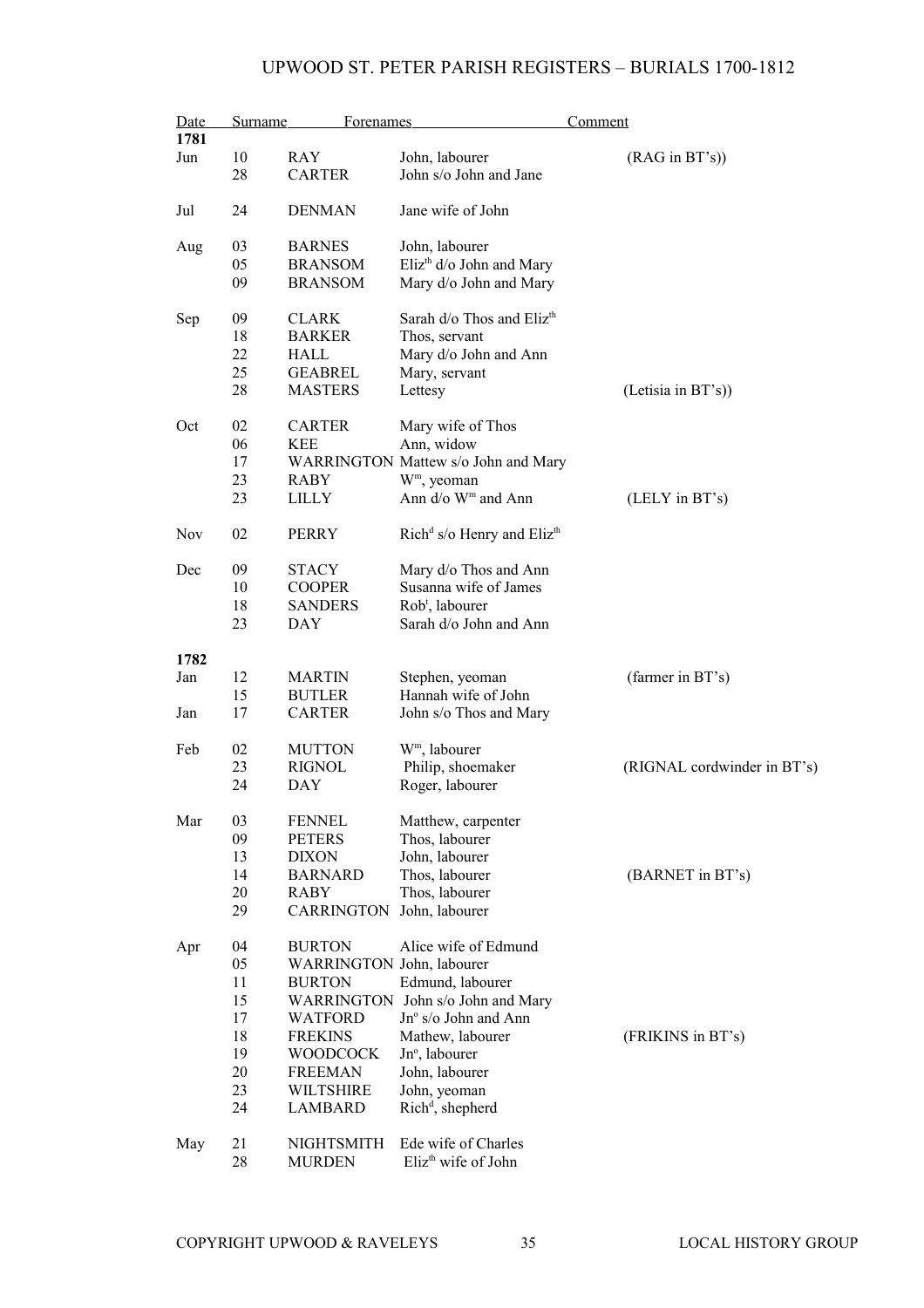| Date | Surname  | <b>Forenames</b>        | Comment                                                                   |                      |
|------|----------|-------------------------|---------------------------------------------------------------------------|----------------------|
| 1782 |          |                         |                                                                           |                      |
| Jun  | 03       | <b>PARKINSON</b>        | W <sup>m</sup> , labourer                                                 |                      |
| Aug  | 16       |                         | CARRINGTON Eliz <sup>th</sup> d/o John and Sarah                          |                      |
| Oct  | 21       | <b>BRIGHTY</b>          | Ann d/o W <sup>m</sup> and Mary                                           |                      |
|      | 23       | <b>REYNOLDS</b>         | $Wm$ s/o Thos and Eliz <sup>th</sup>                                      |                      |
|      |          |                         |                                                                           |                      |
| Dec  | 06       | <b>PERRY</b>            | Eliz <sup>th</sup> wife of Henry                                          |                      |
|      | 08       | <b>JOHNSON</b>          | Alldrid s/o Catling and Mary                                              |                      |
|      |          |                         |                                                                           |                      |
| 1783 |          |                         |                                                                           |                      |
| Jan  | 17       | <b>POOLEY</b>           | Warner s/o Thos and Mary                                                  |                      |
|      |          |                         |                                                                           |                      |
| Feb  | 26       | <b>PACK</b>             | Rob <sup>t</sup> , labourer                                               |                      |
|      |          |                         |                                                                           |                      |
| Apr  | 11       | <b>SEATON</b>           | Edward s/o Thos and Rebecca                                               |                      |
|      | 16       | <b>SHEPHERD</b>         | Thos s/o John and Elizabeth                                               |                      |
|      |          |                         |                                                                           |                      |
| May  | 07       | MILLS/                  | W <sup>m</sup> , illegitimate s/o W <sup>m</sup> MILLS and Mary COCKERILL |                      |
|      |          | <b>COCKERILL</b>        |                                                                           |                      |
|      | 10       | <b>ROSE</b>             | Edward s/o John and Sarah                                                 |                      |
|      | 14       | <b>COCKERILL</b>        | Daniel s/o John                                                           |                      |
|      |          |                         |                                                                           |                      |
| Jul  | 07       | PARRILL                 | W <sup>m</sup> , yeoman                                                   |                      |
|      | 18<br>20 | <b>EVERITT</b>          | John s/o Thos and Alice                                                   |                      |
|      | 27       | <b>WOODCOCK</b><br>WARD | Margett d/o Rich <sup>d</sup><br>Rebecca d/o Joseph and Elizabeth         |                      |
|      |          |                         |                                                                           |                      |
| Aug  | 04       | <b>BEDFORD</b>          | John s/o John and Sarah                                                   |                      |
|      | 14       | <b>BEDFORD</b>          | Sarah wife of John                                                        |                      |
|      | 22       | <b>KING</b>             | $Robt s/o Robt and Ann$                                                   |                      |
|      | 27       | <b>MARTIN</b>           | Jonathan, yeoman                                                          |                      |
|      |          |                         |                                                                           |                      |
| Sep  | 09       | <b>EDMUNDS</b>          | John, widower                                                             |                      |
|      | 26       | LAW                     | John s/o John and Mary                                                    |                      |
|      |          |                         |                                                                           |                      |
| Oct  | 09       | <b>CHARTER</b>          | Thos, yeoman                                                              |                      |
|      | 24       | HALL                    | Rob <sup>t</sup> s/o John and Ann                                         |                      |
|      | 26       | <b>MURDINS</b>          | John, labourer                                                            |                      |
| Nov  | 28       | <b>GAVINS</b>           | Hannah d/o Thos and Hannah                                                |                      |
|      |          |                         |                                                                           |                      |
| 1784 |          |                         |                                                                           |                      |
| Jan  | 10       | <b>MARTIN</b>           | Judith, widow                                                             |                      |
|      | 20       |                         | WARRINGTON Hannah d/o John and Ann                                        |                      |
|      |          |                         |                                                                           |                      |
| Feb  | 10       | <b>CARTER</b>           | Jane wife of John                                                         |                      |
|      | 24       | <b>BRIGHTY</b>          | Mary wife of W <sup>m</sup>                                               |                      |
|      |          |                         |                                                                           |                      |
| Mar  | 09       | MILLS                   | Benjamin, shepherd                                                        |                      |
|      | 14       | WARD                    | Eliz wife of Joseph                                                       |                      |
|      | 16       | <b>SEATON</b>           | Edward s/o Jn° and Eliz                                                   |                      |
| Apr  | 26       | WARD                    | Joseph s/o Joseph and Eliz                                                |                      |
|      | 29       | <b>MATTISON</b>         | Rob <sup>t</sup> , servant                                                |                      |
|      |          |                         |                                                                           |                      |
| May  | 14       | <b>CLARK</b>            | Henry s/o Hen and Mary                                                    |                      |
|      | 24       | WHITTLESEA              | Mary, widow                                                               | (WHITTLESEY in BT's) |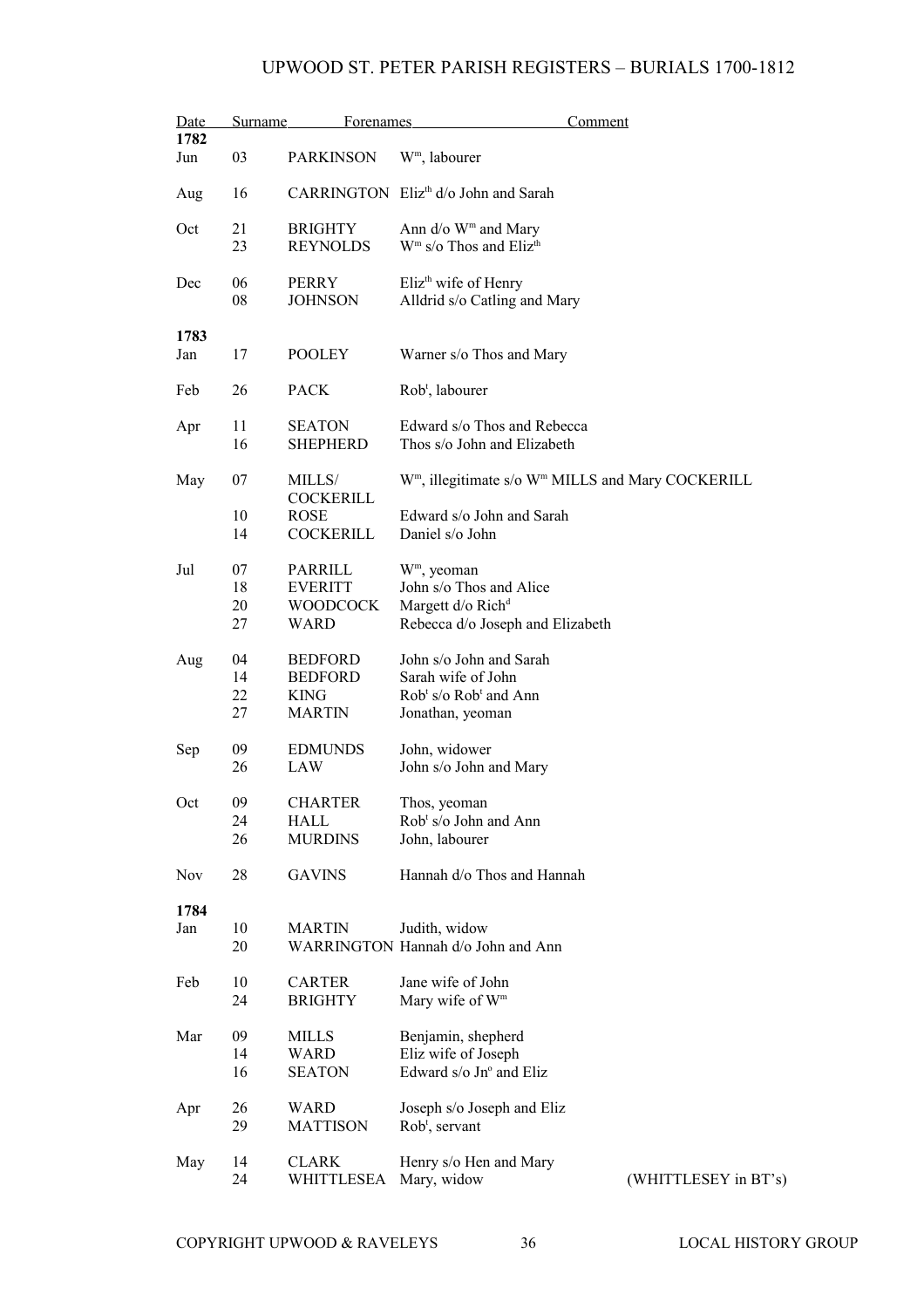| Date<br>1784 | Surname | <b>Forenames</b> |                                                                   | Comment                    |
|--------------|---------|------------------|-------------------------------------------------------------------|----------------------------|
|              |         |                  |                                                                   |                            |
| Jul          | 20      | <b>BRANSOM</b>   | Eliz d/o John and Ann                                             |                            |
|              | 22      | <b>PACK</b>      | Eliz d/o Rob <sup>t</sup> and Eliz                                |                            |
|              | 27      | <b>ROSS</b>      | Eliz d/o Thos and Eliz                                            |                            |
| Aug          | 06      | <b>BARNES</b>    | Allen, labourer                                                   |                            |
|              | 06      | <b>TEAT</b>      | Eliz d/o Henry and Mary                                           |                            |
|              | 13      | <b>RABY</b>      | Thos s/o Thos and Judith                                          |                            |
|              | 22      | <b>SLOW</b>      | Eliz d/o Thos and Catherine                                       |                            |
| Oct          | 13      | <b>TOWNSEND</b>  | Eliz, widow                                                       |                            |
|              | 20      | <b>GROOMES</b>   | Samuel, labourer                                                  |                            |
| 1785         |         |                  |                                                                   |                            |
| Jan          | 10      | <b>POOLEY</b>    | Thomas, farmer                                                    |                            |
| Feb          | 05      | HALL             | $Robt s/o$ John and Ann                                           |                            |
|              | 11      | <b>CHANDLER</b>  | Samuel, labourer                                                  |                            |
|              | 15      | <b>SLOW</b>      | John s/o Thos and Catherine                                       |                            |
| Apr          | 15      | <b>OTEY</b>      | James s/o John and Mary                                           | $(OTY$ in $BT's)$          |
| May          | 08      | <b>CLEMENTS</b>  | Henry, shepherd                                                   |                            |
|              | 20      | <b>SEATON</b>    | Rich <sup>d</sup> s/o Thos and Rebecca                            |                            |
|              |         |                  |                                                                   |                            |
| Sep          | 28      | LILLY            | John s/o W <sup>m</sup> and Ann                                   | (LILLEY in BT's)           |
| <b>Nov</b>   | 04      | <b>SEATON</b>    | Edward s/o Thos and Rebecca                                       |                            |
| Dec          | 28      | MILLER           | John, labourer                                                    |                            |
| 1786         |         |                  |                                                                   |                            |
| Mar          | 26      | <b>BAVINS</b>    | $\mathbf{W}^{\mathrm{m}}$ s/o $\mathbf{W}^{\mathrm{m}}$ and Sarah | (pauper in BT's)           |
|              | 28      | <b>DAY</b>       | Rob <sup>t</sup> s/o John and Ann                                 | (pauper in BT's)           |
| Mar          | 29      | <b>SEATON</b>    | Ann wife of John                                                  |                            |
|              |         |                  |                                                                   |                            |
| Apr          | 27      | <b>HARTFORD</b>  | Mary, widow                                                       |                            |
| May          | 13      | <b>WATFORD</b>   | Martha d/o W <sup>m</sup> and Sarah                               |                            |
|              | 30      | <b>SHEPPERD</b>  | Eliz <sup>th</sup> wife of John                                   |                            |
|              |         |                  |                                                                   |                            |
| Jul          | 08      | <b>CARTER</b>    | James s/o Thos and Ann                                            |                            |
|              | 26      | <b>SCOTT</b>     | Thos, labourer                                                    | $(SCOT$ in $BT$ 's)        |
|              | 02      | <b>BEDFORD</b>   |                                                                   |                            |
| Aug          |         |                  | Rob <sup>t</sup> s/o Robert and Mary                              |                            |
|              | 06      | MILLER           | W <sup>m</sup> s/o Joseph and Eliz <sup>th</sup>                  |                            |
|              | 13      | <b>WARD</b>      | Joseph, labourer                                                  | (pauper in BT's)           |
|              | 22      | <b>GROOMS</b>    | Eliz <sup>th</sup> d/o Isabel                                     | (pauper in BT's)           |
| Sep          | 12      | <b>HOLDER</b>    | Jane d/o Chandler and Eliz <sup>th</sup>                          | (pauper in BT's)           |
|              | 16      | <b>JOHNSON</b>   | John s/o W <sup>m</sup> and Ann                                   | (pauper in BT's)           |
|              | 22      | <b>BRANSOM</b>   | Ann d/o John and Ann                                              | (pauper in BT's)           |
| Nov          | 07      | PERRY            | Jane d/o Henry and Eliz <sup>th</sup>                             |                            |
| Dec          | 24      | <b>LILLY</b>     | Ann wife of W <sup>m</sup>                                        | (pauper in BT's)           |
| Nov          | 12      | <b>COOPER</b>    | Uriah s/o John and Ann                                            | [out of place in register] |
|              | 12      | <b>COOPER</b>    | John s/o John and Ann                                             | [out of place in register] |
|              |         |                  |                                                                   |                            |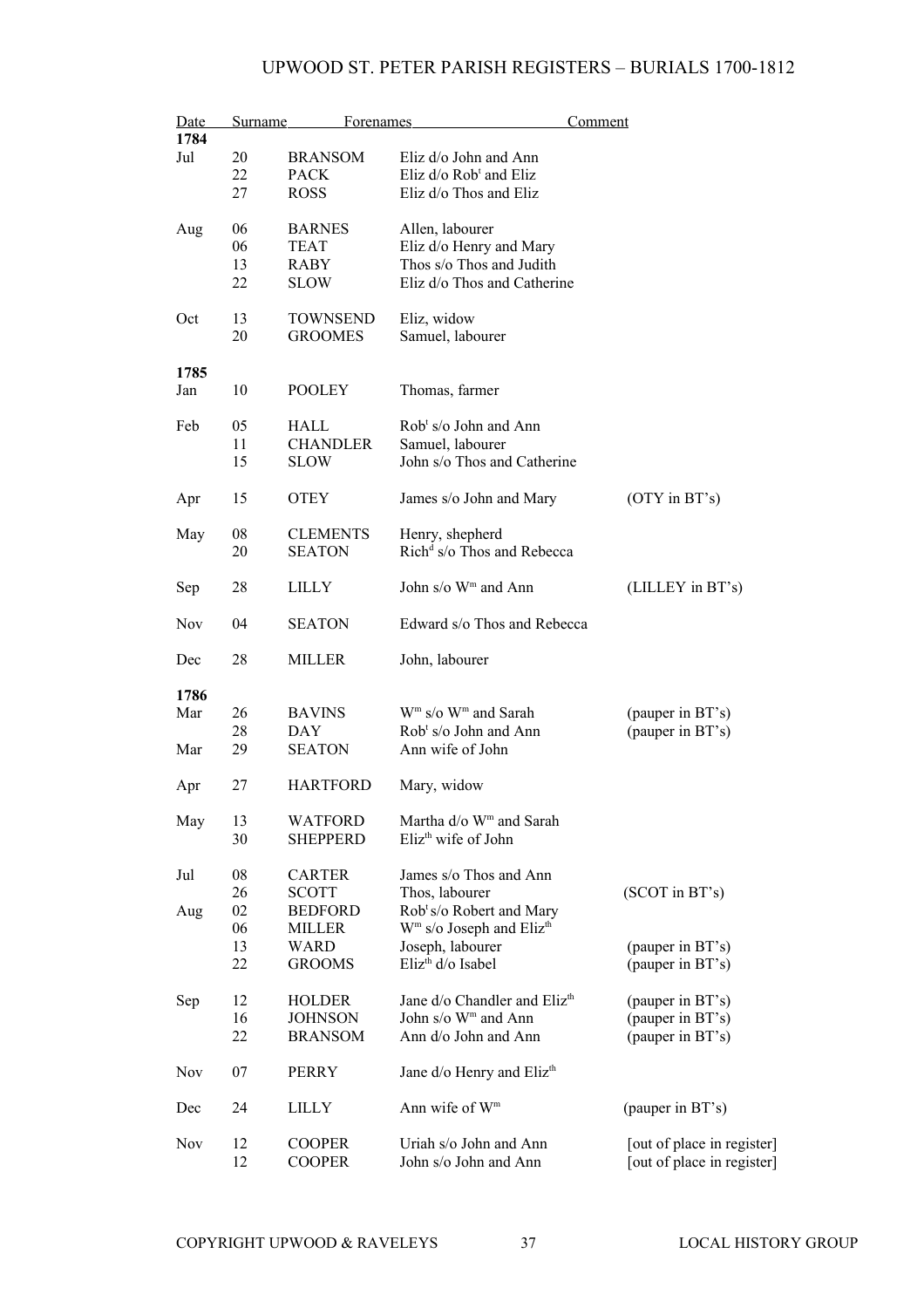| Date       | <b>Surname</b> | <b>Forenames</b>  |                                                     | Comment          |
|------------|----------------|-------------------|-----------------------------------------------------|------------------|
| 1787       |                |                   |                                                     |                  |
| Jan        | 14             | <b>LILLY</b>      | John s/o W <sup>m</sup> and Ann                     | (pauper in BT's) |
| Feb        | 22             | <b>BRIGHTY</b>    | Ann d/o John and Mary                               |                  |
| Mar        | 24             | <b>BEDFORD</b>    | John s/o John and Mary                              |                  |
| Jul        | 28             | <b>BARNES</b>     | $Elizth$ , widow                                    |                  |
|            | 28             | <b>SMITH</b>      | John, labourer                                      |                  |
|            |                |                   |                                                     |                  |
| Aug        | 07             | <b>BLONDER</b>    | John s/o Sam <sup>1</sup> and Mary                  |                  |
|            | 20             |                   | WARRINGTON Thos s/o John and Ann                    |                  |
|            | 23             | <b>BRIGHTY</b>    | Sarah wife of W <sup>m</sup>                        |                  |
|            | 23             | <b>PACK</b>       | Eliz <sup>th</sup> , widow                          |                  |
|            |                |                   |                                                     |                  |
| Oct        | 08             | <b>LEYTON</b>     | Eliz <sup>th</sup> wife of John                     | (SEATON in BT's) |
|            | 26             |                   | Mary d/o W <sup>m</sup> and Mary                    |                  |
|            |                | <b>OTEY</b>       |                                                     |                  |
| <b>Nov</b> | 04             | PHILLIPS          | Nathaniel, labourer                                 |                  |
|            |                |                   |                                                     |                  |
| 1788       |                |                   |                                                     |                  |
| Jan        | 21             | <b>CHARTER</b>    | Eliz <sup>th</sup> , widow                          |                  |
|            |                |                   |                                                     |                  |
|            |                |                   |                                                     |                  |
| Feb        | 11             | <b>SINCLAIR</b>   | Daniel, gardiner to Sir Rich <sup>d</sup> Bickerton |                  |
| Mar        | 16             | <b>ROOS</b>       | Eliz <sup>th</sup> d/o Thos and Eliz <sup>th</sup>  |                  |
|            |                |                   |                                                     |                  |
| Apr        | 15             | <b>SINCLAIR</b>   | Abigal d/o Eliz <sup>th</sup>                       |                  |
|            | 20             | <b>SEATON</b>     | Sarah d/o John                                      |                  |
|            |                |                   |                                                     |                  |
| May        | 19             | <b>CHARTER</b>    | Thos, yeoman                                        |                  |
|            |                |                   |                                                     |                  |
| Jun        | 20             | WARD              | Joseph s/o Joseph and Dinah                         |                  |
|            |                |                   |                                                     |                  |
| Aug        | 20             | <b>SPRAGGINS</b>  | Sarah s/o W <sup>m</sup> and Frances                |                  |
|            | 25             | <b>FENNELL</b>    | Beeby, carpenter                                    |                  |
|            |                |                   |                                                     |                  |
| Nov        | 30             | <b>OTEY</b>       | Mary wife of W <sup>m</sup>                         |                  |
|            |                |                   |                                                     |                  |
| Dec        | 14             | <b>CARTER</b>     | Dinah wife of John                                  |                  |
|            | 14             | <b>SHEPPERD</b>   | Eliz <sup>th</sup> d/o John                         |                  |
|            | 25             | <b>SADDINGTON</b> | John s/o John and Sarah                             |                  |
|            | 25             | <b>NEWNEHAM</b>   | John, labourer                                      |                  |
|            |                |                   |                                                     |                  |
| 1789       |                |                   |                                                     |                  |
| Mar        | 08             | <b>ROSE</b>       | Sarah wife of John                                  |                  |
|            | 15             | <b>MARTIN</b>     | Eleanor d/o John and Sarah                          |                  |
|            |                |                   |                                                     |                  |
| Apr        | 14             | <b>SHEPHERD</b>   | John, labourer                                      |                  |
|            |                |                   |                                                     |                  |
| May        | 17             | <b>CARR</b>       | Samuel s/o John                                     |                  |
|            |                |                   |                                                     |                  |
| Jul        | 10             | HALL              | John s/o John and Ann                               |                  |
|            | 13             | <b>SIMPSON</b>    | William, yeoman                                     |                  |
|            |                |                   |                                                     |                  |
| Sep        | 13             | <b>KING</b>       | Thomas s/o John and Ann                             |                  |
|            |                |                   |                                                     |                  |
| Oct        | 02             | <b>FREEMAN</b>    | Sarah d/o widow Freeman                             |                  |
|            | 22             | <b>BEDFORD</b>    | Luke s/o George and Eliz <sup>th</sup>              |                  |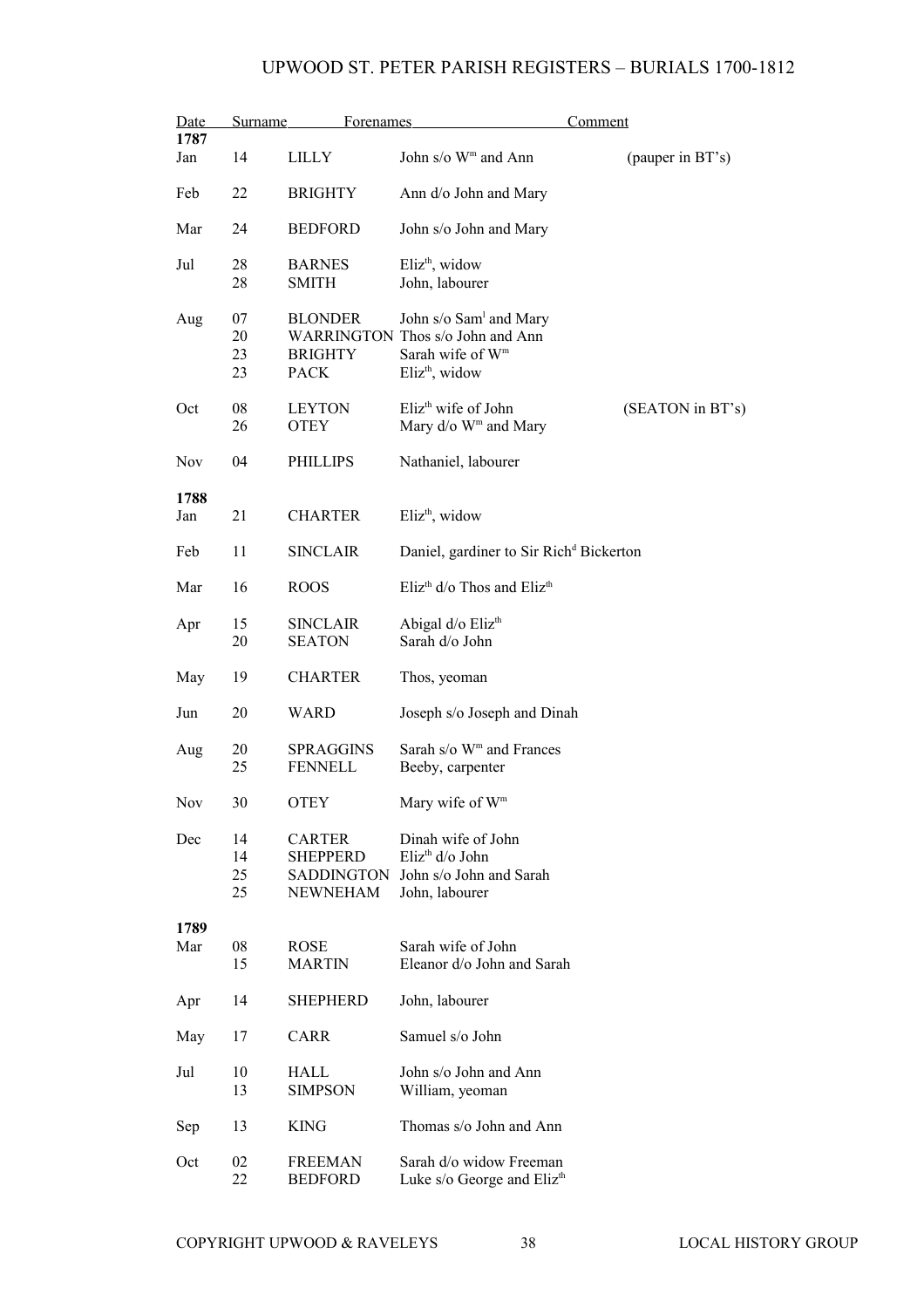| Date       | <b>Surname</b> | <b>Forenames</b> | Comment                                               |                            |
|------------|----------------|------------------|-------------------------------------------------------|----------------------------|
| 1789       |                |                  |                                                       |                            |
| Nov        | 12             | <b>CHARTER</b>   | John, yeoman                                          |                            |
|            | 17             | <b>ALLSOP</b>    | Thomas, labourer                                      |                            |
|            | 23             | <b>BEDFORD</b>   | Will <sup>m</sup> s/o Rob <sup>t</sup> and Mary       |                            |
| 1790       |                |                  |                                                       |                            |
| Mar        | 05             | <b>BEDFORD</b>   | Luke, labourer                                        |                            |
|            | 05             | <b>GROOMS</b>    | Sarah d/o Elizabeth                                   |                            |
|            | 09             | <b>BUTLER</b>    | Thomas s/o John and Sarah                             |                            |
|            | 27             | <b>TOWNSEND</b>  |                                                       |                            |
|            | 28             | <b>BRIGHTY</b>   | Joseph, servant<br>$Wm$ s/o $Wm$ and Sarah            | (Mar $20$ in BT's)         |
| May        | 30             | <b>DAY</b>       | Whittlesey s/o John and Ann                           | (Whittlesea in BT's)       |
|            |                |                  |                                                       |                            |
| Jul        | 29             | <b>ROSE</b>      | Eliz <sup>th</sup> $d$ /o Thos and Eliz <sup>th</sup> |                            |
| Aug        | 02             | <b>SMITH</b>     | Mary d/o W <sup>m</sup> and Frances                   |                            |
|            | 09             | <b>CHANDLER</b>  | Mary, widow                                           | (and pauper in BT's)       |
|            | 28             | <b>COLLS</b>     | $Wm$ s/o Jn° and Eleanor                              |                            |
|            |                |                  |                                                       |                            |
| Sep        | 02             | <b>FOWLER</b>    | Mary wife of John                                     |                            |
|            | 14             | <b>HOBBS</b>     | Thos, labourer                                        |                            |
|            | 18             | <b>CORDEL</b>    | John s/o Richard and Mary                             |                            |
| 1791       |                |                  |                                                       |                            |
| Jan        | 02             | <b>BEDFORD</b>   | George s/o George and Mary                            | $(s/\sigma)$ John in BT's) |
| Feb        | 01             | <b>SMEADOWS</b>  | John s/o Thos and Phoebe                              |                            |
| Apr        | 18             | <b>MARTIN</b>    | Judith d/o Thos Boucher and Ann (April 08 in BT's)    |                            |
|            | 29             | <b>EATON</b>     | Sarah, widow                                          |                            |
|            |                |                  |                                                       |                            |
| May        | 11             | <b>SLOW</b>      | Thomas, labourer                                      | [out of order]             |
|            | 23             | <b>BEDFORD</b>   | Letitia d/o James and Mary                            | [out of order]             |
| <b>Nov</b> | 17             | <b>BARNES</b>    | Alice, widow                                          |                            |
|            | 20             | <b>JOHNSON</b>   | Mary wife of Catlin                                   |                            |
|            |                |                  |                                                       |                            |
| 1792       |                |                  |                                                       |                            |
| Jan        | 01             | <b>BRIGHTY</b>   | $Wm$ s/o John and Mary                                |                            |
|            | 04             | <b>CLARK</b>     | Benjamin, yeoman                                      |                            |
|            | 29             | <b>BRIGHTY</b>   | Mary d/o John and Mary                                |                            |
|            |                |                  |                                                       |                            |
| Feb        | 19             | <b>SMITH</b>     | Sarah d/o W <sup>m</sup> and Frances                  |                            |
| Mar        | 10             | <b>BARNES</b>    | Mary wife of Everit                                   | (Everett in BT's)          |
|            | 11             | <b>BICKERTON</b> | Sir Richard, Bart.                                    |                            |
|            |                |                  |                                                       |                            |
| Apr        | 09             | <b>GROOMES</b>   | Mary d/o Eliz <sup>th</sup>                           |                            |
|            | 26             | <b>BEDFORD</b>   | Mary d/o George and Eliz <sup>th</sup>                |                            |
| May        | 26             |                  | KILLINGWORTH Mary wife of Wm                          |                            |
| Jun        | 06             | <b>MILLER</b>    | Mary, widow                                           |                            |
|            | 21             | <b>REYNOLDS</b>  | Mary d/o Thos and Eliz <sup>th</sup>                  |                            |
|            |                |                  |                                                       |                            |
| Jul        | 09             | <b>BRIGGS</b>    | W <sup>m</sup> , labourer                             | (BRIDGES in BT's)          |
|            | 19             | <b>HUCKLES</b>   | Ann Milly                                             | (Ann Emily in BT's)        |
|            | 23             | WILTSHIRE        | Ann, wife of Rob <sup>t</sup>                         |                            |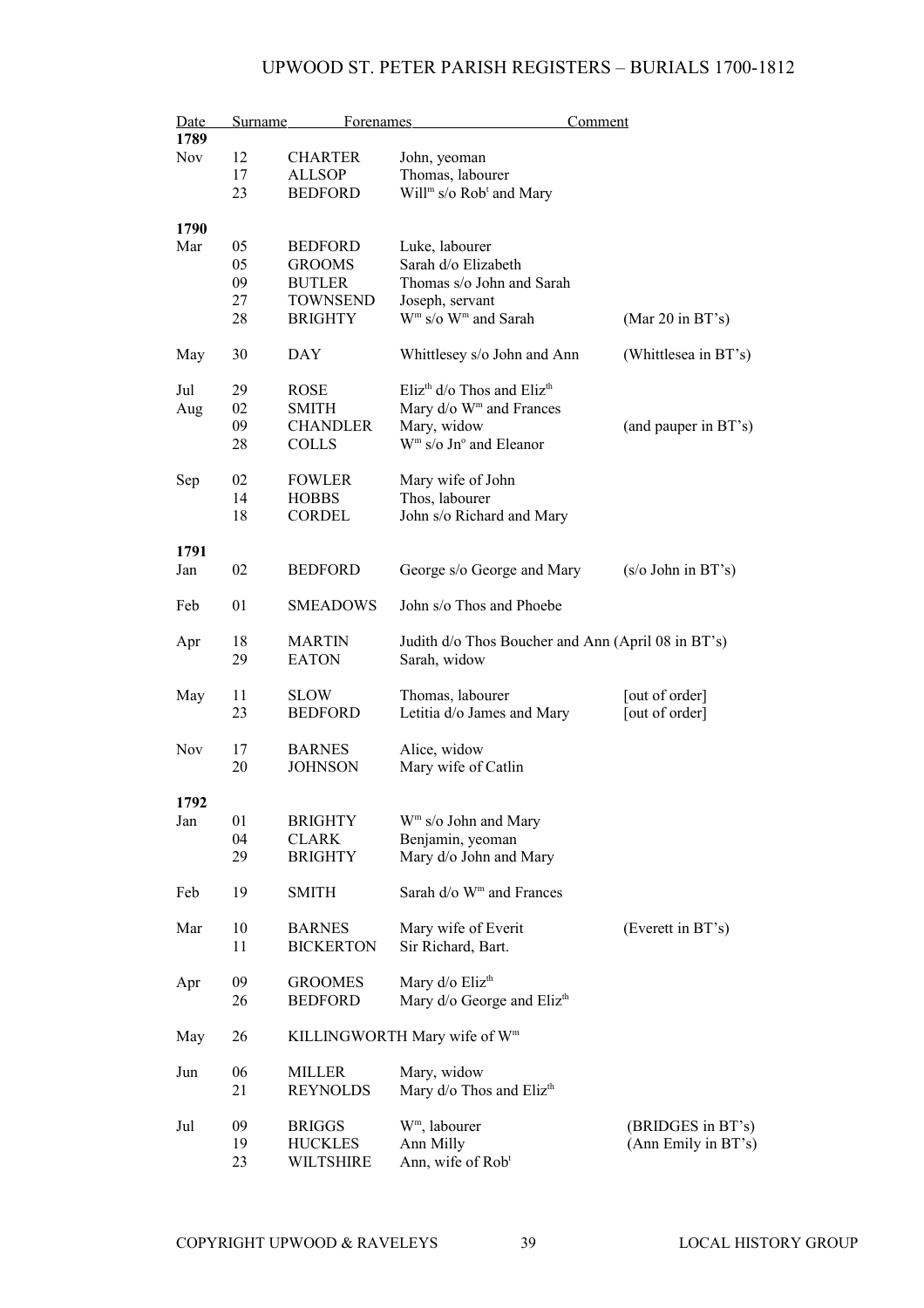| Date       | Surname | Forenames         | Comment                                             |                          |
|------------|---------|-------------------|-----------------------------------------------------|--------------------------|
| 1792       |         |                   |                                                     |                          |
| Sep        | 26      | <b>CLARK</b>      | Mary, widow                                         |                          |
|            | 27      | <b>GREAT JOHN</b> | A labourer (a stranger) whose name is not known but |                          |
|            |         |                   | who was commonly called Great John.                 |                          |
|            |         |                   |                                                     |                          |
| Oct        | 06      | <b>MARTIN</b>     | Mary d/o Stephen and Sarah                          |                          |
|            | 12      | <b>CORDLE</b>     | Phillis d/o Richard and Mary                        | (CORDELL in BT's)        |
|            | 16      | <b>MARTIN</b>     | Judith, widow                                       |                          |
|            | 17      | <b>ROSE</b>       | Sarah d/o Edw <sup>d</sup> and Eliz <sup>th</sup>   |                          |
|            | 17      | <b>CLARK</b>      | Thos, yeoman                                        |                          |
| <b>Nov</b> | 06      | <b>WATFORD</b>    | Sarah d/o W <sup>m</sup> and Sarah                  |                          |
|            | 09      | <b>CORDLE</b>     | Jn° s/o Richard and Mary                            |                          |
| Dec        | 24      | <b>GRANGE</b>     | Mary wife of W <sup>m</sup>                         |                          |
|            |         |                   |                                                     |                          |
| 1793       |         |                   |                                                     |                          |
| Feb        | 16      | <b>SMEADOWS</b>   | Eliz d/o Thos and Pheobe                            |                          |
| Apr        | 09      | <b>JOIES</b>      | Mary wife of Joseph                                 | (JOICE in BT's)          |
|            | 20      | <b>SPRAGGENS</b>  | Robt s/o W <sup>m</sup> and Frances                 | (SPRAGINS in BT's)       |
|            |         |                   |                                                     |                          |
| May        | 15      | <b>CORDEL</b>     | $Wm$ s/o Richard and Mary                           |                          |
|            | 21      | YOUNG             | Thos                                                | (blacksmith in BT's)     |
|            |         |                   |                                                     |                          |
| Jun        | 16      | <b>CARTER</b>     | Susanna d/o John                                    |                          |
|            | 20      | <b>ALLRED</b>     | $Wm$ , yeoman                                       | (gent in BT's)           |
|            | 28      | <b>MARTIN</b>     | Eliza d/o Boucher and Ann                           |                          |
| Jul        | 04      | <b>BEDFORD</b>    | John s/o John and Mary                              |                          |
|            | 08      | <b>BAVVINS</b>    | John s/o John and Sarah                             |                          |
|            | 10      | <b>ROSE</b>       | Edward s/o Thos and Eliz <sup>th</sup>              |                          |
|            | 19      | <b>CARTER</b>     | Eliz <sup>th</sup> d/o John                         |                          |
|            | 20      | <b>SMITH</b>      | W <sup>m</sup> s/o W <sup>m</sup> and Frances       |                          |
|            | 22      | <b>GRANGE</b>     | Benjamin s/o W <sup>m</sup>                         |                          |
| Jul        | 25      | <b>MARTIN</b>     | Eleanor d/o John and Mary                           | (John and Sarah in BT's) |
|            | 26      | <b>MARTIN</b>     | W <sup>m</sup> s/o Boucher and Ann                  |                          |
|            | 28      | <b>CARTER</b>     | Ann d/o Catherine                                   |                          |
|            |         |                   |                                                     |                          |
| Aug        | 06      | <b>CARTER</b>     | $Wm$ s/o Catherine                                  |                          |
|            | 08      | <b>CLARK</b>      | Eliz <sup>th</sup> $d$ /o John and Ann              |                          |
|            | 10      | <b>BAVVINS</b>    | Eliz <sup>th</sup> d/o W <sup>m</sup> and Sarah     |                          |
|            | 22      | <b>CHRISTMAS</b>  | $Elizth d/o$ Edward and Mary                        |                          |
|            | 23      | <b>CLEMENTS</b>   | George s/o Mary                                     | (illegitimate in BT's)   |
| Sep        | 02      | <b>SEATON</b>     | $d$ o Thos and Rebecca                              |                          |
| Dec        | 08      | <b>BRANSOM</b>    | Esau s/o John and Ann                               |                          |
| 1794       |         |                   |                                                     |                          |
| Jan        | 06      | <b>BAVINS</b>     | Sarah wife of $Wm$                                  | (BARNS in BT's)          |
|            | 09      | <b>SPRAGGENS</b>  | Mary d/o W <sup>m</sup> and Frances                 | (SPRAGINS in BT's)       |
|            | 12      | <b>BRIERS</b>     | John s/o Edward and Mary                            |                          |
|            | 24      | WAKEFIELD         | James                                               | (labourer in BT's)       |
|            | 29      | <b>COOK</b>       | Mary wife of W <sup>m</sup>                         |                          |
|            |         |                   |                                                     |                          |
| Mar        | 04      | KENALL            | Isaac s/o W <sup>m</sup> and Ann                    | (CANNELL in BT's)        |
| Apr        | 02      | <b>COLLS</b>      | W <sup>m</sup> s/o John and Eleanor                 |                          |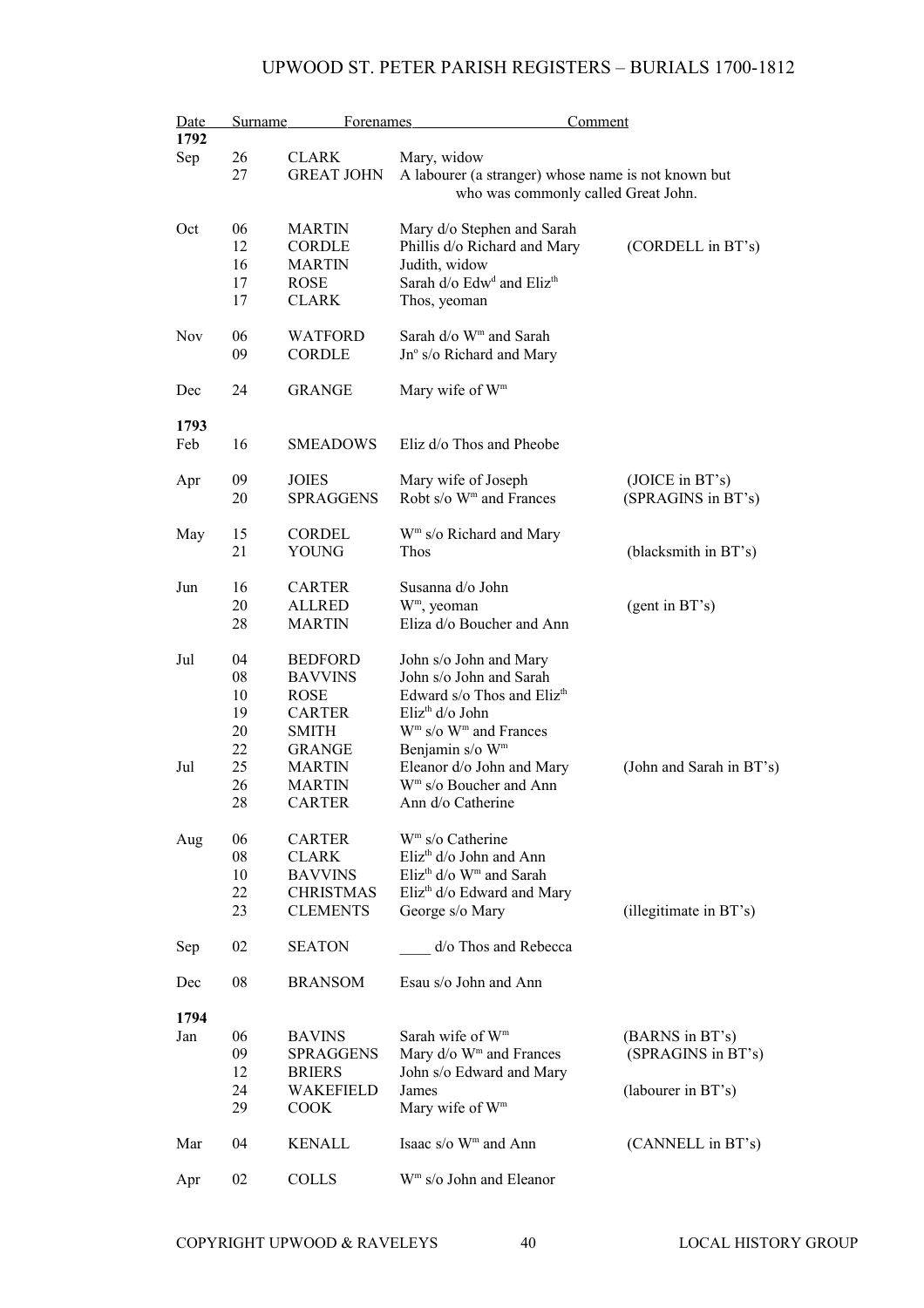| Date        | Surname          | Forenames                                            |                                                                                               | Comment                             |
|-------------|------------------|------------------------------------------------------|-----------------------------------------------------------------------------------------------|-------------------------------------|
| 1794<br>Apr | ${\bf 08}$<br>11 | <b>BAVINS</b><br><b>WARINGTON</b>                    | $W^m s/o W^m$<br>Mary, widow                                                                  |                                     |
| May         | 20               | <b>BEDFORD</b>                                       | Luke s/o George and Eliz <sup>th</sup>                                                        |                                     |
| Jul         | 24               | <b>MARTIN</b>                                        | Rob <sup>t</sup> , yeoman                                                                     | (merchant in BT's)                  |
| Nov         | 24<br>24<br>27   | <b>WOODCOCK</b><br><b>HOLDER</b><br>HALL             | Ann d/o Richard and Eliz <sup>th</sup><br>Jane d/o Chandler and Eliz<br>Mark s/o John and Ann |                                     |
| Dec         | 20               | <b>BEEBY</b>                                         | Rob <sup>t</sup> , labourer                                                                   |                                     |
| 1795<br>Jan | 01               | <b>ALLSOP</b>                                        | Sarah, widow                                                                                  |                                     |
| Mar         | 15               | <b>ROSE</b>                                          | Gabriel s/o John                                                                              |                                     |
| May         | 10               | <b>BEDFORD</b>                                       | Eliz <sup>th</sup> d/o George and Eliz <sup>th</sup>                                          |                                     |
| Jun         | 10               | <b>BERRY</b>                                         | John, yeoman                                                                                  | (bachelor in BT's)                  |
| Jul         | 05<br>06         | <b>ASHER</b><br><b>SMEADOWS</b>                      | George, yeoman<br>Mary d/o Thos and Phoebe                                                    |                                     |
| Aug         | 29               | <b>FLETCHER</b>                                      | W <sup>m</sup> s/o Joseph and Mary                                                            |                                     |
| Nov         | 11<br>24         | <b>WALLIS</b><br><b>SINGLER</b>                      | John, yeoman<br>Rebecca d/o Mary                                                              | (farmer in BT's)<br>(widow in BT's) |
| 1796<br>Feb | 03<br>06         | DAY<br><b>ALLSOP</b>                                 | Ann wife of John<br>Mary wife of Thomas                                                       | (labourer in BT's)                  |
| May         | 22               | <b>SMEADOWS</b>                                      | Thos s/o Thos and Phoebe                                                                      |                                     |
| Jun         | 15<br>21         | <b>BEDFORD</b><br><b>FORSTER</b>                     | John s/o James and Mary<br>$Wm$ s/o $Wm$ and Ann                                              |                                     |
| Sep         | 26               | <b>BARNES</b>                                        | Everitt                                                                                       |                                     |
| Nov         | 28<br>30         | <b>SEATON</b><br><b>MARTIN</b>                       | Ann wife of Edward<br>W <sup>m</sup> s/o Thos Boucher and Ann                                 |                                     |
| 1797<br>Jan | 29               | <b>CARTER</b>                                        | Mary d/o John                                                                                 |                                     |
| Apr         | 04               | <b>WATFORD</b>                                       | Susanah d/o W <sup>m</sup> and Sarah                                                          |                                     |
| May         | 28               | <b>BAVINS</b>                                        | James s/o W <sup>m</sup>                                                                      |                                     |
| Jul         | 30               | <b>SEATON</b>                                        | Mary $d$ /o $Edwd$                                                                            |                                     |
| Sep         | 08               | <b>SMITH</b>                                         | Ester d/o W <sup>m</sup> and Eliz <sup>th</sup>                                               |                                     |
| Oct         | 14<br>22<br>23   | <b>SADDINGTON</b><br><b>BEDFORD</b><br><b>MARTIN</b> | John, labourer<br>George s/o George and Eliz <sup>th</sup><br>Stephen s/o Stephen and Sarah   |                                     |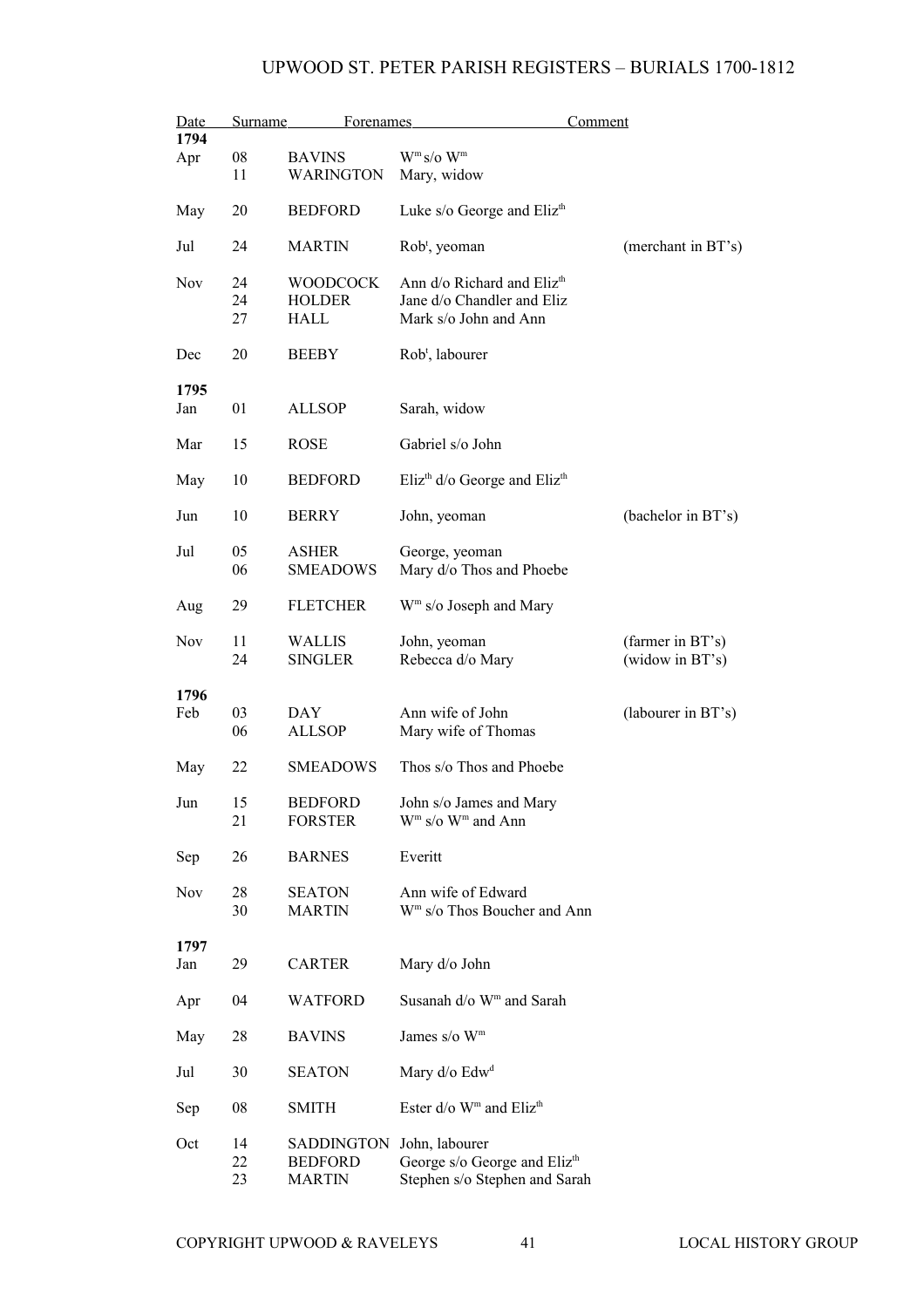| Date       | <b>Surname</b> | <b>Forenames</b> | Comment                                                  |                      |
|------------|----------------|------------------|----------------------------------------------------------|----------------------|
| 1797       |                |                  |                                                          |                      |
| Oct        | 27             | <b>SUTTON</b>    | Eliz <sup>th</sup> d/o John and Ann                      |                      |
| Dec        | 07             | <b>OTEY</b>      | William, laborer                                         |                      |
|            | 16             | <b>ALLPRESS</b>  | Magaret wife of Robert                                   |                      |
| 1798       |                |                  |                                                          |                      |
| Jan        | 18             | <b>BAVINS</b>    | William, shepherd                                        |                      |
| Feb        | 15             | <b>FOSTER</b>    | Thos $s$ /o Wll <sup>m</sup> and Ann                     |                      |
|            | 18             | <b>CRAIN</b>     | Hannah d/o Thos and Dorothy                              |                      |
|            | 21             |                  | WARRINGTON Ann d/o John and Ann                          |                      |
|            | 24             | <b>SAUNDERS</b>  | Elizabeth d/o Thomas and Febee                           | (Pheobe in BT's)     |
| Apr        | 09             | <b>SUTTON</b>    | Carrington, labourer                                     |                      |
| May        | 08             | <b>BEEBEY</b>    | Mary, widow                                              |                      |
|            | 13             | <b>ASHER</b>     | Mary, widow                                              |                      |
|            |                |                  |                                                          |                      |
| Jun        | 05             | <b>ALLPRESS</b>  | Martha d/o James and Sarah                               | (ALLSOP in BT's)     |
| Sep        | 25             | WHITTLESEY       | Robert, labourer                                         | (WHITTLESEE in BT's) |
| 1799       |                |                  |                                                          |                      |
| Jan        | 02             | <b>COOK</b>      | James s/o Stephen and Mary                               |                      |
|            |                |                  |                                                          |                      |
| May        | 05             | DAY              | Sarah, widow                                             |                      |
|            | 12             | <b>HINCH</b>     | Edward, labourer                                         |                      |
|            | 13             | <b>KENNALL</b>   | W <sup>m</sup> s/o W <sup>m</sup> and Eliz <sup>th</sup> |                      |
| Aug        | 08             | <b>WADFORD</b>   | John s/o W <sup>m</sup> and Sarah                        | (WATFORD in BT's)    |
| <b>Nov</b> | 22             | <b>BEDFORD</b>   | Mary d/o George and Eliz <sup>th</sup>                   |                      |
|            |                |                  |                                                          |                      |
| Dec        | 09             |                  | WARRINGTON W <sup>m</sup> s/o John and Mary              |                      |
|            | 30             | <b>CARTER</b>    | George, labourer                                         |                      |
|            |                |                  |                                                          |                      |
| 1800       |                |                  |                                                          |                      |
| Feb        | 08             | <b>CATLIN</b>    | Mary                                                     |                      |
|            | 11             | COOK             | Stephen, labourer                                        | $(COX$ in $BT's)$    |
|            | 12             | <b>SEATON</b>    | Thos, labourer                                           |                      |
|            | 18             | <b>FOSTER</b>    | Eliz <sup>th</sup> d/o W <sup>m</sup> and Ann            |                      |
|            |                |                  |                                                          |                      |
| Mar        | 27             | <b>KENNALL</b>   | Frances d/o W <sup>m</sup> and Eliz <sup>th</sup>        |                      |
|            | 27             |                  | HUTCHCRAFT Mary d/o Stephen and Mary                     |                      |
| May        | 02             | WAKEFIELD        | Ann, widow                                               |                      |
|            |                |                  |                                                          |                      |
| Jun        | 03             | <b>SMITH</b>     | Sarah wife of Charles                                    |                      |
|            | 25             | <b>WILTSHIRE</b> | Eliz <sup>th</sup> wife of Rob <sup>t</sup>              |                      |
|            |                |                  |                                                          |                      |
| Jul        | 29             | <b>CLARKE</b>    | Henry, labourer                                          |                      |
|            |                |                  |                                                          |                      |
| Sep        | 27             | <b>SUTTON</b>    | Mary wife of W <sup>m</sup>                              |                      |
|            |                |                  |                                                          |                      |
| Nov        | 07             | <b>CARTER</b>    | John, labourer                                           |                      |
|            | 19             | <b>ANNIS</b>     | Ann, widow                                               | [BTs only]           |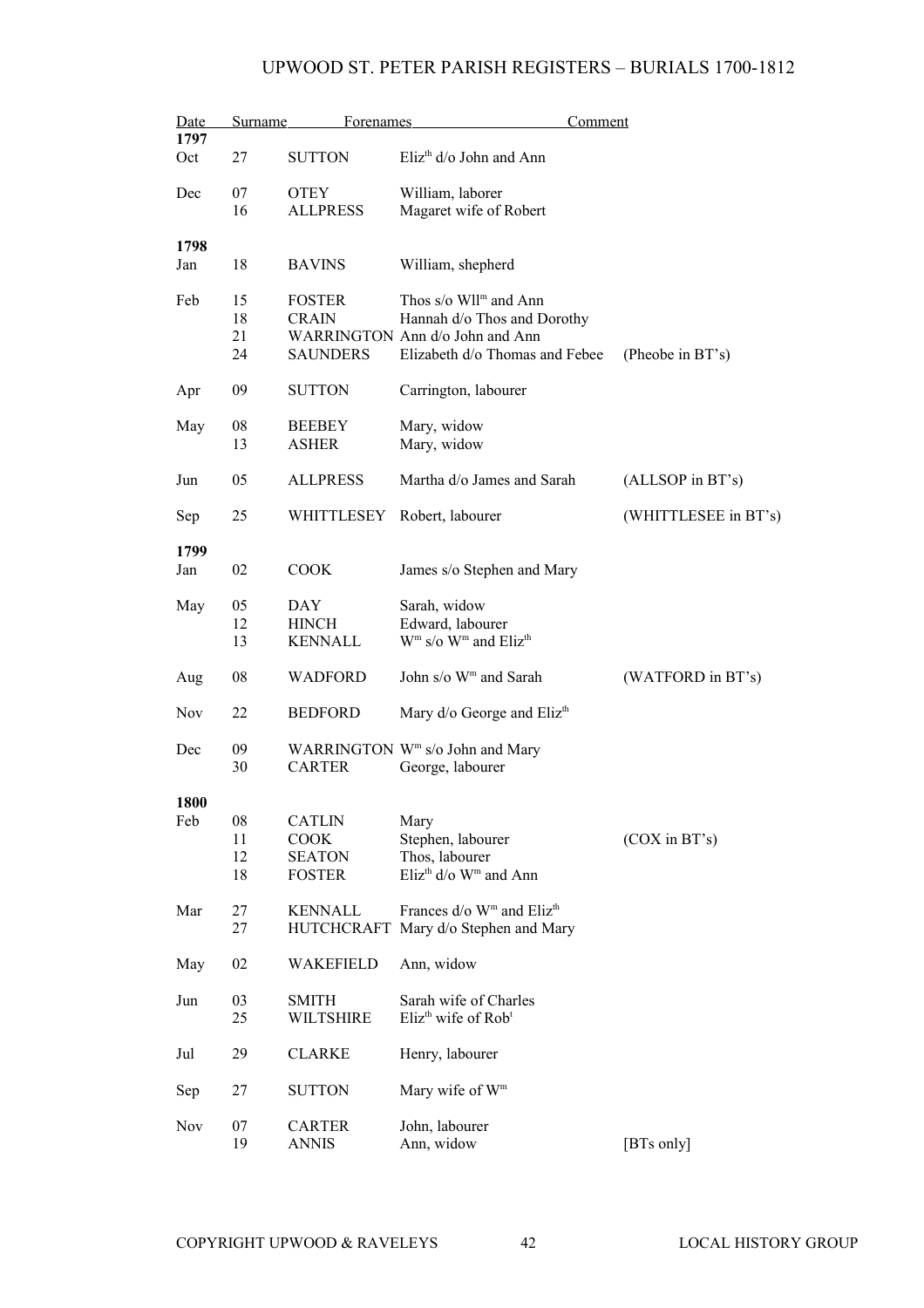| Date            | Surname | <b>Forenames</b> |                                                | Comment            |
|-----------------|---------|------------------|------------------------------------------------|--------------------|
| 1801            |         |                  |                                                |                    |
| Jan             | 12      | HALL             | John, labourer                                 |                    |
| Feb             | 17      | <b>SUTTON</b>    | Hannah d/o Mary                                |                    |
|                 | 28      | <b>COOK</b>      | Stephen s/o Mary                               |                    |
| Mar             | 26      | <b>BEDFORD</b>   | Mary d/o Sanders and Eliz <sup>th</sup>        |                    |
|                 | 28      | <b>KING</b>      | John, labourer                                 |                    |
|                 |         |                  |                                                |                    |
| Jun             | 15      | HOWE             | Samuel s/o John and Mary                       |                    |
|                 | 25      | <b>HOWE</b>      | Joseph s/o John and Mary                       |                    |
| Aug             | 18      | <b>JOHNSON</b>   | W <sup>m</sup> , labourer                      |                    |
| Sep             | 06      | <b>SIMPSON</b>   | Thos s/o Thos and Ann                          |                    |
|                 | 09      | <b>CLARK</b>     | W <sup>m</sup> , labourer                      |                    |
|                 |         |                  |                                                |                    |
| Oct             | 11      | <b>HOLDEN</b>    | $Wm$ s/o Chandler and Eliz <sup>th</sup>       |                    |
|                 | 20      | <b>GREEN</b>     | Eliz <sup>th</sup> , widow                     |                    |
|                 | 25      | <b>BROUCHER</b>  | Thos $s/\sigma$ W <sup>m</sup> and Phillis     |                    |
| Nov             | 08      | <b>ALLSOP</b>    | John s/o W <sup>m</sup> and Eliz <sup>th</sup> |                    |
|                 | 10      | <b>HOWE</b>      | John, labourer                                 |                    |
|                 |         |                  |                                                |                    |
| Dec             | 02      |                  | HUTCHCRAFT Joseph s/o Stephen and Mary         |                    |
| 1802            |         |                  |                                                |                    |
|                 | 25      |                  | Sarah wife of John                             |                    |
| Jan             | 28      | <b>BUTLER</b>    |                                                |                    |
|                 |         | <b>SEATON</b>    | John, labourer                                 |                    |
| Feb             | 11      | <b>BRIARS</b>    | Eliz <sup>th</sup> d/o Edward and Mary         |                    |
| Mar             | 22      | <b>WALLIS</b>    | Catherine, widow                               |                    |
|                 | 28      | <b>WOODCOCK</b>  | James s/o John and Eliz <sup>th</sup>          |                    |
|                 |         |                  |                                                |                    |
| $_{\text{Jun}}$ | 21      | <b>KING</b>      | Ann, widow                                     |                    |
| Jul             | 02      | CLARK            | Eliz <sup>th</sup> d/o Thos and Mary           |                    |
|                 | 02      | <b>BLANDERS</b>  | $Sam1 s/o Sam1 and Mary$                       | [BLUNDERS in BT's] |
|                 |         |                  |                                                |                    |
| Aug             | 11      | <b>KENNALL</b>   | $Wm$ s/o $Wm$ and Eliz <sup>th</sup>           |                    |
|                 | 11      | HALL             | Mary d/o John and Eliz <sup>th</sup>           |                    |
|                 | 15      | <b>GREEN</b>     | Mary wife of George                            |                    |
|                 | 20      | <b>BLANDERS</b>  | Sam <sup>1</sup> , labourer                    | [BLUNDERS in BT's] |
| Sep             | 14      | <b>BEDFORD</b>   | Mary d/o George and Eliz <sup>th</sup>         |                    |
|                 | 14      | <b>BRIARS</b>    | Mary d/o John and Sarah                        |                    |
|                 |         |                  |                                                |                    |
| Dec             | 05      | <b>MARTIN</b>    | Thomas s/o Stephen and Sarah                   |                    |
|                 | 13      | <b>BRIARS</b>    | Mary wife of Edward                            |                    |
|                 |         |                  |                                                |                    |
| 1803            |         |                  |                                                |                    |
| Apr             | 23      |                  | GREENWOOD Sarah wife of Wm                     |                    |
|                 | 24      |                  | HUTCHCRAFT Joseph s/o Stephen and Mary         |                    |
| Jun             | 08      | GAY              | John, butcher                                  |                    |
|                 | 14      | HUTCHCRAFT       | Mary, wife of Stephen                          |                    |
|                 | 15      | <b>FOUNTAIN</b>  | Mary d/o Sam <sup>1</sup> and Mary             |                    |
|                 | 25      | <b>CARTER</b>    | Thos, wheelwright                              |                    |
|                 |         |                  |                                                |                    |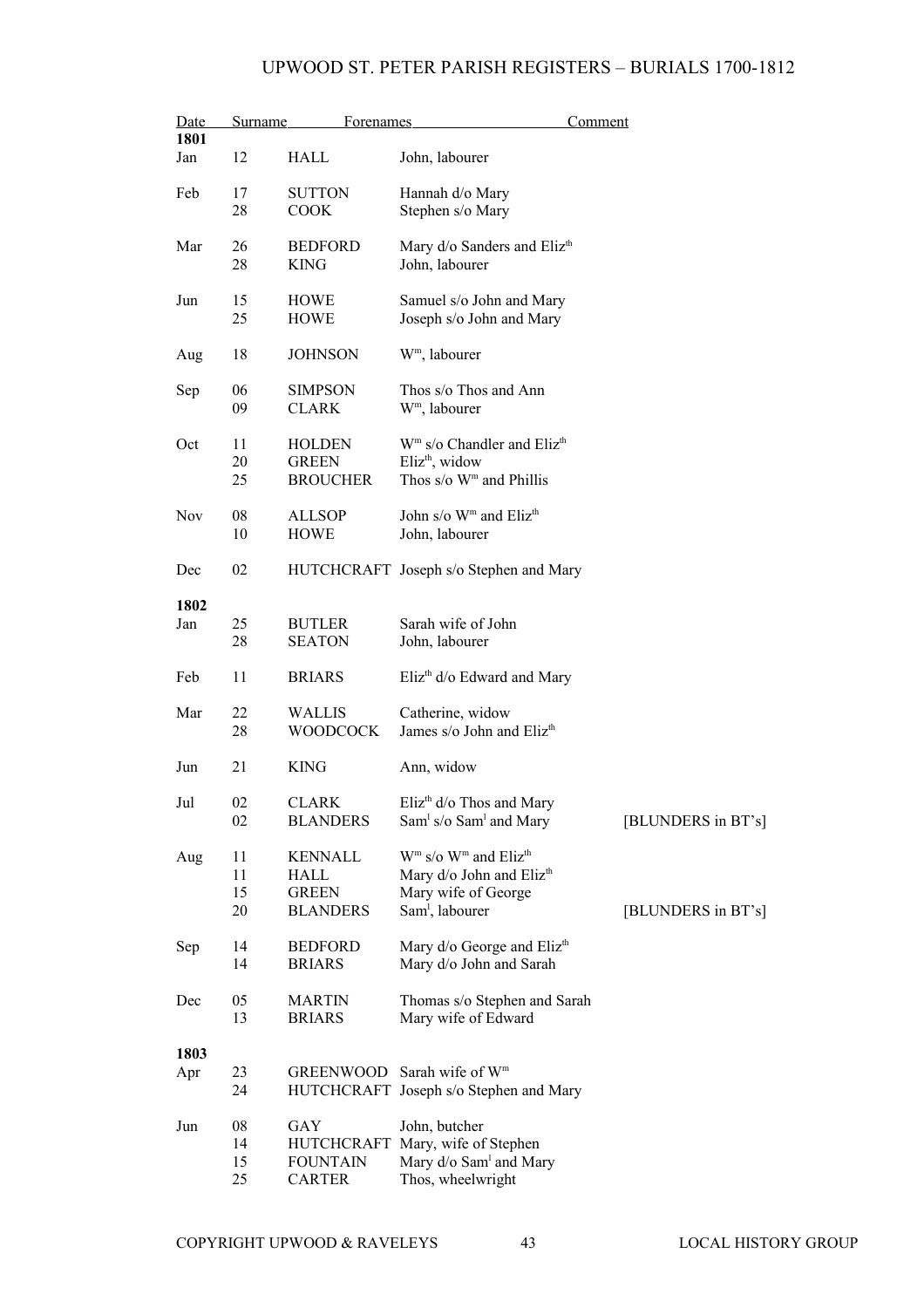| <u>Date</u> | Surname  | <b>Forenames</b>          |                                                                       | <u>Comment</u> |
|-------------|----------|---------------------------|-----------------------------------------------------------------------|----------------|
| 1803        |          |                           |                                                                       |                |
| Jul         | 06       | <b>SMITH</b>              | Eliz <sup>th</sup> , widow                                            |                |
| Aug         | 28       | <b>SMEADOWS</b>           | Phoebe wife of Thos                                                   |                |
| Oct         | 11       | <b>HALL</b>               | $E$ liz <sup>th</sup> wife of John                                    |                |
| Dec         | 08       | <b>GROOMES</b>            | Isabella, widow                                                       |                |
| 1804        |          |                           |                                                                       |                |
| Jan         | 23       | <b>BRAWN</b>              | Mary, widow                                                           |                |
| Feb         | 28<br>29 | SADINGTON<br><b>BRAWN</b> | Sarah, widow<br>Joseph s/o John and Ann                               |                |
|             |          |                           |                                                                       |                |
| Apr         | 07       | WEST                      | Susanna d/o John and Eliz <sup>th</sup>                               |                |
| May         | 07       | <b>ALLSOP</b>             | W <sup>m</sup> , labourer                                             |                |
|             | 19       | <b>BEDFORD</b>            | Luke s/o George and Eliz <sup>th</sup>                                |                |
| Jun         | 06       | TILLEY                    | Sarah d/oJohn and Sarah                                               |                |
| Oct         | 07       | <b>WOODCOCK</b>           | Rich <sup>d</sup> s/o Rich <sup>d</sup> and Eliz <sup>th</sup>        |                |
|             | 22       | <b>CLEMENTS</b>           | Mary, widow                                                           |                |
|             | 26       | <b>KENNALL</b>            | $Wm$ s/o $Wm$ and Eliz <sup>th</sup>                                  |                |
|             | 30       | <b>ROSE</b>               | Hannah d/o Edw <sup>d</sup> and Eliz <sup>th</sup>                    |                |
|             |          |                           |                                                                       |                |
| <b>Nov</b>  | 05<br>10 | RAY<br>CORDELL            | Joseph, labourer<br>Philippa d/o Rich <sup>d</sup> and Mary           |                |
|             |          |                           |                                                                       |                |
| Dec         | 07       | <b>PACK</b>               | Mary wife of Lawrence                                                 |                |
| 1805        |          |                           |                                                                       |                |
| Jan         | 06       | <b>ROBERTS</b>            | John s/o Rob <sup>t</sup> and Susanna                                 |                |
| Feb         | 10       | DAY                       | Eliz <sup>th</sup> wife of John                                       |                |
| Jun         | 29       | TILLEY                    | Rob <sup>t</sup> s/o John and Sarah                                   |                |
|             |          |                           |                                                                       |                |
| Jul         | 24       | <b>WOODCOCK</b>           | Eliz <sup>th</sup> d/o John and Eliz <sup>th</sup>                    |                |
| Sep         | 05       | <b>DOBS</b>               | Martha, widow                                                         |                |
| Oct         | 21       | <b>BUTLER</b>             | John, yeoman                                                          |                |
| Dec         | 28       | <b>MAN</b>                | John, labourer                                                        |                |
|             | 29       | <b>HIG</b>                | Rich <sup>d</sup> , labourer                                          |                |
| 1806        |          |                           |                                                                       |                |
| Apr         | 05       | <b>CLARKE</b>             | $Elizth$ , widow                                                      |                |
| May         | 08       | <b>CLEMENTS</b>           | W <sup>m</sup> s/o Henry and Eliz <sup>th</sup>                       |                |
| Jun         | 14       | MARTIN                    | $Wm$ , yeoman                                                         |                |
|             |          |                           |                                                                       |                |
| Jul         | 12<br>22 | CLARKE<br><b>CLARKE</b>   | W <sup>m</sup> s/o Anthony and Hannah<br>James s/o Anthony and Hannah |                |
|             |          |                           |                                                                       |                |
| Aug         | 29       | <b>GRANGE</b>             | Mary wife of John                                                     |                |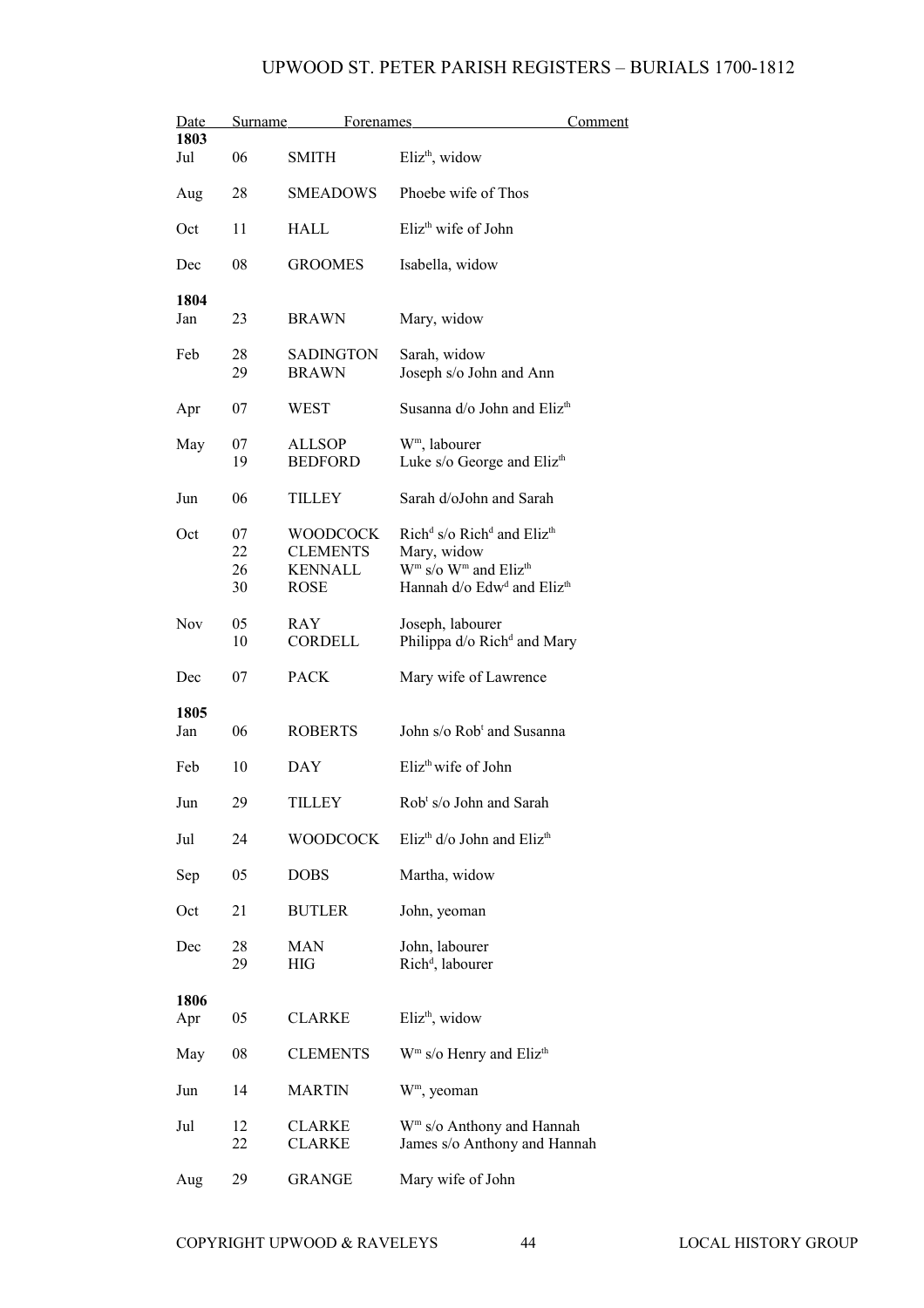| Date        | Surname | Forenames        | Comment                                                                  |
|-------------|---------|------------------|--------------------------------------------------------------------------|
| 1806<br>Sep | 09      | <b>CRANE</b>     | Thos s/o Thos and Dorothy                                                |
|             | 24      | <b>KING</b>      | Mary d/o John and Eliz <sup>th</sup>                                     |
|             | 29      | <b>BRIGGS</b>    | Stephen s/o George and Frances                                           |
| Oct         | 05      | <b>GAVINS</b>    | Sarah d/o Eliz <sup>th</sup>                                             |
| <b>Nov</b>  | 28      | <b>HARPER</b>    | $Wm$ , servant                                                           |
| Dec         | 21      | <b>BEDFORD</b>   | Maria d/o George and Eliz <sup>th</sup>                                  |
| 1807        |         |                  |                                                                          |
| Jan         | 08      | <b>BRORCHER</b>  | Eliz <sup>th</sup> $d$ /o W <sup>m</sup> and Phillis                     |
| Feb         | 18      | MILLS            | Sarah d/o John and Ann                                                   |
| Mar         | 10      | <b>MARSHELL</b>  | Francis s/o Eliz <sup>th</sup>                                           |
|             | 18      | <b>KING</b>      | Joel, labourer                                                           |
| Oct         | 19      | RABY             | Ann, widow                                                               |
| 1808        |         |                  |                                                                          |
| Jan         | 16      | <b>ALLPRISS</b>  | Eleanor wife of John                                                     |
| Feb         | 21      | <b>MILLER</b>    | Eliz <sup>th</sup> wife of Joseph                                        |
| Mar         | 02      | WRIGHT           | Ripenny, labourer                                                        |
|             | 09      | <b>GAVVINS</b>   | Eliz <sup>th</sup> wife of John                                          |
|             |         |                  |                                                                          |
| Aug         | 20      | <b>GREENWOOD</b> | Eliz <sup>th</sup> wife of W <sup>m</sup>                                |
|             | 24      | <b>WILTSHIRE</b> | Rob <sup>t</sup>                                                         |
| Oct         | 18      | SHARP            | James                                                                    |
| Nov         | 01      | COWLING          | Thos, labourer                                                           |
|             | 22      | <b>MIDDLETON</b> | John, labourer                                                           |
|             |         |                  |                                                                          |
| Dec         | 17      | SUTTON           | Jane d/o John                                                            |
| 1809        |         |                  |                                                                          |
| Feb         | 18      | <b>BRIGHTY</b>   | John s/o $\mathrm{W}^{\mathrm{m}}$ and Ann                               |
| Mar         | 09      | ROWEL            | Dinah                                                                    |
|             | 26      | <b>DOBBS</b>     | James, yeoman                                                            |
| Apr         | 10      | <b>FOUNTAIN</b>  | Mary d/o Sam <sup>1</sup> and Mary                                       |
| Jul         | 12      | <b>WOODCOCK</b>  | Rich <sup>d</sup> , labourer                                             |
| Aug         | 11      | <b>TEAT</b>      | Matthew, labourer                                                        |
|             |         |                  | [The following three burials were recorded out of place in the register] |
|             |         |                  |                                                                          |
| May         | 21      | <b>ROSE</b>      | Eleanor d/o Edward and Eliz <sup>th</sup>                                |
| Jun         | 15      | <b>MARTIN</b>    | Maria d/o Stephen and Sarah                                              |
|             | 17      | WHEATLEY         | Sarah                                                                    |
| Sep         | 06      | <b>CRANE</b>     | Ann d/o Thos and Dorothy                                                 |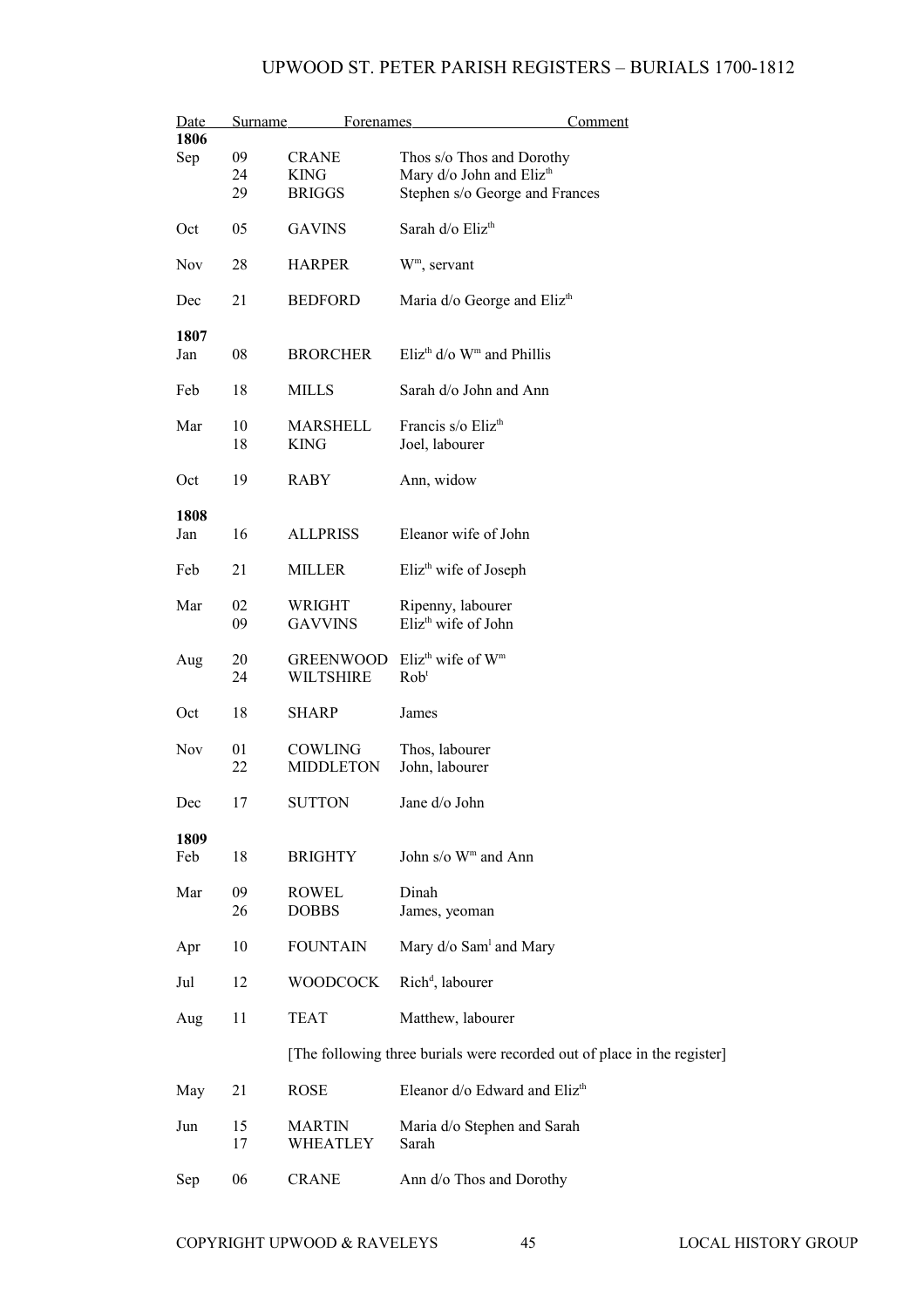| Date<br>1809 | Surname        | <b>Forenames</b>                              |                                                                                          | Comment             |
|--------------|----------------|-----------------------------------------------|------------------------------------------------------------------------------------------|---------------------|
| Sep          | 17             | <b>SMITH</b>                                  | Sarah d/o Matthew and Eliz <sup>th</sup>                                                 |                     |
| 1810<br>Jan  | 04<br>21<br>15 | <b>ROSE</b><br><b>BEDFORD</b><br><b>SMITH</b> | Eliz <sup>th</sup> wife of Edward<br>Ann, widow<br>Georgeana d/o W <sup>m</sup> and Jane | [out of place]      |
| Mar          | 24             | <b>LANT</b>                                   | Sarah d/o Edward and Eleanor                                                             |                     |
| Apr          | 26             | <b>WATFORD</b>                                | W <sup>m</sup> , labourer                                                                |                     |
| May          | 09<br>18       | <b>BRIGGS</b><br><b>SEATON</b>                | Mary d/o George and Frances<br>W <sup>m</sup> s/o Edward and Sarah                       |                     |
| Jun          | 06<br>20       | LAW<br><b>CRANE</b>                           | John, shepherd<br>John s/o Thos and Dorothy                                              |                     |
| Sep          | 19             | <b>FOUNTAIN</b>                               | John s/o Sam and Mary                                                                    |                     |
| Oct          | 12             | <b>CLARKE</b>                                 | James s/o Thos and Mary                                                                  |                     |
| Nov          | 09             | <b>TEAT</b>                                   | $Elizth s/o$ Henry and Hannah                                                            |                     |
| Dec          | 18<br>26       | <b>SIMPSON</b><br><b>WILSHIRE</b>             | Sam <sup>1</sup> s/o Thos and Ann<br>Mary, widow                                         |                     |
| 1811<br>Jan  | 26             | <b>BRAWN</b>                                  | Mary d/o John and Mary                                                                   |                     |
| Mar          | 01<br>12       | <b>SIMPSON</b><br><b>SEATON</b>               | Eliz <sup>th</sup> d/o Thos and Ann<br>Edward, yeoman                                    |                     |
| Jun          | 16             | <b>BEDFORD</b>                                | Jane d/o George and Eliz <sup>th</sup>                                                   |                     |
| Jul          | 16             | <b>FOUNTAIN</b>                               | Sam <sup>1</sup> s/o Sam <sup>1</sup> and Mary                                           |                     |
| Aug          | 02             | <b>GREEN</b>                                  | Henry s/o Joseph and Ann                                                                 |                     |
| Sep          | 05<br>26       | <b>BICKERTON</b><br><b>CLARKE</b>             | Lady<br>Thos                                                                             |                     |
| Oct          | 15             | <b>CROSS</b>                                  | Jeremiah s/o John and Ann                                                                |                     |
| 1812<br>Jan  | 20<br>25       | <b>SMITH</b><br><b>GRANGE</b>                 | Ann wife of Thos<br>W <sup>m</sup> , labourer                                            | [Jan 20 in $BT's$ ] |
| Feb          | 13             | <b>KING</b>                                   | Ann wife of John                                                                         |                     |
| Mar          | 26             | <b>KING</b>                                   | John s/o John                                                                            | [-and Ann in BT's]  |
| Apr          | 26             | MEE                                           | Mary d/o Richard and Hannah                                                              |                     |
| May          | 06             | <b>BUTLER</b>                                 | John, farmer                                                                             |                     |
| Jun          | 16<br>17       | <b>WATFORD</b><br><b>BRAWN</b>                | Sarah<br>Joseph s/o John and Ann                                                         |                     |